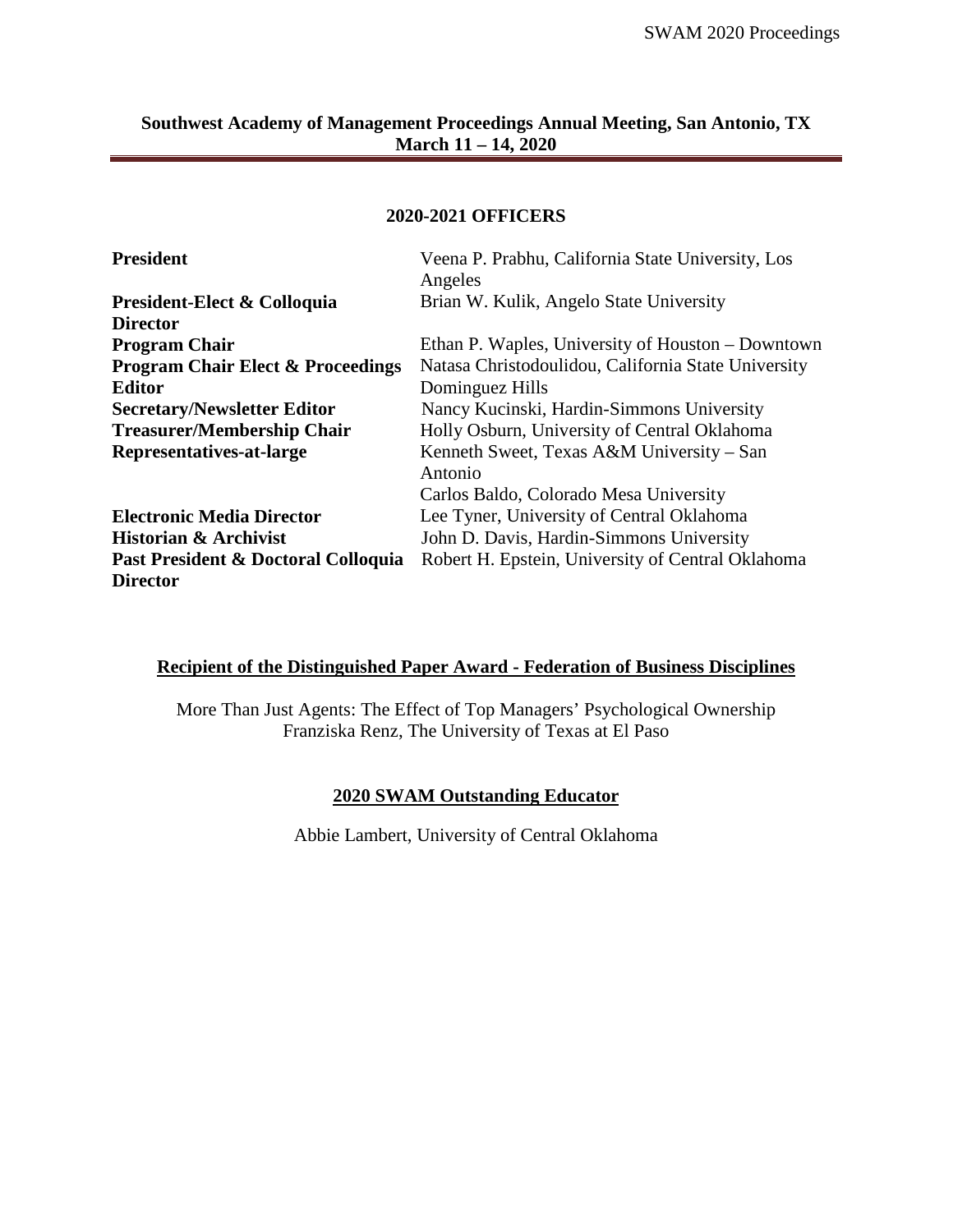#### **2019-2020 Track Chairs**

**Managing Human Capital: Human Resources , Careers, Leadership, Diversity** Emily Hammer, West Texas A&M University Julio Canedo Soto, University of Houston – Downtown

> **People At Work: Organizational Theory, Leadership**  Cody Cox, St.Mary's University

### **Organization Mission: Organizational Theory, Strategic Management, International Management**

Marcia Hardy, Northwestern Stte University of Louisiana David Epstein, University of Houston, Downtown

#### **Change In Organzations: Organizational Development**

Peter Sorensen, Benedictine University Therese Yaeger, Benedictine University

**The Purposeful Organization: Social Responsibility, Consciousness, Relationships, Collaboration, Community and Sustainability** Brian Kulik, Whittier College

#### **Recent Vistas on Management: The Latin American Context. Sessions in this track are presented in Spanish.**

Carlos Baldo, Colorado Mesa University Oscar Montiel, Universidad Autónoma de Ciudad Juárez

### **The Single Business Enterprise: Entrepreneurship, Small Business , Family Business / Innovation**

Manjula S. Salimath, University of North Texas Vallari Chandna, University of Wisconsin-Green Bay

### **Management Education: Pedagogical Innovations, Pedagogical Research, Professional Development**

Kenneth Sweet, Texas A&M University-San Antonio Suzanne Clinton, University of Central Oklahoma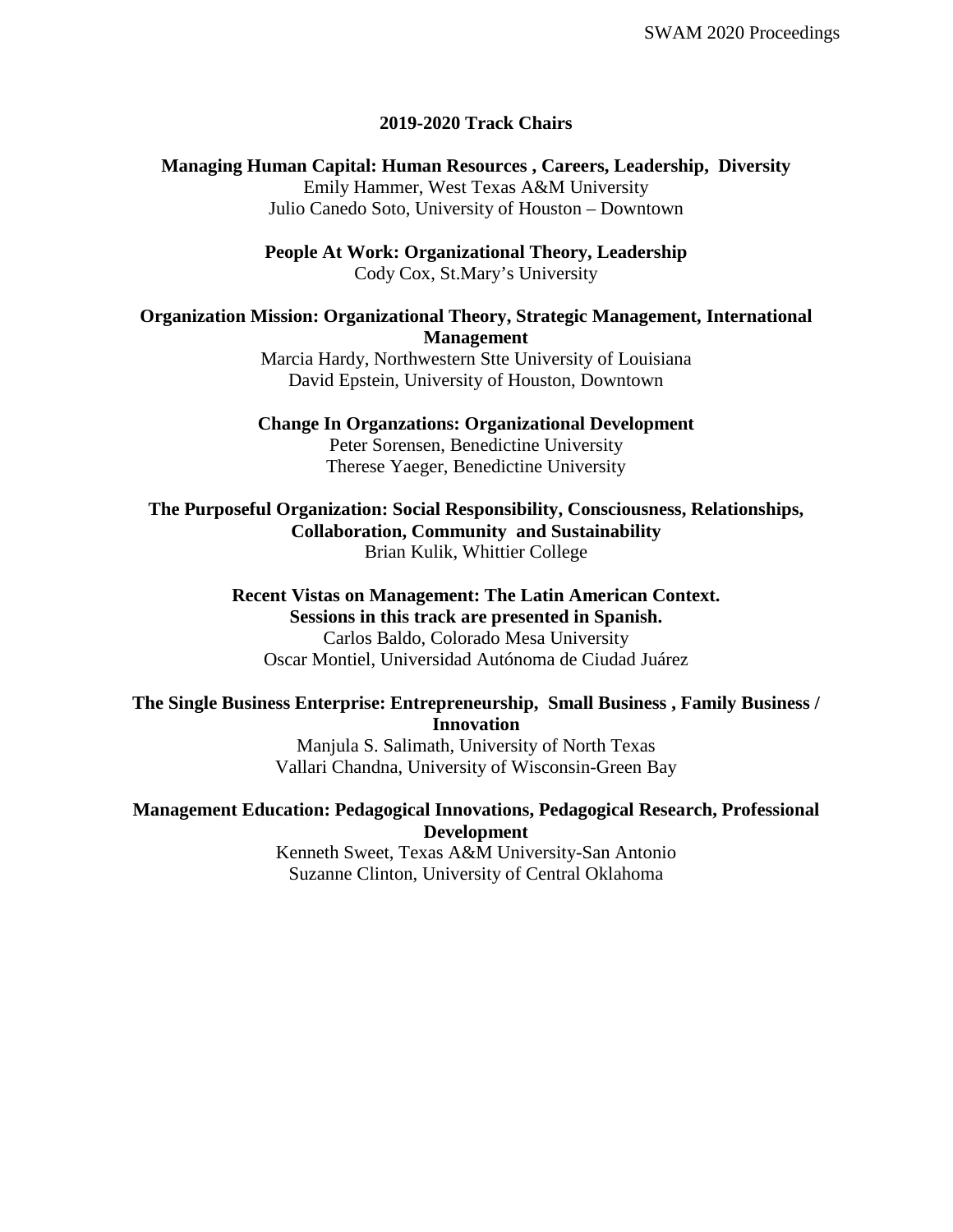# **TABLE OF CONTENTS**

| Black and Staples: Factors, Norms, and Organizational Use of Social Networking Sites in Hiring |
|------------------------------------------------------------------------------------------------|
|                                                                                                |
| Bontrager: Utilizing a SRS in the Classroom – Teaching Management Through Technology3          |
| Bouncken and Qiu: Staying or Working Together: How Knowledge Workers Shape The                 |
|                                                                                                |
| Chen: Celebrity Status and New Venture Performance: Exploring The Antecedents Of Celebrity     |
| $Status \dots 17$                                                                              |
| Dodge, Murray, and Bell: Why Do Individuals Voluntter? An Empirical Test of Social Identity    |
|                                                                                                |
| Ewest, Timothy: Ethics And The Philosophical Relationship To Leadership Theories11             |
| Faile and Hyde: The Effect Of The Big Five Personality Traits On CEO Reason For Turnover.13    |
| Flanagan, Lewis, Ingram, and Stickney: Cave Walls To Boardrooms: The Role Of Occupation        |
|                                                                                                |
| Hargrove and Keifer: UB-Optimal Performance Of A Multi-Dimensional Construct In                |
|                                                                                                |
| Lawson: Developing An Integrated, Conceptual Teaching Framework For Effective Online           |
| Lewis and McKinzie: Been There, Done That: How Faculty Work Experience Impacts Student         |
| Khoury and Akella: Transforming Employee Resistance Into Organizational Learning23             |
| Link and Murray: Person-Organization Fit: Using Personality Assesments As A Tool To Select     |
|                                                                                                |
|                                                                                                |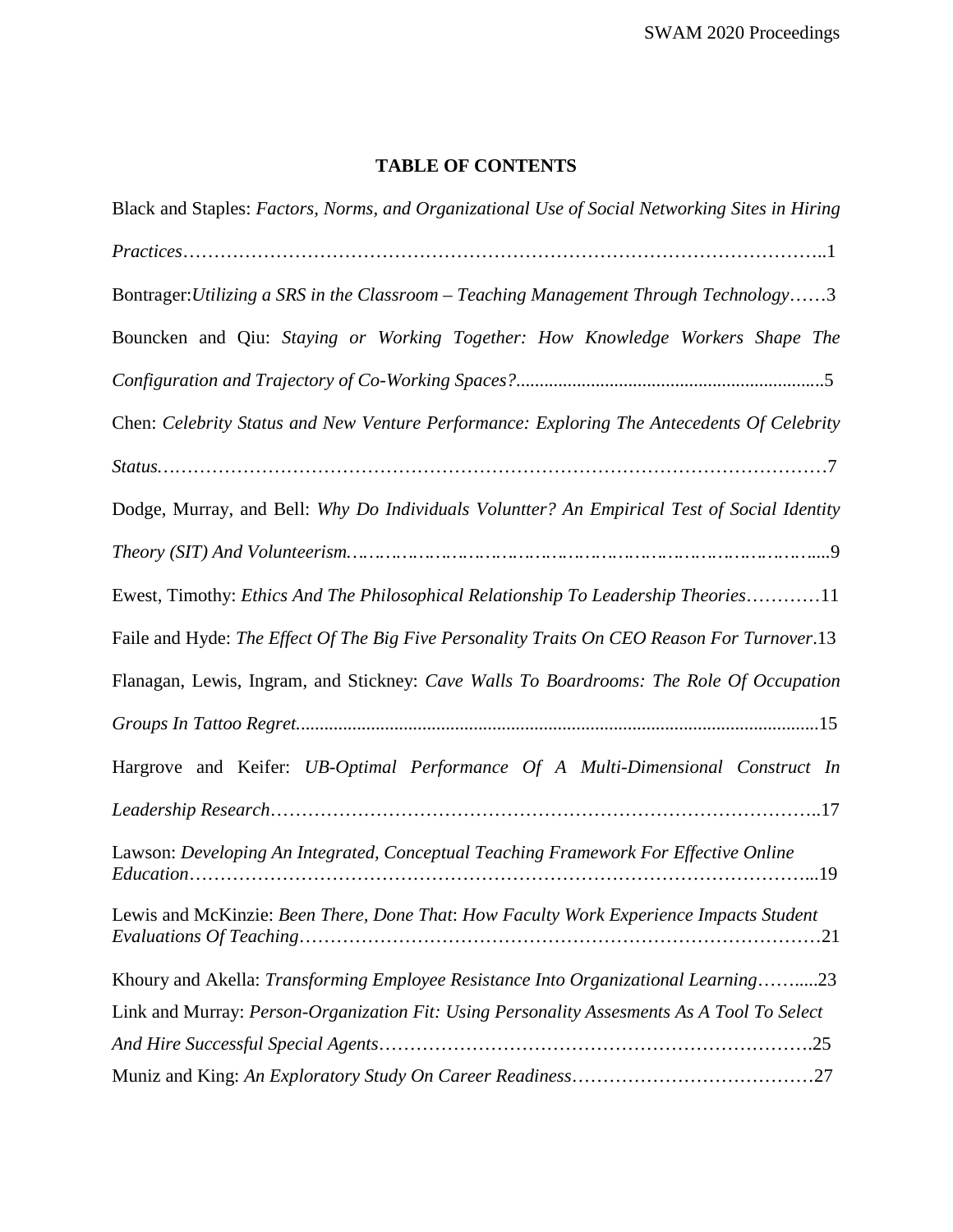| Nath: Finding Strength In Differences: An Investigation Of Regional Variations In Responsible   |  |
|-------------------------------------------------------------------------------------------------|--|
|                                                                                                 |  |
| Reinsch and Pauwels: Reflecting On Teaching Business Ethics: Normative Instruction Should       |  |
|                                                                                                 |  |
| Sherman and Harris: Hurricane Harvey And Sensemaking: The Power Of The Narrative33              |  |
| Singh, Wang, and Vidyarthi: Job Embeddedness To Citizenship Behavior: Role Of Outome            |  |
|                                                                                                 |  |
| Thanetsunthorn: Trust, Corruption, And The Mediating Role Of Corporate Social Responsibility    |  |
|                                                                                                 |  |
| Wang: Industry Competition And Training Investment: Evidence From The U.S. And China39          |  |
| Weaver: Twitter And YouTube And Facebook, Oh My! How CEOs Streaming On New Media                |  |
| Winton: All It Takes Is Faith And Trust: Building Effective Leaders With Emotional Intelligence |  |
| Winton: Authenic Leadership And Its Role in Building Meaningfulness And Engagement45            |  |
| Winton: Emotional Intelligence In Effective Leaders: Is It The Missing Factor47                 |  |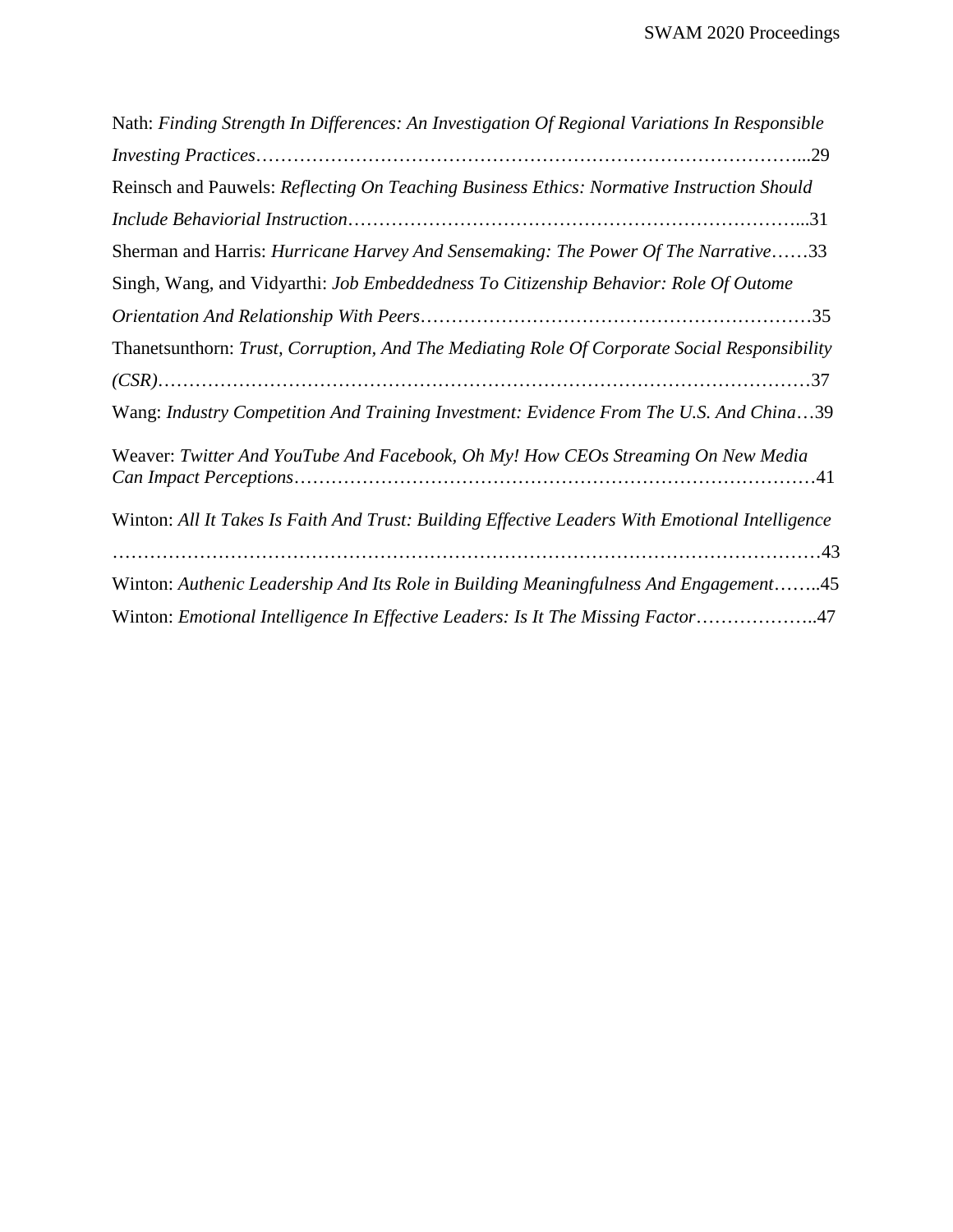# **FACTORS, NORMS, AND ORGANIZATIONAL USE OF SOCIAL NETWORKING SITES IN HIRING PRACTICES**

Stephanie L. Black, Texas A&M University - San Antonio, [sblack@tamusa.edu](mailto:sblack@tamusa.edu) Heather Staples, Texas A&M University - San Antonio, [Heather.Staples@tamusa.edu](mailto:Heather.Staples@tamusa.edu)

#### **KEYWORDS**

Social Networking, Privacy, Applicant Screening, Socio-Cultural Factors

# **INTRODUCTION**

Social media has rapidly become part of the selection process. However, the practice of screening SNS data has the potential to invade applicants' privacy. Although many organizations have incorporated SNS data collection in the selection process, to date little theory or research has examined applicants' reactions to these practices. As a result of past inequalities and discriminatory practices, we contend that individuals in protected classes may be more protective of their privacy as it pertains to organizational use of their SNS information. This study seeks to focus on differences in the perception of individuals associated with negative stereotypes by applying the privacy model of Black, Stone, and Johnson (2015) and testing the socio-cultural factors related to the model.

#### **METHODOLOGY**

Data was collected from a convenient sample of students enrolled in the business college of four universities within the U.S.., and 378 respondents completed the survey administered through an online survey website, SurveyMonkey. A 40-item measure adapted from Stone et al. (1983) was validated and used to assess invasion of privacy perceptions, defined as the extent to which subject's perceived that they had control over their information. Subjects responded on 7-point Likert-type scales with response 1=strongly agree to 7= strongly disagree. A brief demographic section was also used. This section included age, gender, annual household income, ethnicity, and race. The demographic questionnaire also inquired about the number and which social networking sites participants utilized. A one-way between -subjects analysis of variance (ANOVA) was utilized to test the hypotheses in this study based on the met assumptions. The analysis included the assumption of approximation due to our sample size. However, nonparametric tests were also calculated and supported the results of the ANOVA.

### **FINDINGS**

The results of our study indicate that while some individuals are more concerned about their privacy than others, the norms of utilizing SNS in the recruiting process is becoming less of a concern among minorities. In particular, results indicated that minorities are currently similar to their non-minority counterparts in their perceptions about organizations using SNS in the recruiting process, consent and notification in advance of collecting this data, and their inability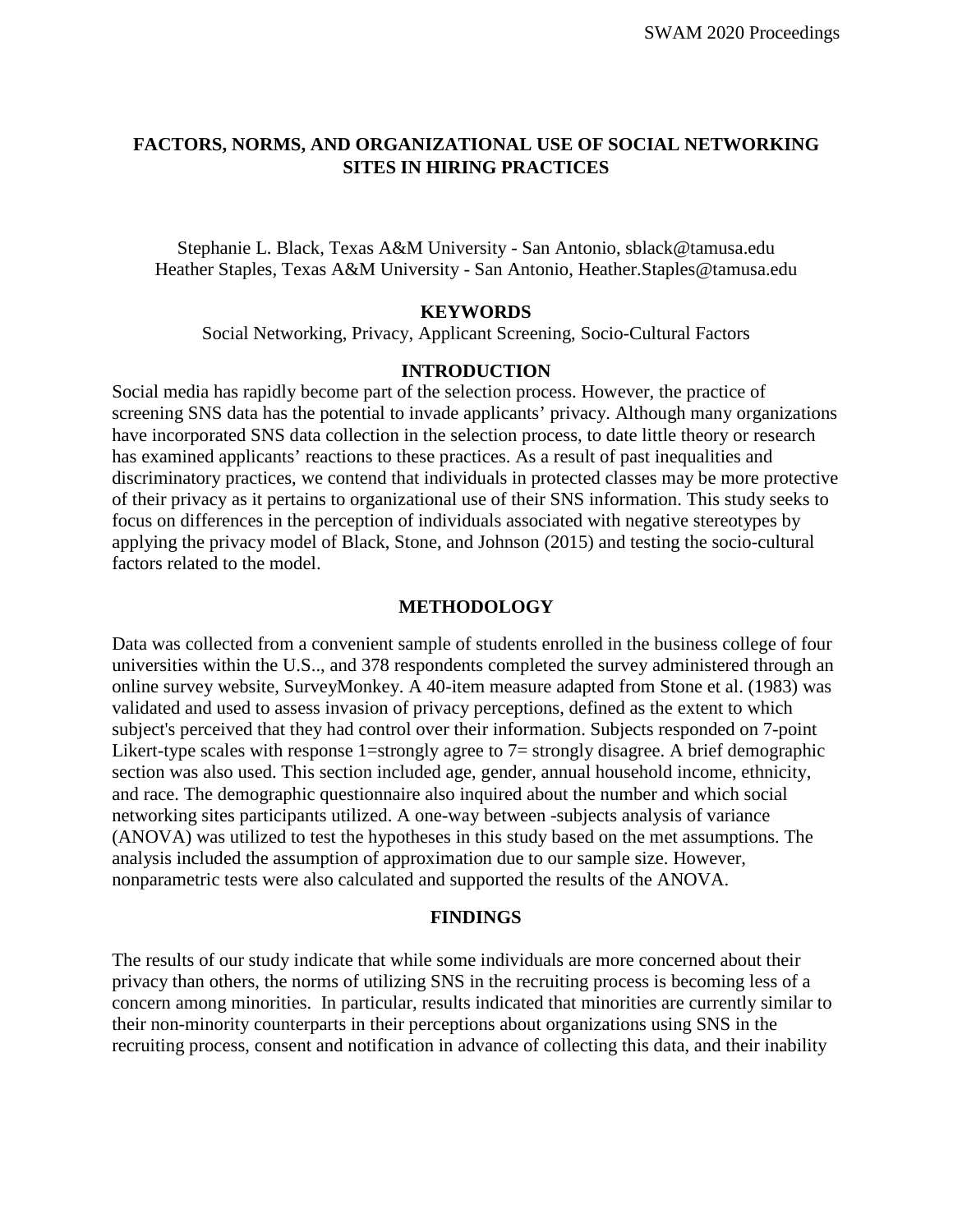to prevent organizations from collecting personal information from SNS. Furthermore, our research shows that minorities are more likely to seek legal redress than in the past.

#### **CONCLUSION**

Screening of SNS is expected to continue affecting job recruitment, hiring, promotion, termination and performance and therefore it is important that we have a better understanding of these issues (Nguyen, 2014). Presently, there are few laws restricting employers from considering information on an individual's SNS when making hiring decisions. Therefore, it is imperative that organizations implement better protocols for appropriate use of SNS and consistently update and evaluate the effectiveness of their social media screening processes over time and the potential of adverse impact (Jeske & Shultz, 2016). It is also important that applicants become more aware of the potential risks of not being considered or losing a job due to one's online presence. Similarly, we believe, as do others (Kluemper et al., 2012; Roth et al., 2012) that additional research should determine if valid inferences about job applicants' performance can be made from SNS and assess the extent to which applicants' negative reactions to the use of SNS data results in the loss of highly qualified job applicants. Our research sheds new light on the issues of SNS usage and the applicant's perception of privacy, particularly among minorities or individuals from protected classes. We contend that this study has important implications for research, organizations, as well as society as a whole. In summary, our paper makes both theoretical and practical contributions to the research on privacy and applicants' reactions to new selection practices, particularly as it applies to underrepresented populations. Therefore, we hope that this discussion fosters additional research and will lead organizations to develop policies that address applicants' perceptions of privacy.

#### **REFERENCES**

Black, S. L., Stone, D. L., & Johnson, A. F. 2015. Use of social networking websites on applicants *Employee Responsibilities and Rights Journal,* 7: 1-45.

Stone, E. F., Gueutal, H. G., Gardner, D. G., & McClure, S. 1983. A field experiment comparing information-privacy values, beliefs, and attitudes across several types of organizations. *Journal of Applied Psychology, 68*: 459-468.

Nguyen, N.T. (2014). Employer's use of social networking sites in application screening: An unethical and potentially illegal practice. Department of Management, Towson University, 3 (1), 1-2.

Jeske, D., & Shultz, K. S. (2016). Using social media content for screening in recruitment and selection: Pros and cons. *Work, Employment & Society, 30*(3), 535–546.

Kluemper, Rosen, & Mossholder, 2012. Social networking websites, personality ratings, and the organizational context: more than meets the eye. *Journal of Applied Social Psychology, 42*: 1143-1172.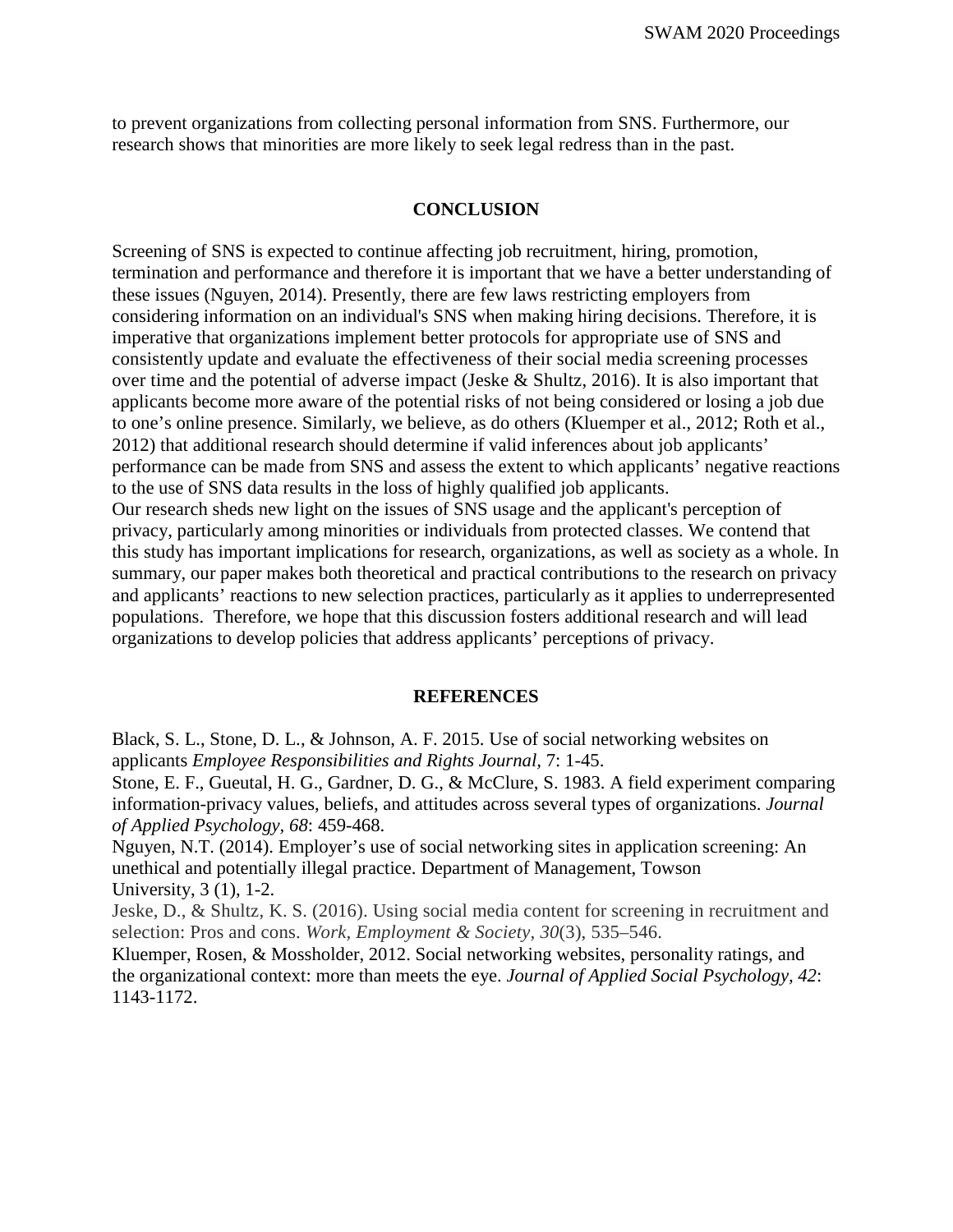# **UTILIZING A SRS IN THE CLASSROOM – TEACHING MANAGEMENT THROUGH TECHNOLOGY**

Marvin Bontrager, Georgia Gwinnett College, mbontrager@ggc.edu

### **KEYWORDS**

student response systems; engagement; active learning

### **INTRODUCTION**

Technological advancements have significantly affected how teaching and learning take place in the classroom, particularly influenced by generational changes and subsequent societal expectations. Increasing student engagement is an important aspiration for many management instructors and various student response systems have emerged to promote active learning both inside and outside the classroom. Although many types of technology often require a significant learning curve, classroom technology does not generally suffer from this issue (Keough, 2012). Technological developments have enabled instructors to select from many different options to incorporate technology directly into the classroom. These tools have improved efficiencies while promoting active learning and student engagement.

While definitions of classroom responses systems are varied, the typical description consists of transmitters used by students to send responses through computer software that interprets and aggregates the results in real time (Fies & Marshall, 2006). These technologies appear in the literature under different names, often under the category of student response systems (Anthis, 2011). Student response systems (SRS) are increasingly used by educators seeking to increase engagement in the classroom (Hunsu, Adesope, & Bayly, 2016).

### **DISCUSSION**

The SRS technology utilized for this demonstration is Top Hat. Top Hat is a subscription-based software technology that students can access through their smartphone, computer, or other handheld devices with Internet access. The instructor is provided a main account that is used to upload lecture slides, create assignments, administer tests, and other class-related activities. Having a SRS offers several novel ways to increase student engagement and transform teaching methods both inside and outside the classroom.

During the class lecture period, instructors often cover a significant amount of material. Information overload can become a factor and students become disengaged in the absence of dynamic teaching methods. Retention of information is critical to learning and is more difficult to accomplish when student engagement is low. A SRS provides the capabilities for instructors to insert questions throughout the class lecture to test retention. During the class lecture, periodic learning checks can be conducted to assess if learning and retention are taking place. Specifically, a section of course material can be covered and the instructor is able to project timed questions onto the screen to check if students are engaged. In addition, these questions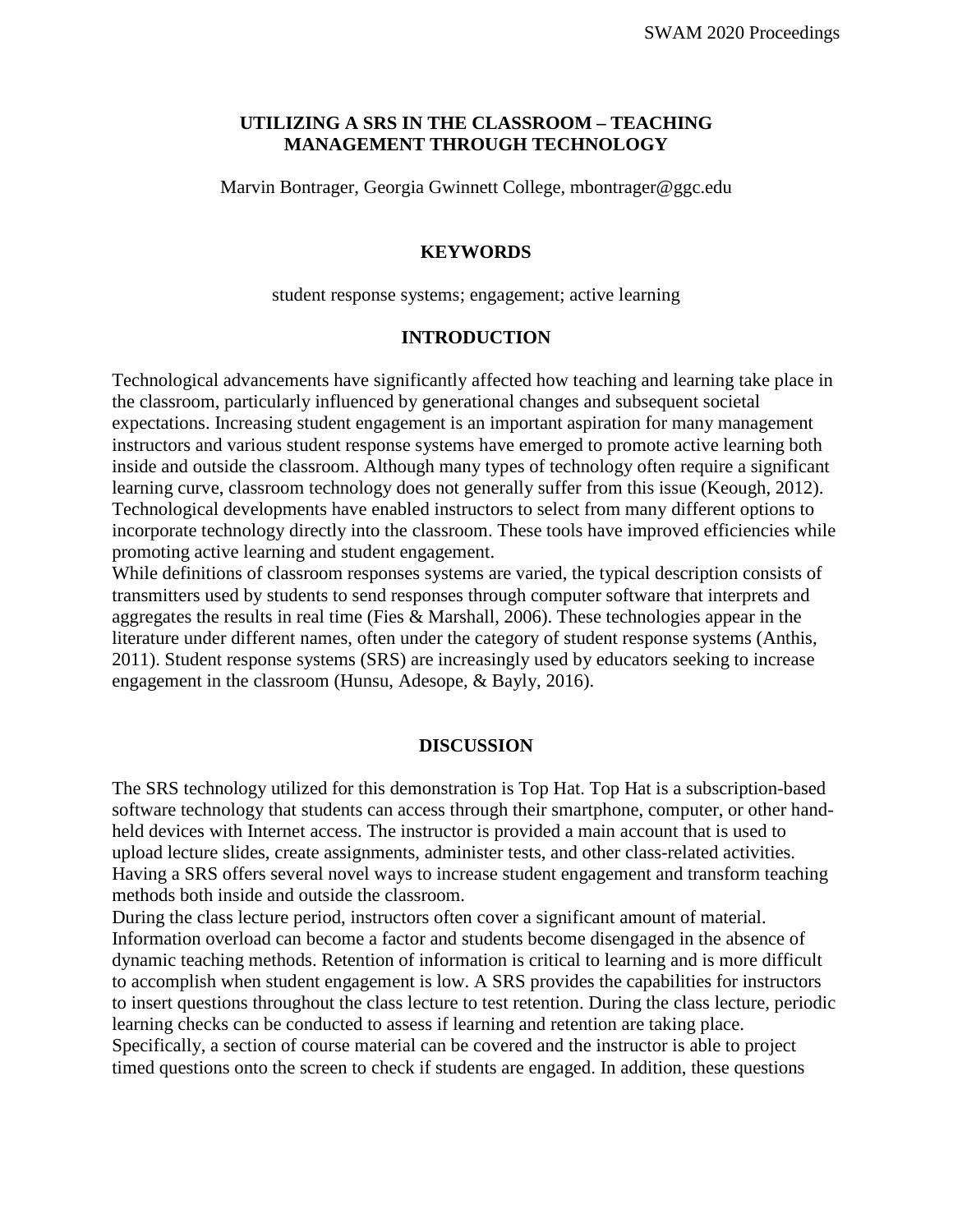provide instant aggregated results to determine if the majority of the students have adequately learned the concepts in question or if additional time should be devoted to the course material. While the instructor may be quite familiar with the concepts being presented, it is easy to assume that students are also adequately learning the material. Furthermore, knowledge checks encourage student engagement by reviewing key concepts that may be important during future testing.

The presence of a SRS also allows the instructor to create and assign a variety of homework activities. For example, multiple choice questions can be created for the student to complete outside of the classroom between class sessions. Points can be assigned for both correctness and participation. In addition, discussion boards can be created to expand student engagement both inside and outside of the classroom. These types of activities encourage students to form social bonds and collaborate on team projects. Some SRS allow instructors to administer exams through the platform, resulting in automatic grading and accurate record keeping. The platform also allows students to take tests on their own personal devices, including their smart phones.

### **PURPOSE**

The purpose of this presentation will be for the author to share information and personal experiences with using a SRS in the classroom. Reflections on both positive and negative outcomes will be provided. Particular attention will be paid to the integration of technology and best practices for effectively implementing a SRS related to active learning and student engagement. The presentation will include the sharing of these experiences and ample opportunity for audience members to ask questions. The use of instructor observations and anecdotal feedback will also be included for additional context. This presentation will provide insights that may be useful for other management instructors considering the incorporation of SRS in their classroom.

#### **REFERENCES**

- Anthis, K. (2011). Is it the clicker, or is it the question? Untangling the effects of student response system use. *Teaching of Psychology*, *38*, 189-193. doi: 10.1177/0098628311411895
- Fies, C., & Marshall, J. (2006). Classroom response systems: A review of the literature. *Journal of Science Education and Technology*, *15*, 101-109. doi: 10.1007/s10956-006-0360-1
- Hunsu, N.J., Adesope, O., & Bayly, D.J. (2016). A meta-analysis of the effects of audience response systems (clicker-based technologies) on cognition and affect. *Computers & Education*, *94*, 102-119. doi: 10.1016/j.compedu.2015.11.013

Keough, S.M. (2012). Clickers in the classroom: A review and a replication. *Journal of Management Education*, *36*, 822-847. doi: 10.1177/10525629124548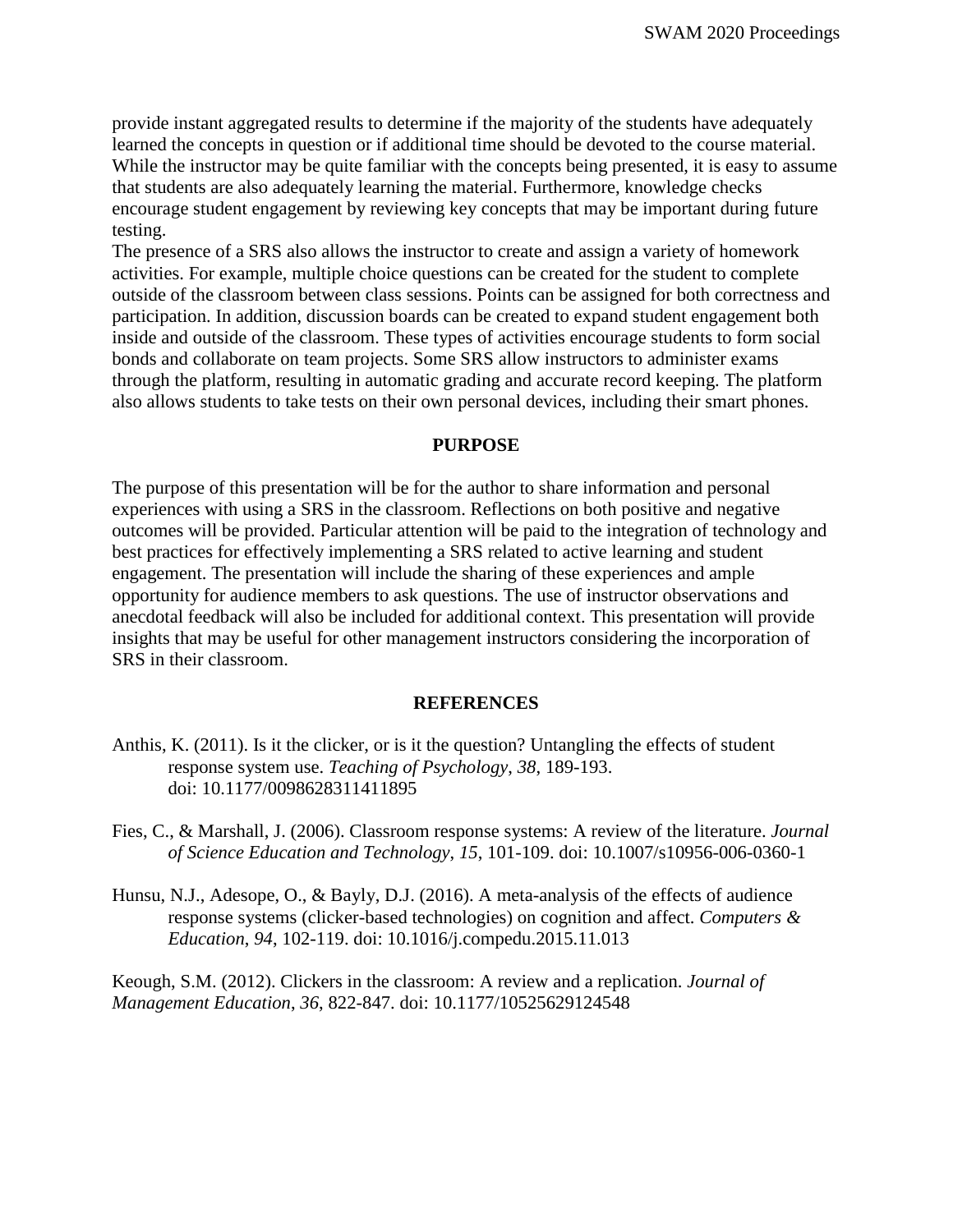# **STAYING OR WORKING TOGETHER: HOW KNOWLEDGE WORKERS SHAPE THE CONFIGURATION AND TRAJECTORY OF COWORKING-SPACES?**

Ricarda B. Bouncken, University of Bayreuth, Bouncken@uni-bayreuth.de Yixin Qiu, University of Bayreuth, qiu\_yixin@outlook.com

# **KEYWORDS**

Coworking-spaces, business model, value creation, value capture, business model trajectory **INTRODUCTION**

Open-planed and shared workplaces proliferate and form hubs for creativity and innovation worldwide—a dominant branch is known as coworking-spaces. Initially, independent workers and teams look for a flexible and collaborative workplace solution and assemble in open-planned workspaces along with peers (Bouncken and Aslam, 2019). This more open and contemporary workplace design further facilitates social interaction and information exchange (Bouncken and Barwinski, 2020), provides opportunities for collaboration and serendipity, and constructs a sense of community (Bouncken *et al.*, 2018; Garrett *et al.*, 2017).

However, the extant literature on coworking-spaces is still emerging and revolves around its concepts and social attributes, so the design and configurations of coworking-spaces are still unexplored (Vidaillet and Bousalham, 2018). When coworking-spaces thrive as the hive of entrepreneurs and creative workers (Bouncken *et al.*, 2018), it is of significance to crystallize various types of coworking-spaces since they shape the context of their users' work routine, information exchange, and idea generation. Furthermore, providers of coworking-spaces would benefit from an examination of the configuration of business models.

Thus, our study aims to fill the gap and examine various business models of coworking-spaces. We conducted a case study of ten Chinese coworking-spaces with a flexible pattern matching design (Sinkovics, 2018). Based on a review of existing theories, ethnographic observations, interviews with coworking-spaces managers and users, and secondary data, we identified four components of value creation, various value capture strategies, and four types of business models configured from particular gestalts of the value components. Furthermore, our data revealed the stability of coworking-spaces business models regardless of distinct interaction intensity with users, which then directs to an introduction of business model trajectory concept.

### **METHODOLOGY**

We address our research question by adopting an exploratory, flexible-pattern-matching design with case studies (Sinkovics, 2018). Flexible pattern matching enables researchers to identify and make use of existing constructs and enables the exploration of new logics through social reality. Drawing on an initial template deducted from extant literature, we conducted 46 semi-structured interviews with 33 informants, including 16 providers and 17 users in 10 Chinese coworkingspaces. China provides an interesting context for the study with its institutional context (e.g., mega-cities), cultural features (e.g., collectivism) and development of coworking-spaces. We triangulated the data with fields note and data from secondary sources.

We analyzed data with constant comparison approach, combining within-case analysis and crosscase comparison (Eisenhardt and Graebner, 2007). We first assembled all 791-page data in MAXQDA by case and engaged in reading data, creating write-ups on possible patterns for each case. In the next step, guided by our research interest and the initial template, we continuously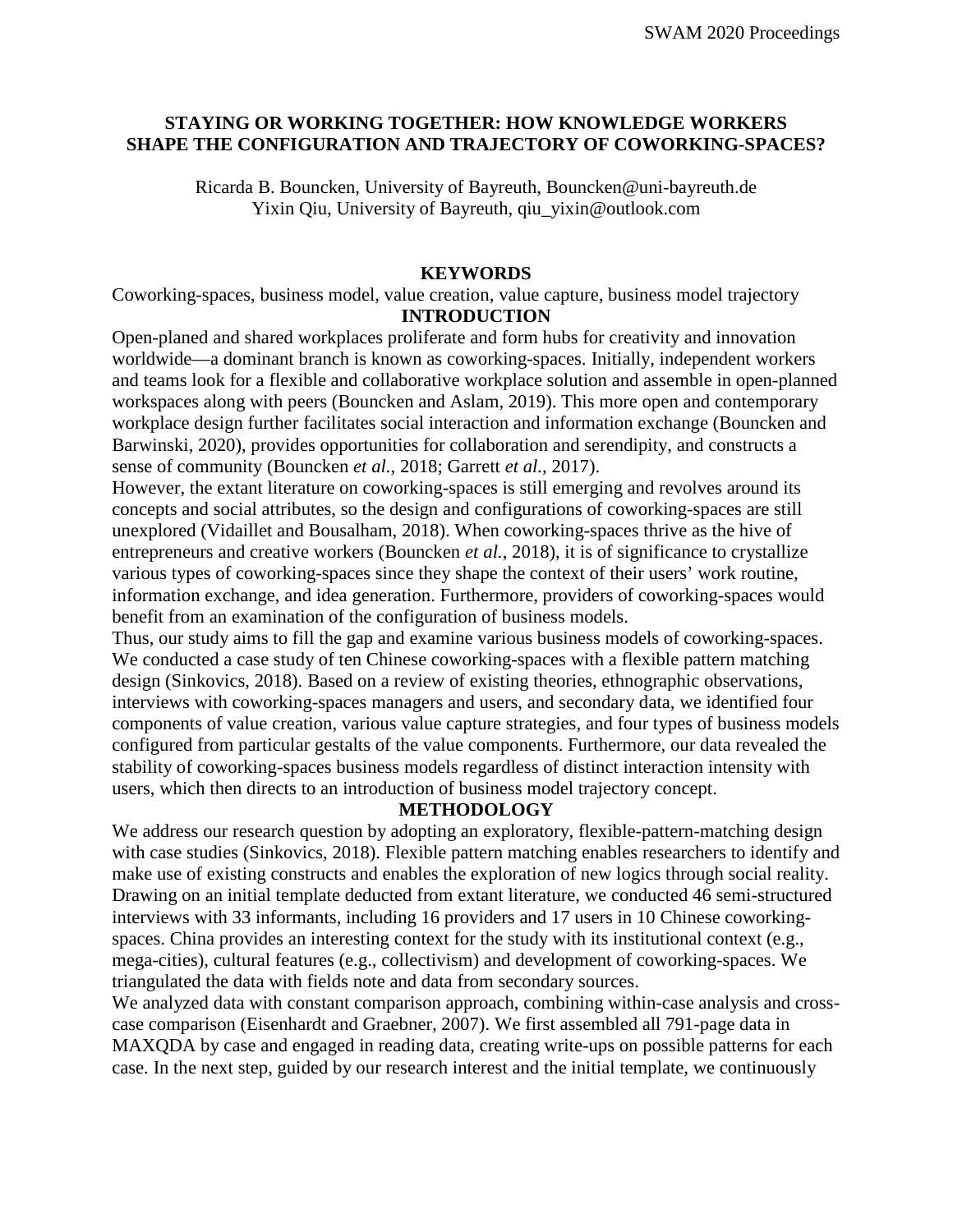iterated between codes and literature, which yields us more general second-order themes grouped from codes with shared features. Finally, when further group themes into aggregated dimensions, we also compare themes from the same case by two time periods. This longitudinal comparison generated an emerging dimension of business model stability.

### **FINDINGS**

We examined business models of coworking-spaces. Four aggregated dimensions emerged from our study: four value creation dimensions, value capture strategies and business models attached to the four dimensions, business model trajectory of coworking-spaces.

Our data shows four components that enable coworking spaces to provide specific values and configure their business models: basic offerings, extended offering portfolio, service provision, platform business. Basic offerings refer to the primary value creation component of coworkingspaces, including the integration of multi-functional spaces and interaction with peers. Extended offering portfolio involves additional facilities that shape a daily life circle of users and creates a flexible and communal lifestyle. Service provision access users development-supporting service, including training, workshops, coaching and mentoring, and administrative assistance. Platform business indicates to a platform that benefits users from linking with external actors and connecting with the local entrepreneurial ecosystem.

While a coworking-space centring on one dimension of basic offerings, extended offering portfolio, service provision, platform business, it also leads to a dominant value capture strategy from subscription, catering, service fee and commission. Our findings show these value creation dimensions with value capture strategies together shape four types of business models: Efficiency-centred business model, user-centred business model, development-centred business model, platform business model. The four types of coworking-spaces also differ in design elements of their activity system in terms of content, structure and governance. More specifically, focusing on a more interactive component requires more diversity in products and service, more multilateral revenue and stronger collaborative capabilities.

Drawing on our data from the one-year study, instead of business model change, we observe business model stability in coworking-spaces with each type of business model. Overall, our data reveals two essential logics explaining the changelessness: the same group of users with similar needs and the legitimated image and routinized activities of coworking-spaces. The empirical analysis leads to a framework of business model trajectory in coworking-spaces where the business logic is reinforced from the interaction with diverse users.

# **CONCLUSION**

By investigating the configuration of Chinese coworking-spaces through a business model perspective, this paper adds to the emerging literature stream of coworking-spaces by providing a clearly defined construct of coworking-spaces. The emerged framework of business model trajectory contributes to business model research, challenging that openness leads to business model changes. Besides, our study also adds to regional innovation literature by responding to the call for scrutinizing regional innovation process through space perspective.

# **REFERENCES**

Bouncken, R. and Barwinski, R. (2020). Shared digital identity and rich knowledge ties in global 3D printing—A drizzle in the clouds? *Global Strategy Journal*.

Bouncken, R. B. and Aslam, M. M. (2019). Understanding knowledge exchange processes among diverse users of coworking-spaces. *Journal of Knowledge Management*, 23, 2067- 2085.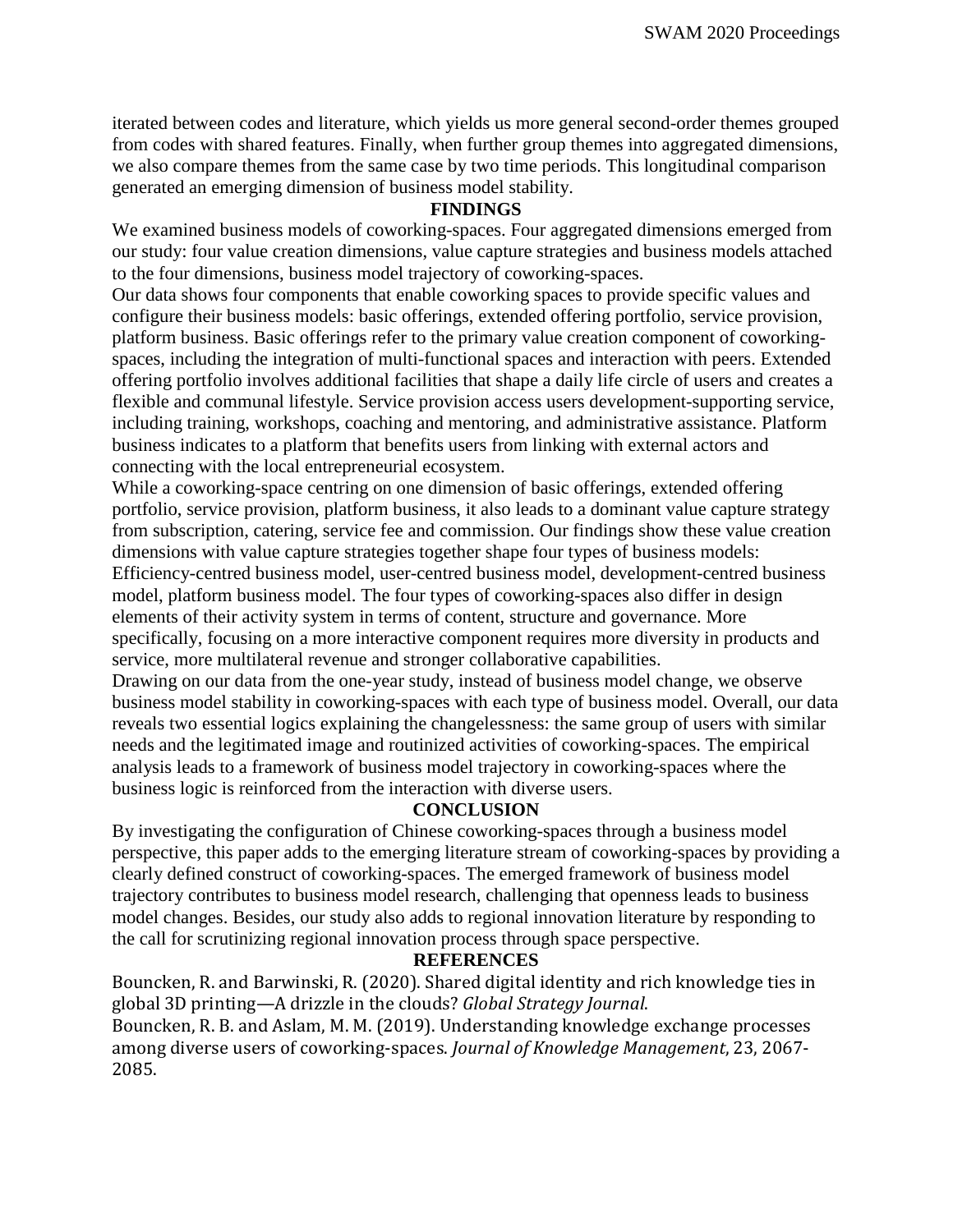# **CELEBRITY STATUS AND NEW VENTURE PERFORMANCE: EXPLORING THE ANTECEDENTS OF CELEBRITY STATUS**

Dan Chen, [dan.chen@mavs.uta.edu](mailto:dan.chen@mavs.uta.edu)

#### **KEYWORDS**

Celebrity status, new venture performance, internet celebrity, social media content, duration, frequency, times.

#### **INTRODUCTION**

In general, new firms, start-ups, and small businesses have become a critical part of the economy (Birch, 1987). Entrepreneurs and founders must have a better understating of the determinants or factors which would influence the firms' growth and survival. Most of the researches have been developed a focus on major factors, such as financial (Roberts et al, 2005; Jackson, 1994;) and entrepreneurs' characteristics (Zhao et al, 2011; Baum et al, 2001).

However, with technology development, the Internet has been helping new firms and start-ups grow and achieve goals with its convenience and ubiquitous existence. New phenomena emerging on the Internet by using different types of social media. Ordinary people have been becoming famous and gaining fans or followers with their posts, pictures, comments, and videos. These groups of people are defined as "Internet Celebrity". After they become a connected group or build a relatively stable relationship. When internet celebrities own a certain fan or follower size, they naturally start to market or promote their products. The products could be their music, new microfilms, personal brands, or online stores with different kinds of products, such as makeups, clothes, snacks, pet food, etc. The purpose of this paper is to add celebrity status to the determinants of new venture performance.

#### **THEORETICAL DEVELOPMENT**

Based on the literature, we propose that social media content has an effect on new venture performance through celebrity status; social media content is measured by three aspects: duration, frequency, and times. (See Appendix)

# **CONCLUSION**

Entrepreneurs play an important role in new firms. Their education level, background, previous experience, intention, personality, etc., all are critical for new firms' growth and survival. Besides, what resources you have regarding human capital, financial capital, social capital would also make a difference in your competition with other new ventures. Web-based new firms are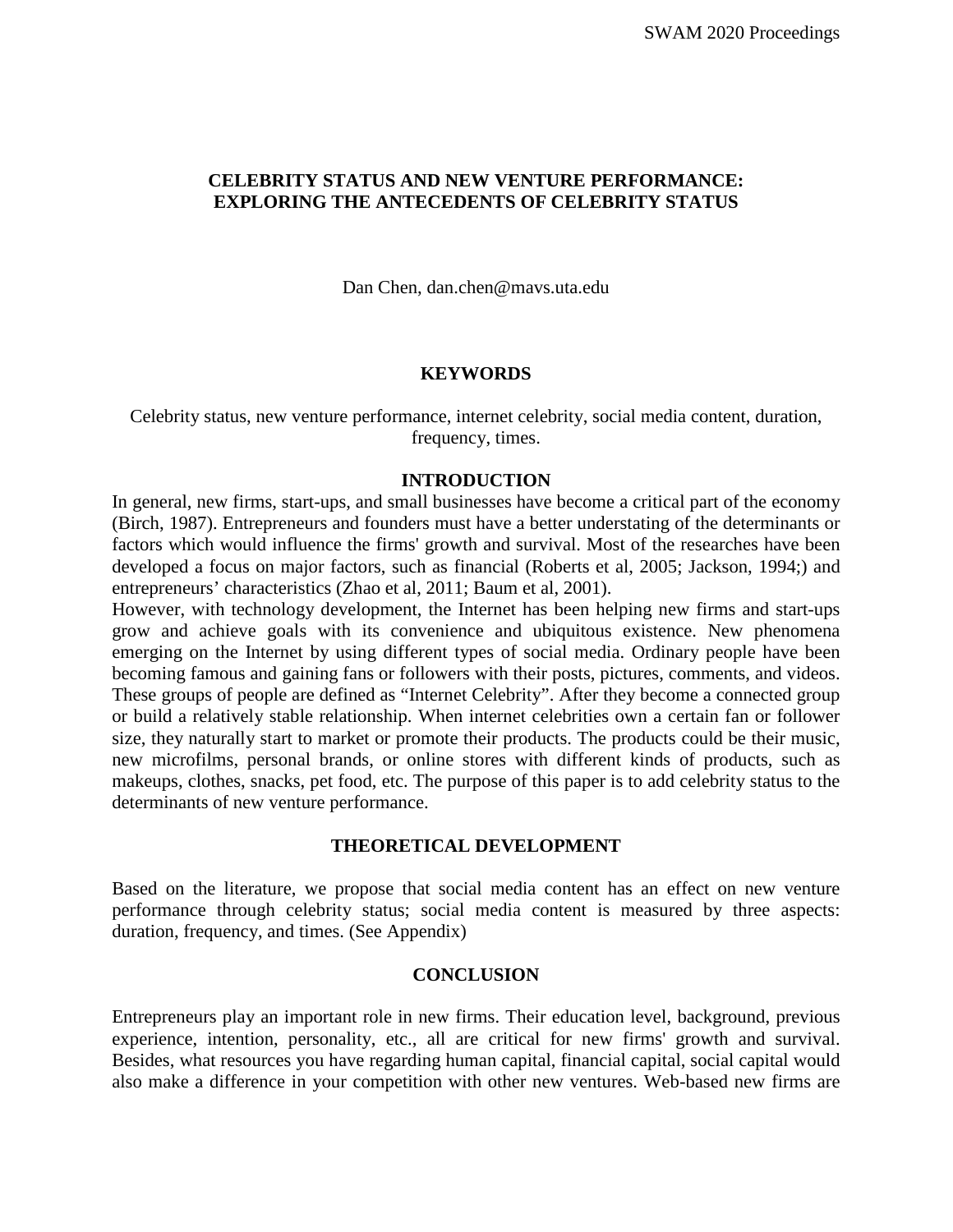emerging rapidly. Social media with internet tools help people gain a lot of followers. The process of how and why they become famous and their being famous status or celebrity status is a key determinant for their new ventures' performance. Social media content would influence Internet celebrities' status and further influence their new ventures' performance.

#### **REFERENCES**

- Baum, J. R., Locke, E. A., & Smith, K. G. 2001. A Multidimensional Model of Venture Growth. *Academy of Management Journal.* 44:292-303.
- Birch, D. L.1987. Job Creation in America: How Our Smallest Companies Put the Most People to Work. *New York: The Free Press.*
- Jackson, D. N. 1994. Jackson Personality Inventory: Revised Manual. Port Huron, MI: *Sigma Assessment Systems.*
- Roberts, B. W., Chernyshenko, O., Stark, S., & Goldberg, L. 2005. The Structure of Conscientiousness: An Empirical Investigation Based on Seven Major Personality Questionnaires. *Personnel Psychology*. 58, 103-139.
- Zhao, H., Seibert, S. E., & Lumpkin, G. T. 2010. The Relationship of Personality to Entrepreneurial Intentions and Performance: A Meta-analytic Review. *Journal of Management*. 36 (2): 381-404

# **APPENDIX**

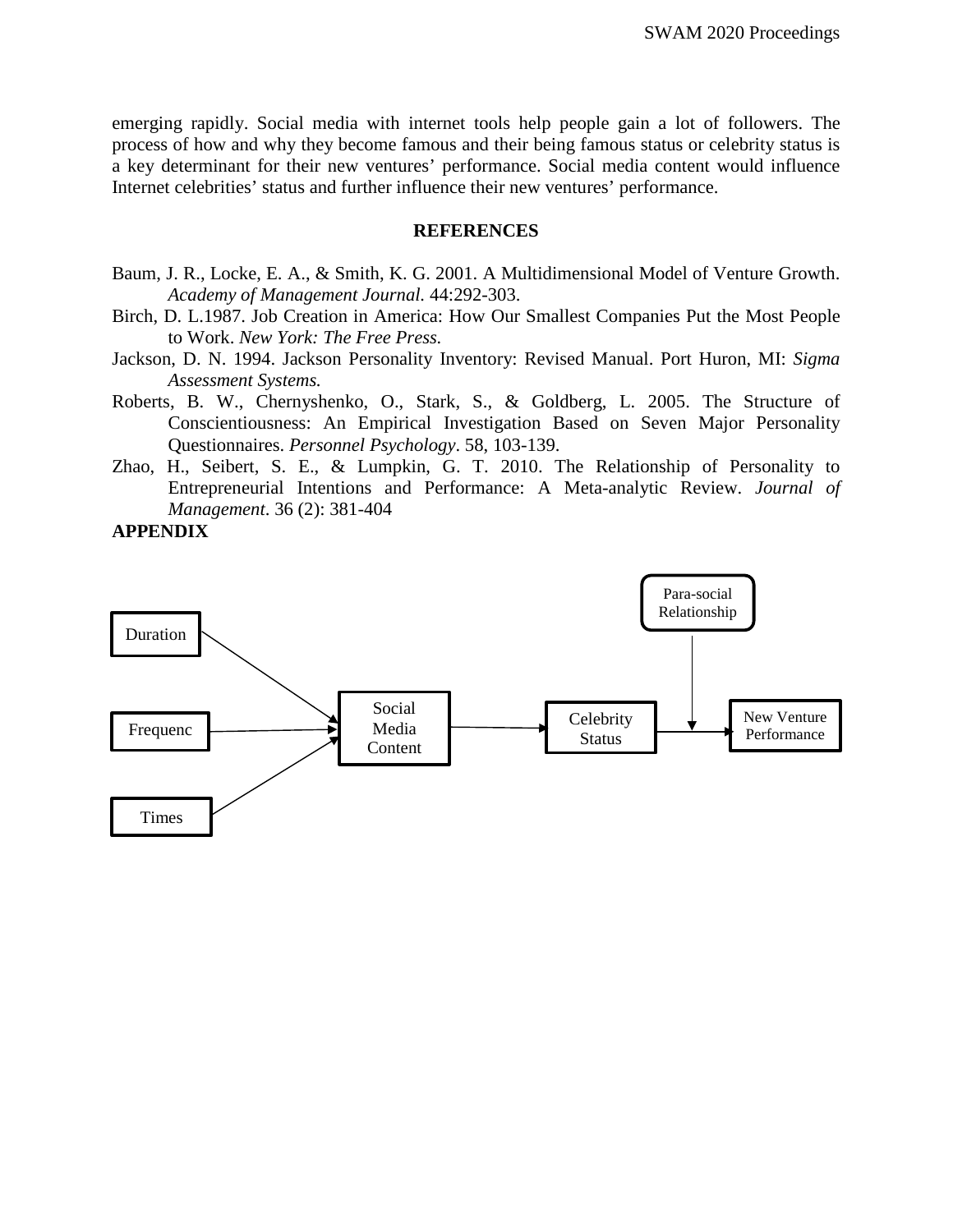# **WHY DO INDIVIDUALS VOLUNTEER? AN EMPIRICAL TEST OF SOCIAL IDENTITY THEORY (SIT) AND VOLUNTEERISM**

Abigail Dodge, Wayland Baptist University, abigail.jensen@wayland.wbu.edu Samantha R. Murray, Wayland Baptist University, murrays@wbu.edu R. Mark Bell, Wayland Baptist University, bellm@wbu.edu

# **KEYWORDS**

Social Identity Theory, volunteerism, recruitment

# **INTRODUCTION**

This research tested Social Identity Theory and identified if a relationship exists between the six most important reasons for which individuals volunteer (i.e., values, understanding, enhancement, career, social, and protective), the three types of social identification (i.e., organizational identification, prosocial identification, and moral identification), and an individual's propensity to volunteer. A survey was sent to court appointed special advocate (CASA) volunteers and Spearman's correlation was conducted to test the research hypotheses.

Past research on Social Identity theory posits individuals may define themselves based upon their membership in different social groups (Tajfel & Turner, 1985), including volunteer organizations. Recent research on social identity theory has suggested three types of social identification that help explain why individuals choose to belong to certain groups, which include organizational identification, prosocial identification, and moral identification. Additionally, six common reasons why individuals volunteer have been identified in the literature and are congruent with social identity theory including values, understanding, enhancement, career, social, and protective (Clary & Snyder, 1999). The research hypotheses are: H1: Individuals who volunteer with organizations in which they share values will be more positively correlated with moral identification than organizational identification and prosocial identification. H2: Individuals who volunteer with organizations to increase knowledge, skills, and abilities will be more positively correlated with organizational identification than moral identification and prosocial identification. H3: Individuals who volunteer with organizations to increase self-worth will be more positively correlated with prosocial identification than organizational identification and moral identification. H4: Individuals who volunteer with organizations to increase career prospects will be more positively correlated with organizational identification than moral identification and prosocial identification. H5: Individuals who volunteer with organizations to increase social relationships will be more positively correlated with prosocial identification than organizational identification and moral identification. H6: Individuals who volunteer with organizations to escape negative personal issues will be more positively correlated with moral identification than organizational identification and prosocial identification.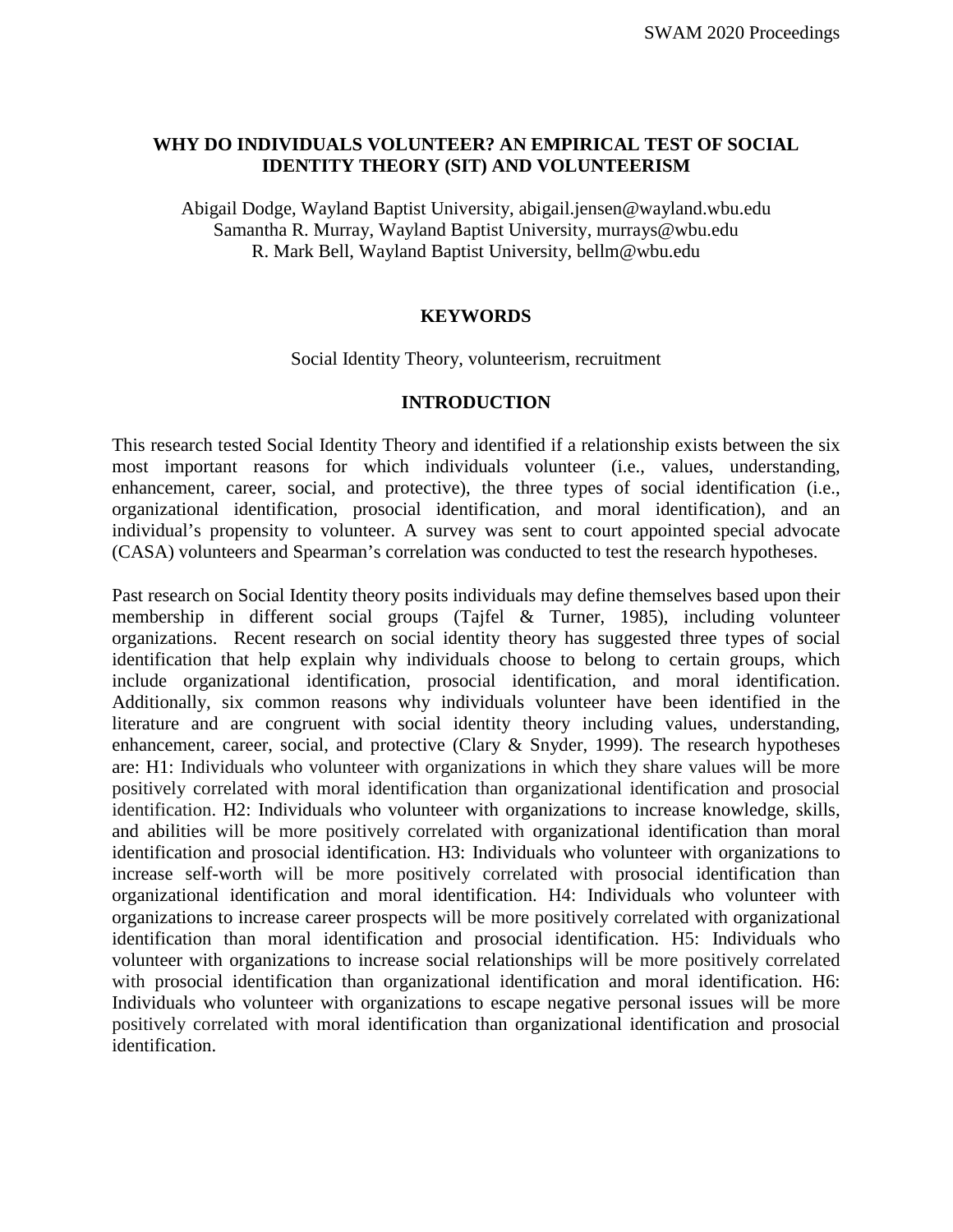### **METHODOLOGY**

The research instrument used in this study is comprised of three parts. The first part of the survey operationalizes the primary reasons individuals volunteer with the Volunteer Functions Inventory (VFI) (Clary et al., 1998). The second section of the survey measures identity orientations using the Aspects of Identity Questionnaire (AIQ-IV) (Cheeks & Briggs, 2013). The third section includes biographical.

#### **FINDINGS**

The purpose of this study was to determine whether a relationship exists between the six most important reasons for which individuals volunteer (i.e., values, understanding, enhancement, career, social, and protective), the three types of social identification (i.e., organizational identification, prosocial identification, and moral identification), and an individual's propensity to volunteer. Spearman's correlation was run and all assumptions were met. The results of this study did not support any of the six hypotheses.

### **CONCLUSION**

This study hypothesized several correlations between the six most important reasons for which individuals volunteer and the three types of social identification. Although none of these hypotheses were supported through this research, this does not negate the ability of these surveys to predict propensity to volunteer in long-term opportunities. An unexpected finding of a positive, moderate, significant correlation between the reason for volunteering of enhancement and organizational identification occurred, suggesting individuals who wish to increase their selfworth would be more attracted to organizations that fulfill a sense of organizational identification. This finding is an indication that further testing is needed to determine whether the six most important reasons for which individuals volunteer can be used to predict what type of social identification would be most important to an individual hoping to volunteer, perhaps using a more diverse sample that includes individuals who do not yet volunteer.

#### **REFERENCES**

Cheeks, J. M., & Briggs, S. R. (2013). Aspects of identity questionnaire (AIQ-IV). *Measurement Instrument Database for the Social Science.* Retrieved from http://dx.doi.org/10.13072/midss.562 Clary, E. G., Snyder, M., Ridge, R. D., Copeland, J., Stukas, A. A., Haugen, J., & Miene, P. (1998). Understanding and assessing the motivations of volunteers: A functional approach. *Journal of Personality and Social Psychology, 74,* 1516-1530. Clary, E. G., & Snyder, M. (1999). The motivations to volunteer: Theoretical and practical considerations. *Current Directions in Psychological Science, 8*(5), 156-159. Tajfel, H., & Turner, J. C. (1985). The social identity theory of intergroup behavior. In S.

Worchel & W. G. Austin (Eds.), *Psychology of intergroup relations* (2nd ed., pp. 7-24). Chicago, IL: Nelson-Hall.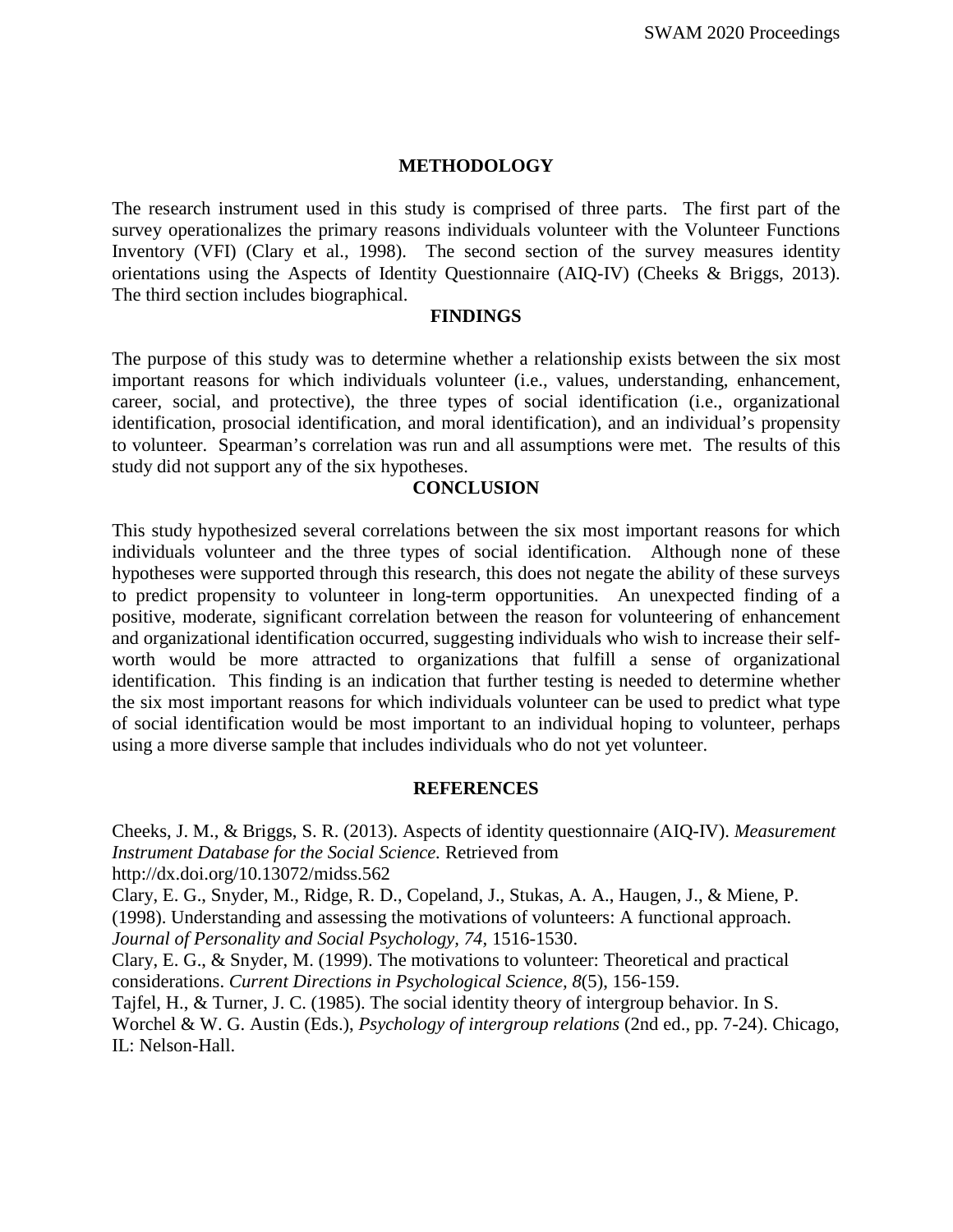# **ETHICS AND THE PHILOSOPHICAL RELATIONSHIP TO LEADERSHIP THEORIES**

Timothy Ewest, Houston Baptist University, [tewest@hbu.edu](mailto:tewest@hbu.edu)

# **KEYWORDS**

Ethics, Leadership Ethics, R. M. Veatch, Ethical Frameworks

# **INTRODUCTION**

This paper considers the history of research regarding leadership ethics. Specifically, how classical philosophical ethical theories articulate with established leadership theories, explains how ethical leadership theories predominantly use normative ethical action theory and then resolves by suggesting how prosocial behavioral theory offers a new paradigm when considering ethical or others-directed leadership. Prosocial behavioral theory would be better suited in the identification of authentic others-directed behavior as opposed to ethical theories, and ultimately better suited for understanding of how prosocial leaders are developed.

# **LEADERSHIP AND ETHICS**

History provides examples of leaders who fulfill the definition of leadership, but struggled with their personal moral life. For example, Martin Luther King Jr. was reported by reputable sources to be involved in extra marital affairs (Fairclough, 1995) and Woodrow Wilson held to racist beliefs while president of the United States (Yellin, 2013). Ciulla (1995) calls this "the Hitler problem", unethical leaders are still considered to be leaders, and regrettably a few individuals have even considered their actions as leaders to be justifiable.

Stackhouse (1995), building off the work of Richard Niebuhr (1960/1999) provides a rubric in attempt to codify classical normative ethical theories by placing them within the context of everyday questions individuals would ask regarding obligations or ought's that each classical ethical theory require. Stackhouse suggests three concepts for classification, "the right", "the good" and "the fitting".

Veatch (2015) provides a clear description of the levels of moral discourse which act as a holistic depiction of the levels of classical moral reasoning found within classical ethical philosophy. The four levels presented by Veatch include: cases, rules and rights, normative ethics and metaethics. Cases, Veatch (2015) argues, cases is frequently the starting place for moral discourse. Cases typically act in an advisory role by providing examples for comparing a present ethical dilemma with similar ethical situations, where the dilemma was resolved within acceptable ethical parameters. The second level of moral discourse or reasoning is rules and rights. Rules and rights are grounded in a moral system which outline behavioral norms and beliefs about right and wrong, where the authority of the chosen norms are endorsed or supported by a specific authority of a group or community who created the code. The next level of moral discourse, referred to as normative ethics, has three discrete categories: action, value and virtue. The last and highest level of moral discourse, metaethics, occurs when individuals are not able to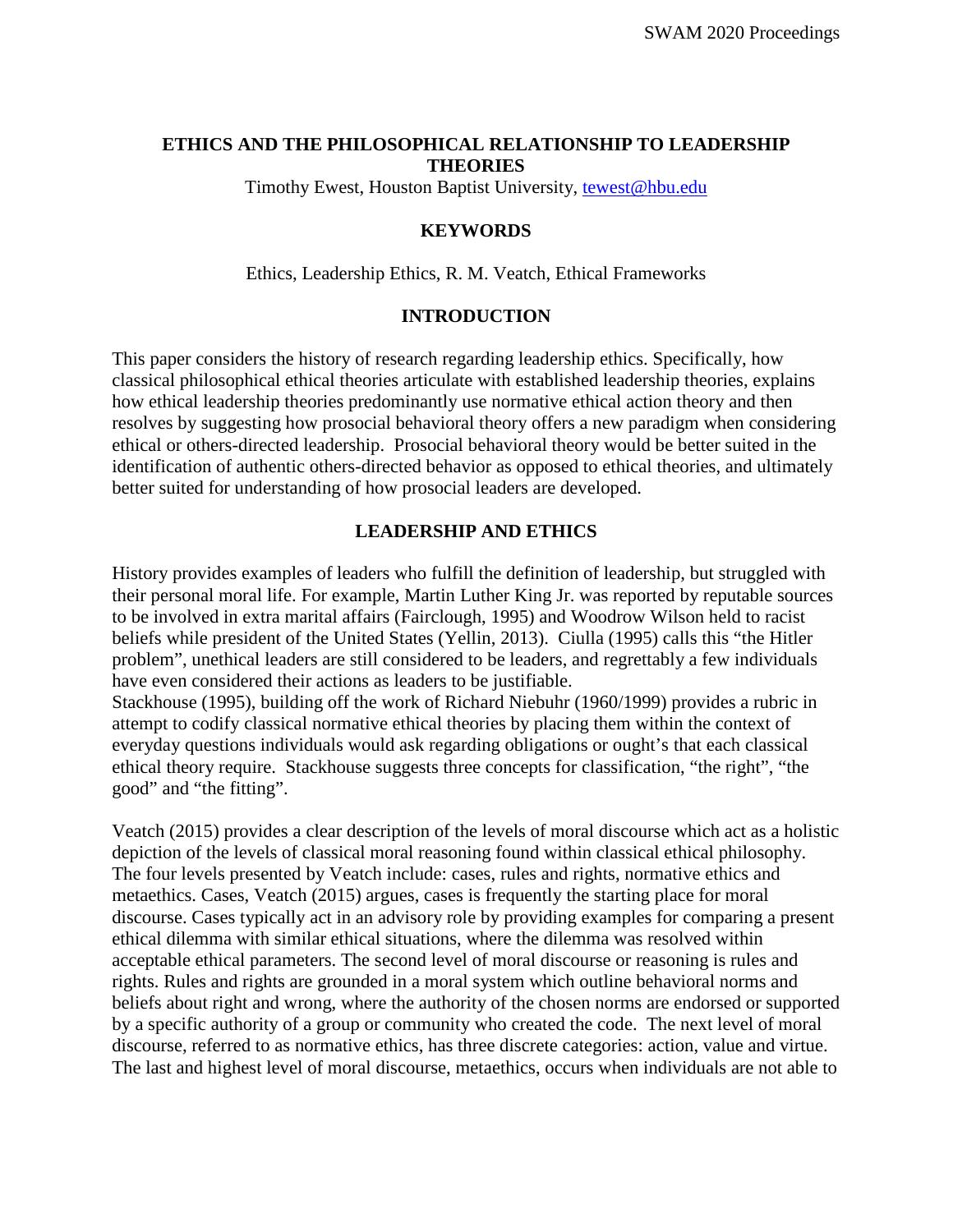find agreement within or between existing moral rules and rights and normative ethical categories. Veatch (2015) argues that a full theory of ethics would need to include all aspects of moral discourse with consistency, to bring all four levels of the moral discourse into equilibrium providing a holistic understanding of ethical implications.

This paper suggests that the values category of normative ethical theory is largely unexplored and thus inhibits the development of a robust moral discourse concerning ethical leadership. And, while beyond the scope of this books research and content, the awareness of the omission of the values category of normative ethics discussed in this paper does tacitly encourage ethical leadership scholars to develop ethical leadership theories which are holistic in addressing all aspects of moral discourse.

#### **CONCLUSION**

This paper considered the history of research regarding leadership ethics, how classical philosophical ethical theories are related to established leadership theories and how ethical leadership theories predominantly use normative ethical action theory. The intent of the paper was to broaden the use of normative ethical categories within leadership theory, and also provide a perspective on the nature of the existing conversation regarding normative ethical theory and encourage its expansion.

#### **REFERENCES**

Ciulla, J. B. (2005). The state of leadership ethics and the work that lies before us. Business Ethics: A European Review, 14(4), 323-335.

Johnson, C. E. (2013). Meeting the ethical challenges of leadership: Casting light or shadow. Sage Publications.

Shin, S. J., & Zhou, J. (2003). Transformational leadership, conservation, and creativity: Evidence from Korea. Academy of management Journal, 46(6), 703-714.

Stackhouse, M. (1995). Introductions foundations and purpose. In On Moral Business: Classical and Contemporary Resources for Ethics in Economic Life. Ed Stackhouse, M., McCann, D., Roels, S & Williams, P. Wm. B. Eerdmans Publishing Co.

Treviño, L. K., Brown, M., & Hartman, L. P. (2003). A qualitative investigation of perceived executive ethical leadership: Perceptions from inside and outside the executive suite. Human relations, 56(1), 5-37.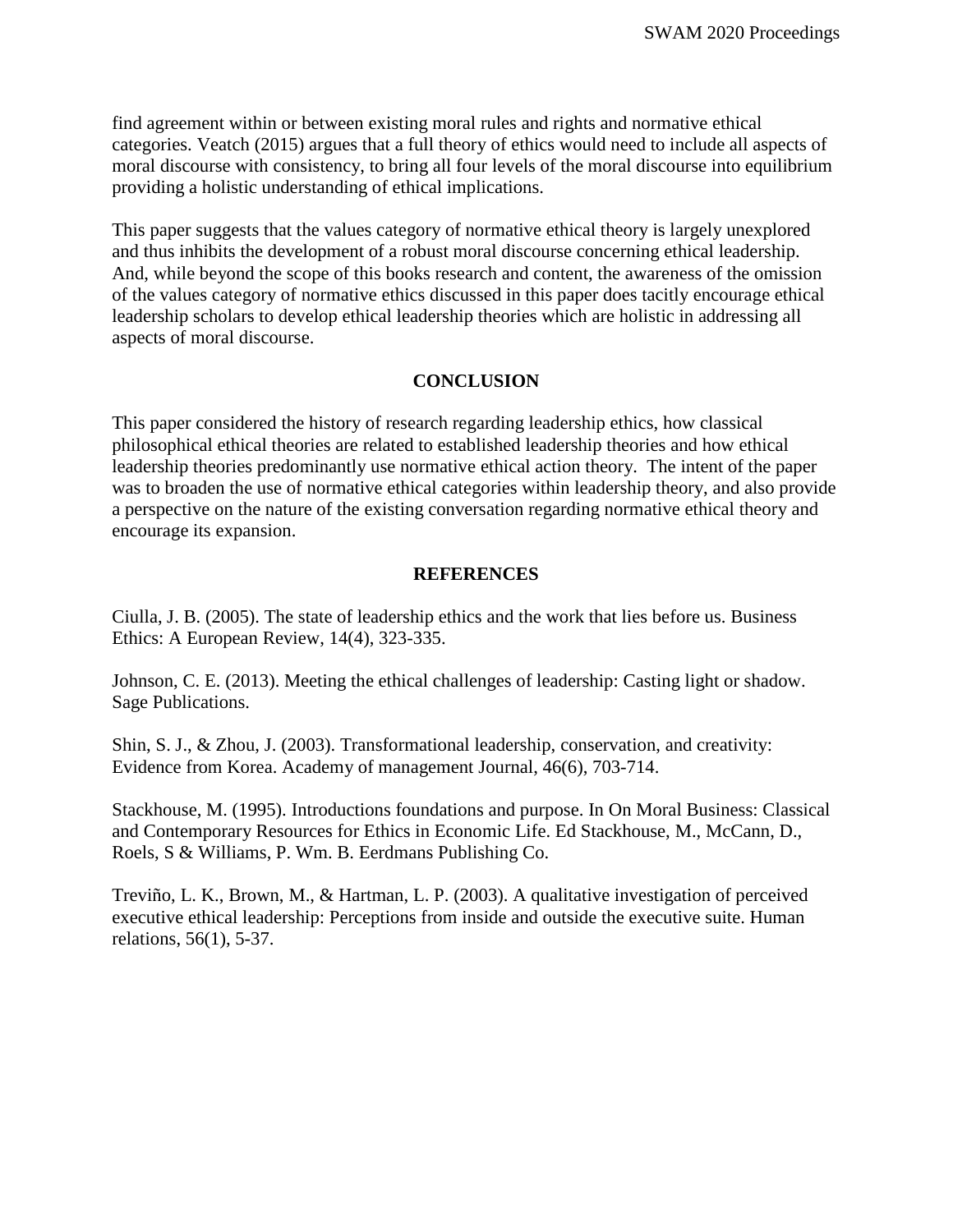# **THE EFFECT OF THE BIG FIVE PERSONALITY TRAITS ON CEO REASON FOR TURNOVER**

Kristen Faile, University of Texas, San Antonio, [kristen.thomas@utsa.edu](mailto:kristen.thomas@utsa.edu) Steven Hyde, University of Texas, San Antonio, [steven.hyde@utsa.edu](mailto:steven.hyde@utsa.edu)

#### **KEYWORDS**

Big 5, extraversion, conscientiousness, agreeableness, openness, neuroticism, turnover, CEOs, voluntary turnover, involuntary turnover, CEO dismissal, CEO succession

# **INTRODUCTION**

Despite extensive research on the Big Five personality types, there has been surprisingly little exploration into the outcomes of these individual differences at the executive level. Utilizing text analysis of conference call transcripts to capture the unique personalities of 182 CEOs, our study explores how the Big Five personality traits of extraversion, conscientiousness, neuroticism, openness to experience, and agreeableness predict whether a CEO will turnover from a company voluntarily or involuntarily. We hypothesize through the lens of implicit leadership theory that CEOs with higher levels of conscientiousness will be more likely to turnover by choice, while CEOs with higher levels of neuroticism, extraversion, openness to experience, and agreeableness will be more likely to be dismissed. We find that the traits of neuroticism and openness to experience signal the eventual, involuntary dismissal of a CEO.

Research in the field of turnover outcomes is expansive, however, the antecedents of executive turnover are much less commonly studied due to the difficulty of obtaining personal information from such high level employees. Voluntary versus involuntary turnover of executives have different consequences for the organization (Parrino, Sias, & Starks, 2003), so it is surprising that research hasn't delved deeper into the predictors of each type of outcome and the CEO hiring practices that could assist in avoiding the more costly types of executive turnover. Utilizing the Big Five personality traits, arguably the most popular typology of personality indicators in the fields of psychology and management, this study aims to examine how the five major individual traits of extraversion, conscientiousness, neuroticism, agreeableness, and openness to experience in chief executive officers may contribute to the type of turnover of the CEO - voluntary versus involuntary.

#### **METHODOLOGY**

The sample includes all of the CEOs of the S&P 500 publicly traded companies during the years 2008 to 2016 that turned over during this time span. The original data set collected included all of the CEOs during this time span, but to fit the nature of our research questions, we dropped all CEOs from the sample that did not turnover either voluntarily or involuntarily during the time span of our study. Our sample of CEOs that turned over between 2008 and 2016 totals 182 unique CEOs after dropping any executives that were missing data points. We obtained the data from our sample from CompuStat, ExecuComp, I/B/E/S, Nexis, and *SeekingAlpha*. To test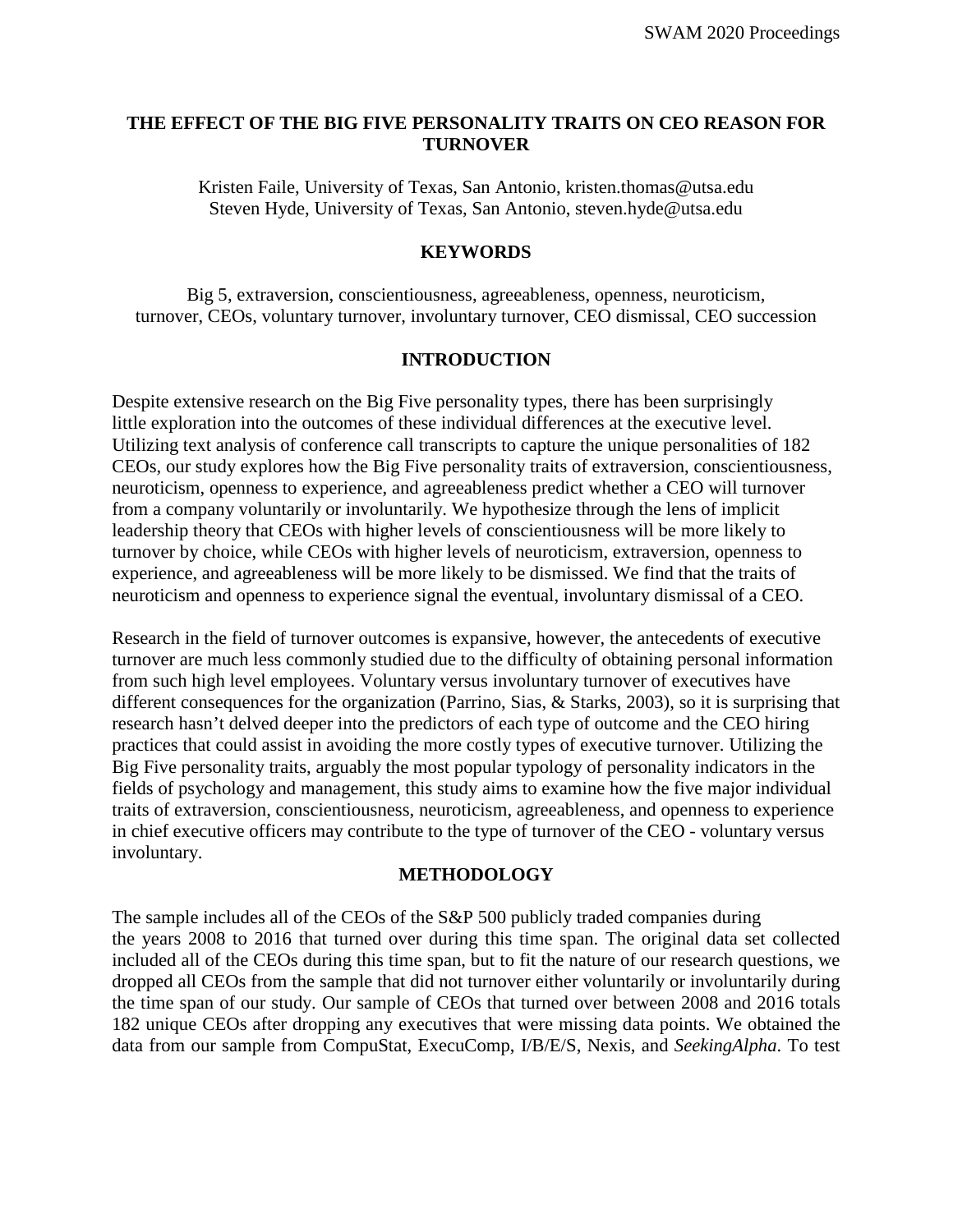our hypotheses, we utilized a probit regression model utilizing Stata MP software. Probit regression models are designed to handle dependent variables with two possible outcomes; our dependent variable of turnover had the two outcomes: voluntary (0) and involuntary (1).

#### **FINDINGS**

We find that the traits of neuroticism and openness to experience signal the eventual, involuntary dismissal of a CEO.

### **CONCLUSION**

The results here indicate that the individual personality traits of a CEO can be predictive of their eventual reason for their turnover at an organization, specifically the traits of neuroticism and openness to experience.

#### **REFERENCES**

Araujo-Cabrera, Y., Suarez-Acosta, M., & Aguiar-Quintana, T. 2017. Exploring the Influence of CEO Extraversion and Openness to Experience on Firm Performance: The Mediating Role of Top Management Team Behavioral Integration. *Journal of Leadership & Organizational Studies*, *24*(2): 201–215.

Barrick, M., Mount, M. 1991. The Big Five Personality dimensions and job performance: A meta-analysis. *Personnel Psychology*, 44(1): 1-26.

Blickle, G., Meurs, J., Wihler, A., Ewen, C., Plies, A., & Günther, S. 2013. The interactive effects of conscientiousness, openness to experience, and political skill on job performance in complex jobs: The importance of context. *Journal of Organizational Behavior*, 34(8): 1145–1164.

Block, J. 1971. *Lives Through Time*. Berkeley: Bancroft Books.

Boerner, S., Eisenbeiss, S. A., & Griesser, D. 2007. Follower behavior and organizational performance: The impact of transformational leaders. *Journal of Leadership & Organizational Studies*, 13(3): 15-26.

Borman, W., Ilgen, D., & Klimoski, R. 2003. *Handbook of Psychology Industrial and Organizational Psychology*. Hoboken: John Wiley & Sons, Inc.

Bohrnstedt, G. W., & Carter, T. M. 1971. Robustness in regression analysis. *Sociological methodology*, 3: 118-146.

Chandler, A. 1962. *Strategy and Structure: Chapters in the History of American Industrial Enterprise*. Cambridge: MIT Press.

Chatterjee, A., & Hambrick, D. 2007. It's All about Me: Narcissistic Chief Executive Officers and Their Effects on Company Strategy and Performance. *Administrative Science Quarterly*, *52*(3): 351–386.

Coughlin, A. & Schmidt, R. 1985. Executive compensation, management turnover, and firm performance: An empirical investigation. *Journal of Accounting and Economics*, 7(1- 3): 43- 66.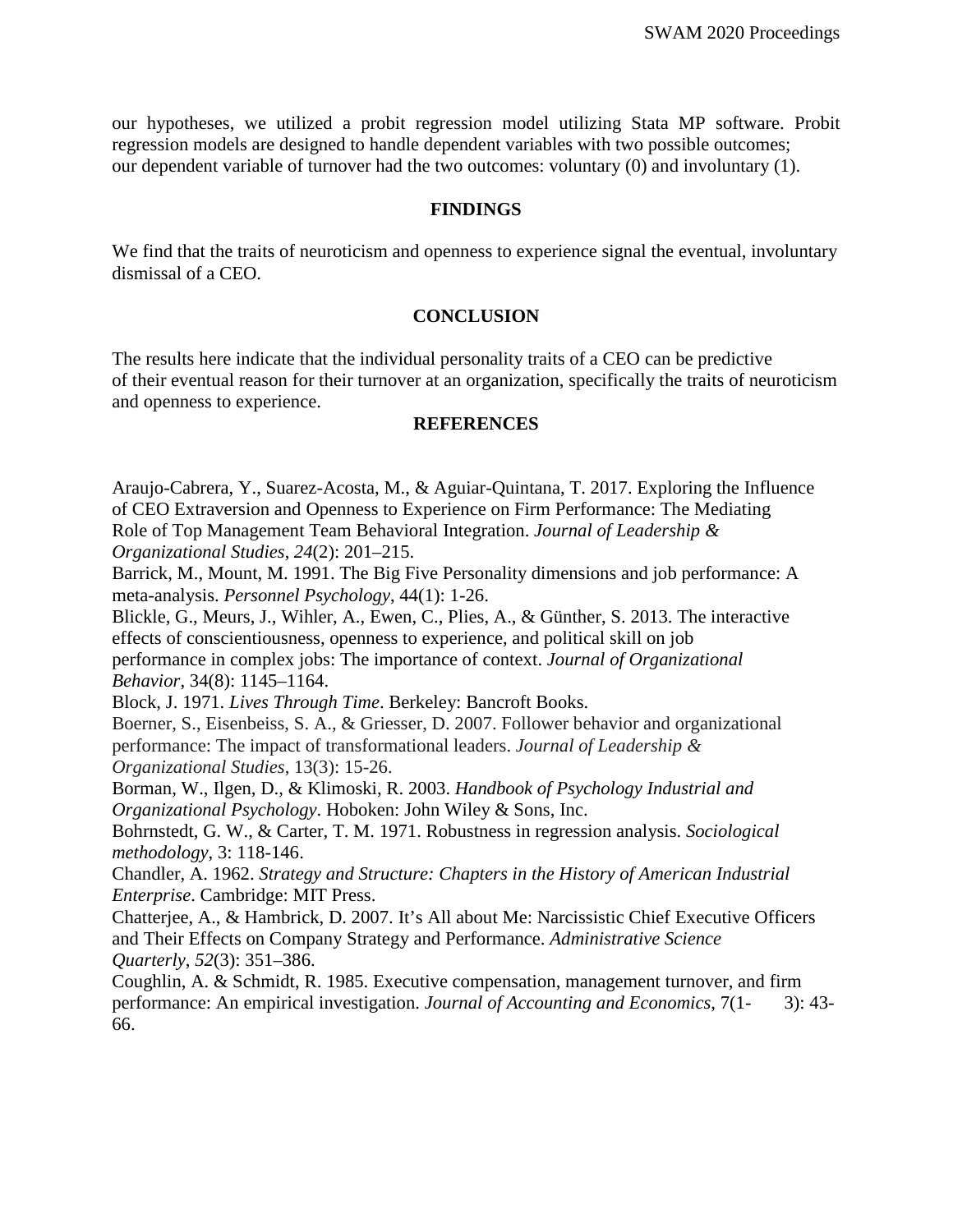### **"IT'S NOT YOU, IT'S ME"**

# **CAVE WALLS TO BOARDROOMS: THE ROLE OF OCCUPATION GROUPS IN TATTOO REGRET**

Jennifer L. Flanagan. Texas Women's University, jltflanagan@twu.edu Vance Johnson Lewis, University of Central Arkansas, vlewis@uca.edu Kendra Ingram, Southeastern Oklahoma State University, kingram@se.edu Lisa T. Stickney, University of Baltimore, lstickney@ubalt.edu

#### **KEYWORDS**

Tattoos, regret, social isolation, occupational groups.

### **INTRODUCTION**

This study investigates the likelihood of having tattoos in the workplace, individuals' regret about getting tattoos, and the effect of social isolation on the level of regret for getting a tattoo, all with regard to worker occupation grouping (white, blue, pink, or grey collar). Results showed all models to be significant, with grey collar workers differing from workers in other occupational categories, being significantly more likely to have a tattoo and to regret having a tattoo, regardless of the level of social isolation.

A part of human existence since Neolithic times (Deter-Wolf, 2013), tattoos are still a popular, commonplace form of self-expression (DeMello, 2000). The impact of tattoos on employees, though, shows the workplace's acceptance of visible tattoos might not meet the same levels as everyday society. Because some organizations see their image as being shaped by its employees, in addition to fluctuating customer expectations and attitudes towards an employee's selfexpression through body modifications, tattooed individuals often feel they must conceal their body art in order to not stand out or to avoid being deemed unacceptable for any particular workplace environment or even gain employment at all (Nath, 2011). The need for organizations to recognize this aspect of employee expression and develop an overall atmosphere of acceptance has grown along with the population of today's tattooed employees. This study also looks at regret and social isolation in relation to occupational group. Three research questions were posed: RQ1, does one's occupational group (blue, white, pink, and grey collar groups) affect the likelihood of having a tattoo; RQ2, does occupational group increase the likelihood of regretting a tattoo; and, RQ3, what is the effect of social isolation on occupational group-regret relationship?

#### **METHODOLOGY**

Data for this study was collected utilizing a survey in Qualtrics, with recruitment parameters being 18 years old and working at least 20 hours per week. Data collected included information on the number and nature of tattoos, regret over being tattooed, the level of social isolation felt, and demographic data. Occupational groups were based on collar color designations: blue collar (e.g. manufacturing, construction, manual labor positions), white collar (e.g. accounting, medical, public relations, upper management positions), pink collar (e.g. service industry, retail), and grey collar (e.g. teachers, first responders, clergy, sales).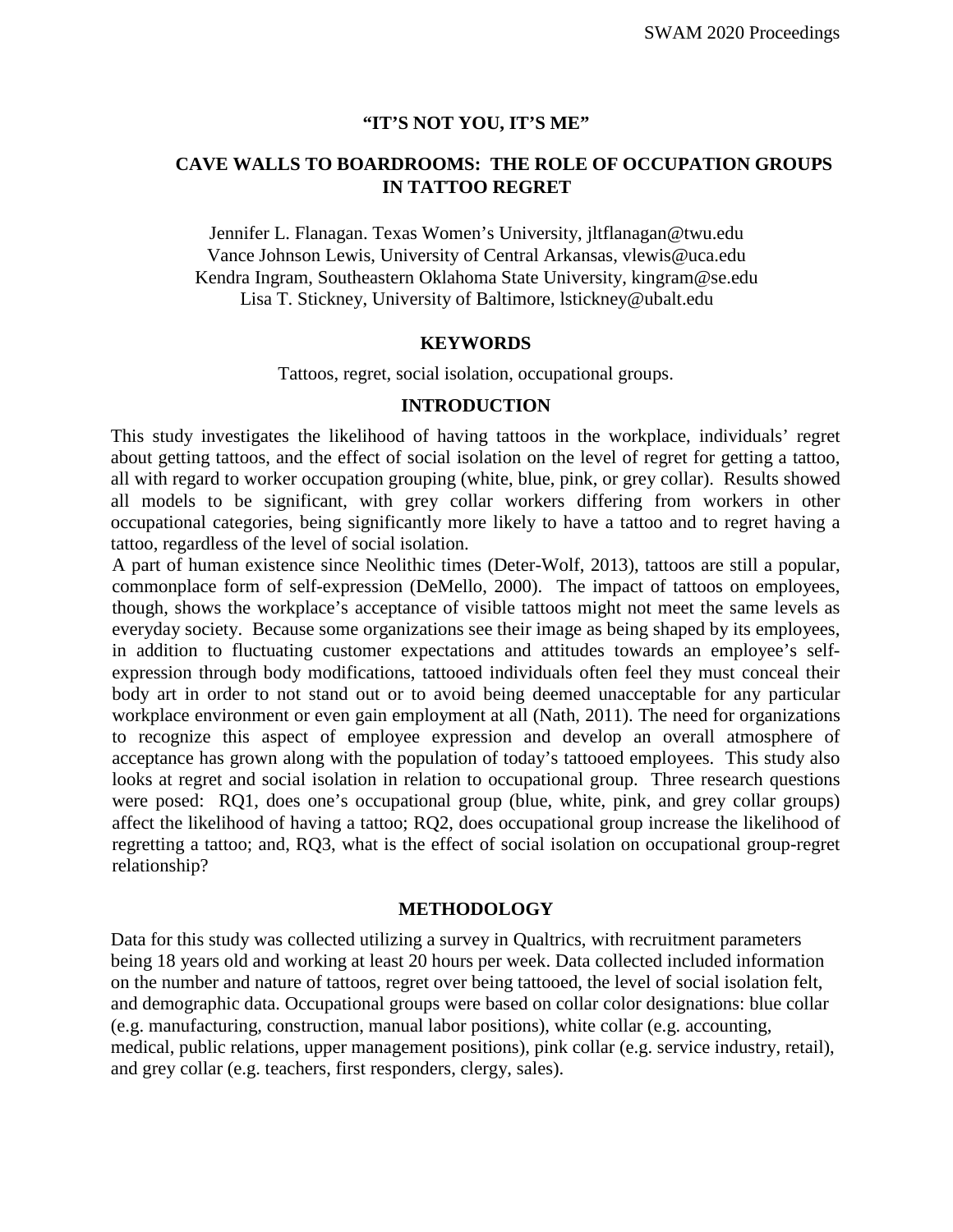### **FINDINGS**

Our final sample included usable data from 854 respondents. Sixty-four percent reported having at least one tattoo, and the typical respondent had 5 tattoos (s.d.  $= 11.7$ ). Seventy percent of the participants in the study were female. The majority reported being between 25 and 34 years old (37%), and most self-reported as being white (64%). Respondents comprised of white collar (35%), blue collar (29%), pink collar (25%), and grey collar (10%) workers. Data was analyzed with logistic regressions for RQ1, as the dependent variable was binary (has a tattoo; does not have a tattoo), and with OLS regressions for RQ2 and RQ3. All models were significant, and in all analyses, controls (demographics and regret tendency) was entered in the first step, followed by occupational group in the second step. Blue collar was the comparator group.

### **CONCLUSIONS**

In all cases, grey collar workers differed from other occupational groups and were significantly more likely to have a tattoo and more likely to regret having a tattoo, regardless of their level of social isolation. This is surprising since much of the research showed these workers have more restrictions on visible body art (Allred, 2016; Jones, 2014). Future research might yield the answer to why certain occupational groups had higher regret, and if there were difference within the occupational groups.

### **REFERENCES**

Allred, S. (2016). Rejecting the Tattooed applicant, Disciplining the Tattooed employee: What are the Risks?. *Labor Law Journal*, 475-483.

Cella, D., Riley, W., Stone, A., Rothrock, N., Reeve, B., Yount, S., ... & Cook, K. (2010). The Patient-Reported Outcomes Measurement Information System (PROMIS) developed and tested its first wave of adult self-reported health outcome item banks: 2005–2008. *Journal of clinical epidemiology*, *63*(11), 1179-1194.

DeMello, M. (2000). *Bodies of inscription: A cultural history of the modern tattoo community*. Durham: Duke University Press.

Deter-Wolf, A. (2013). The material culture and middle stone age origins of ancient tattooing. *Tattoos and body modifications in antiquity: proceedings of the sessions at the EAA annual meetings in The Hague and Oslo, 2010/11*, 15-25.

Jones, G. (2014). Cops and tattoos: can an effective police officer have ink. *Eastern Kentucky University Police Studies Online*. Retrieved from Police Studies Online: http://plsonline. eku/insidelook/cops-andtattoos-can-effective-police-officer-have-ink.

Marcatto, F., & Ferrante, D. (2008). The regret and disappointment scale: An instrument for assessing regret and disappointment in decision making. *Judgment and Decision Making*, *3*(1), 87.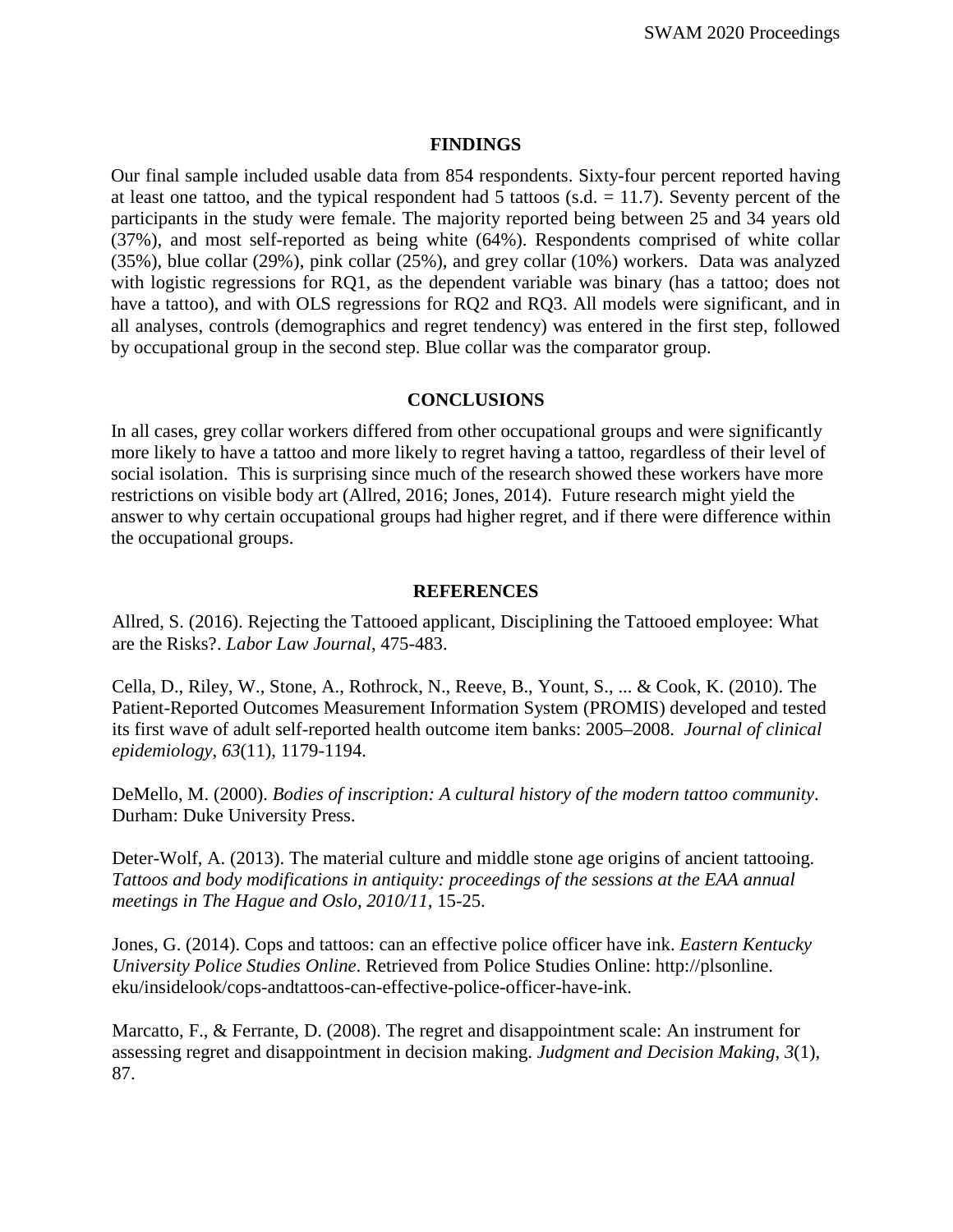# **UB-OPTIMAL PERFORMANCE OF A MULTI-DIMENSIONAL CONSTRUCT IN LEADERSHIP RESEARCH**

Devin Hargrove, Rollins College, [dhargrove1@rollins.edu](mailto:dhargrove1@rollins.edu)

Kip Keifer, Rollins College, [kkeifer@rollins.edu](mailto:kkeifer@rollins.edu)

# **KEYWORDS**

extraversion, leadership, multi-dimensional construct, personality

# **INTRODUCTION**

Organizational Behavior scholars have long lamented sub-optimal results with regard to expected construct influences on a variety of outcomes. These inconsistencies create challenges for scholars in understanding the true nature and relationship between predictors and outcomes. One such incongruence is the influence of extraversion on leadership. Prior research presumes that the extraversion construct should positively relate to leadership. However, some studies find less than optimal results (Judge, Ilies, Bono & Gerhardt, 2002). This empirical paper explores this phenomena and helps gain some clarity with regard to multidimensional constructs and their sub-dimensions. Counter to previous research, the findings indicate that extraversion's subdimensions—sociability and dominance—sometimes actually work against each other and in opposite directions, therefore confusing the constructs true influence.

While the correlations between personality variables and outcomes are sometimes adequate (Harris, Harris, & Eplion, 2007), there has been much frustration in literature that personality has limited predictive validity since correlations and predicted variance are not strong (Mischel, 1968; Morgeson, Campion, Dipboye, Hollenbeck, Murphy, Schmitt, 2007). One explanation for the sub-optimal performance of constructs that warrants greater consideration is the fact that multi-dimensional constructs, like extraversion, may have sub-dimensions that work against each other when attempting to predict organizational outcomes.

# **METHODOLOGY**

Simple regression was used to analyze the effects of sociability and dominance on outcomes.

# **FINDINGS**

The sub-dimensions of sociability and dominance can work against each other to the detriment of the higher level construct, extraversion and its' utility in trying to predict leadership outcomes.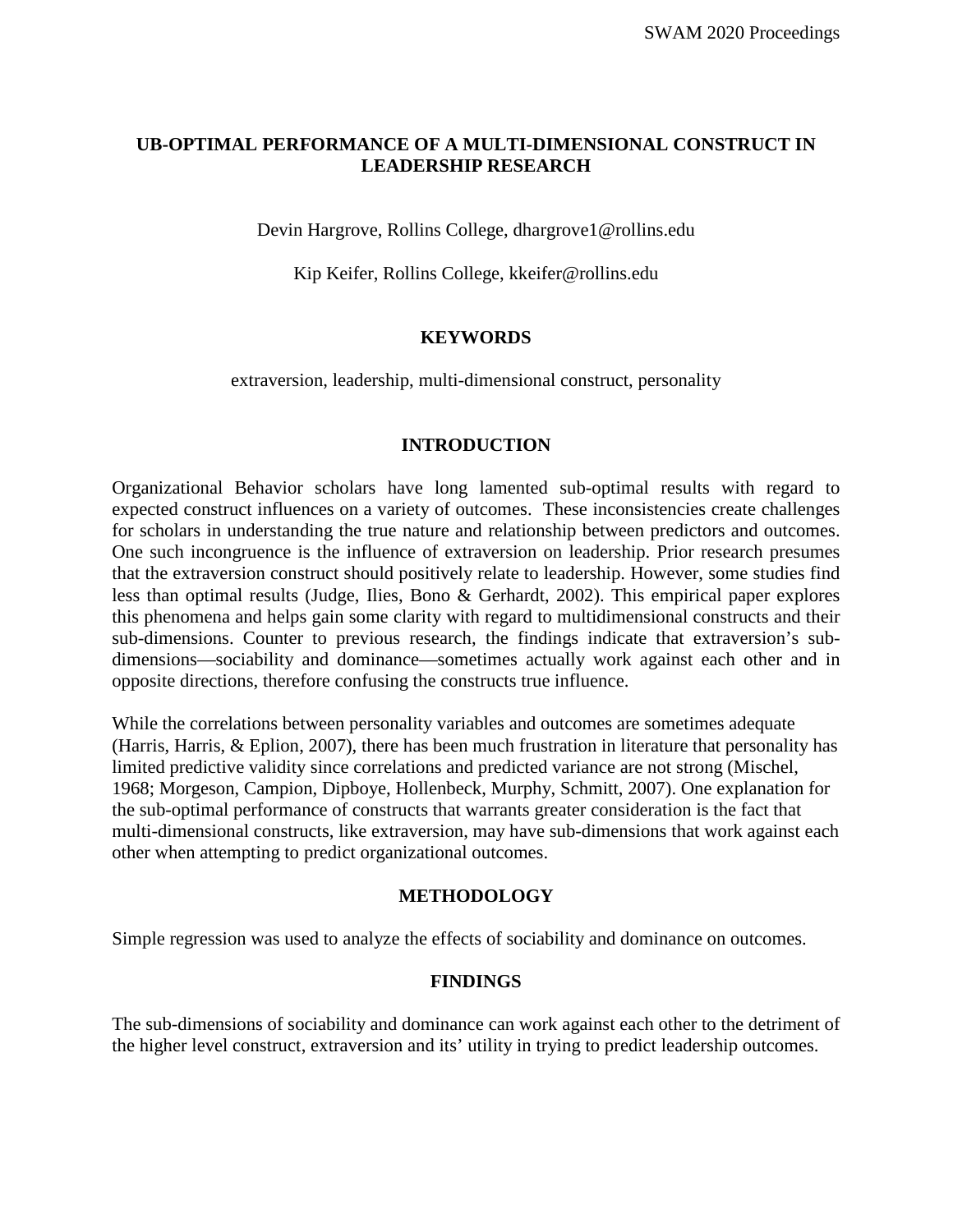### **CONCLUSION**

Researchers should be aware that the sub-dimensions of multi-dimensional constructs can complicate the relationship between predictors and outcomes in statistical analysis.

# **REFERENCES**

Harris, K.J., Harris, R.B. and Eplion, D.M., (2007). Personality, Leader-Member Exchanges, and Work Outcomes. *Journal of Behavioral & Applied Management*, *8*(2).

Judge, T. A., Ilies, R., Bono, J. E., & Gerhardt, M. W. (2002). Personality and leadership: A qualitative and quantitative review. *Journal of Applied Psychology*, 87, 765–780.

Mischel, W. 1968. *Personality and assessment*. New York: Wiley.

Morgeson, F.P., Campion, M.A., Dipboye, R.L., Hollenbeck, J.R., Murphy, K., Schmitt, N. (2007). Reconsidering use of personality tests in personnel selection contexts. *Personnel Psychology*, 60, 683–729.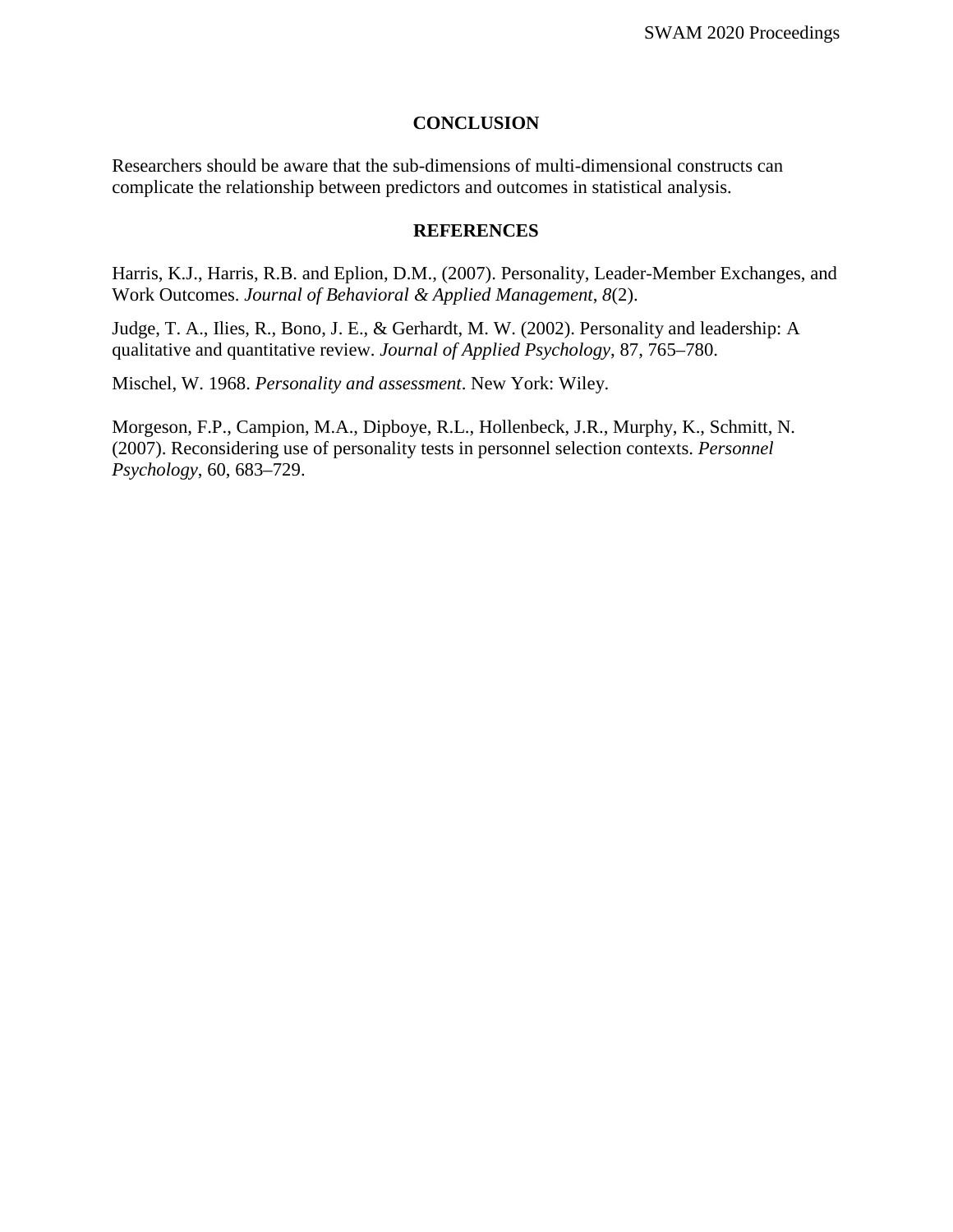# **DEVELOPING AN INTEGRATED, CONCEPTUAL TEACHING FRAMEWORK FOR EFFECTIVE ONLINE EDUCATION**

Sheron Lawson, Wayland Baptist University, laswsons@wbu.edu

### **KEYWORDS**

Online education, learner-centric, teacher-centric, social learning

#### **INTRODUCTION**

The changing education landscape has necessitated that new models of instruction be developed. As more and more institutions incorporate or transition to online education programs, instructors must devise new teaching strategies to ensure effective learning. Kind & Evans (2015) and Dron & Anderson (2014) stated that online education demands new models of teaching that foster engagement, active and continuous learning. As more studies emphasize the benefits of incorporating social learning strategies within the teaching curriculum, more and more instructors are going in the direction of a learner-centric approach.

Although a learner-centric style might be advantageous to the learners, the instructor-centric approach should not be dismissed. O'Neill, Moore, & McMullin (2005) described studentcentered learning and teacher-centered learning as a continuous spectrum. Both systems are needed and should be employed in the development of the course in order for students to adopt learning. Bruner (1964) wrote that cognitive growth is both from the outside in as well from the inside out.

# **METHODOLOGY**

Content analysis method was utilized to review peer-reviewed journal articles. The purpose of this study is to formulate an integrated framework consisting of instructor-centric and learnercentric principles that instructors can use as a guide to develop online courses that will enhance students learning. The proposition is that if instructors are knowledgeable about the skills and competencies that learners must possess to improve and enhance their learning experience, the instructors can incorporate educational tools into the courses to meet this requirement.

# **FINDINGS**

The review of literature indicates that an effective online teaching strategy must consist of both learner-centric and instructor-centric approaches. Learner-centric approach dictates that learner has power and control of the learning process, and the learner must possess self-regulated skills, autonomy, motivation and self-efficacy to be able to manage the process. In the instructor-centric approach the instructor must not only be proficient in teaching the subject matter but must be able to also teach skills that will help the students to become successful in the learning process. The strategy must integrate social and collaborative elements that will allow for open dialogue, engagement and equality in a supportive environment. The strategy should be a multi-phase progressive encounter that includes tools for assessment, monitoring, reflection and evaluation.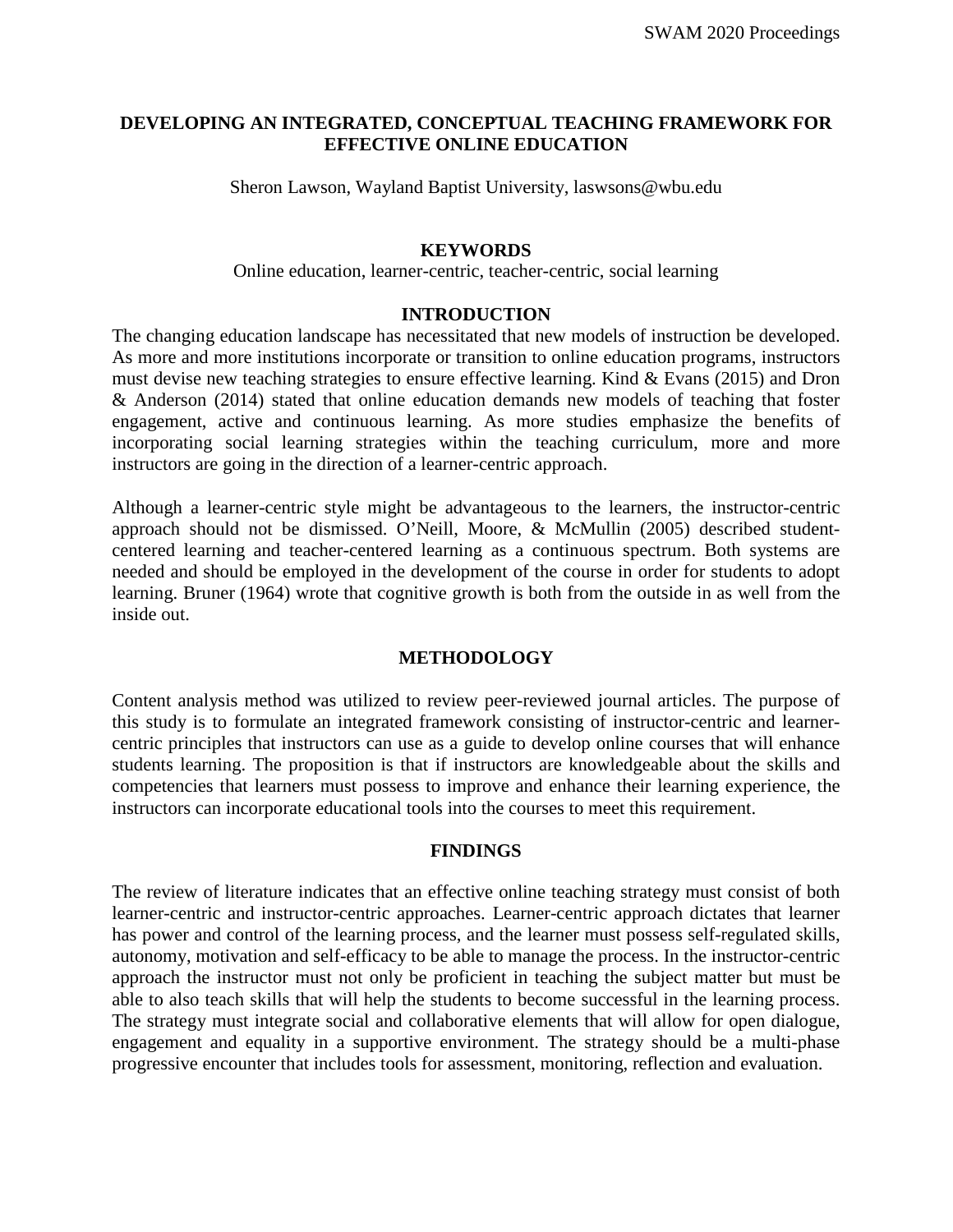Adapting the frameworks of Majeski, Stover & Ronch (2016); Barak, Hussein-Farraj & Dori (2016) and Greene et al (2015) an integrated conceptual teaching framework was devised (Figure 1). The integrated framework consists of three stages. The first stage is the *Before Learning*, which entails *Extraneous processing* and is instructor controlled. The second stage is the *During Learning* and entails *Essential Processing* where both the instructor and the learner share control. The final stage is the *After Learning* and entails *Generative Processing*. In this stage meta-cognition and resource management should be utilized. This is a learner-controlled stage where the learner is fully in charge of the process. The instructors should avail themselves to give support and assurance in this stage.

# **INTEGRATED CONCEPTUAL FRAMEWORK AND CONCLUSION**

The integrated conceptual model implied that instructors are critical to learning process and their major role should be to facilitate and guide development of self-regulated skills. It is important that the learners have control over their learning and given autonomy to make decisions and choices. Social interactions both of the instructors and peers are helpful for learners' self-efficacy and successful learning outcomes.

| <b>Before Learning</b>                                                                                                | <b>During Learning</b>                                                                                                                                                                        | After Learning                                                                                                                                                                             |
|-----------------------------------------------------------------------------------------------------------------------|-----------------------------------------------------------------------------------------------------------------------------------------------------------------------------------------------|--------------------------------------------------------------------------------------------------------------------------------------------------------------------------------------------|
| • Extraneous Processing<br>• Prepare material to help<br>students learning<br>• Incorporate metacogniton<br>processes | • Essential Processing<br>• Prepare course specific<br>material<br>• Institute monitoring<br>procedures to assess<br>understanding and content<br>knowledge<br>• Incorporate cognitive skills | • Generative Processing<br>• Institute tools for learners<br>to assess their progress and<br>evaluate their success<br>•Incorporate the<br>metacognition and resource<br>management skills |

# **Figure 1: Integrated Instructor-Centric and Learner-Centric Teaching Framework**

# **REFERENCES**

Barak, M., Hussein-Farraj, R., & Dori, Y. (2016). On-campus or online: examining selfregulation and cognitive transfer skills in different learning settings. *International Journal of Educational Technology in Higher Education, 13:35, 1-18.*

Bruner, J. S. (1964). The course of cognitive growth. *American Psychologist*,*19*, 1-15. Dron, J., & Anderson, T. (2014). Teaching Crowds: Learning and Social Media. *AU Press, Edmonton, Alberta*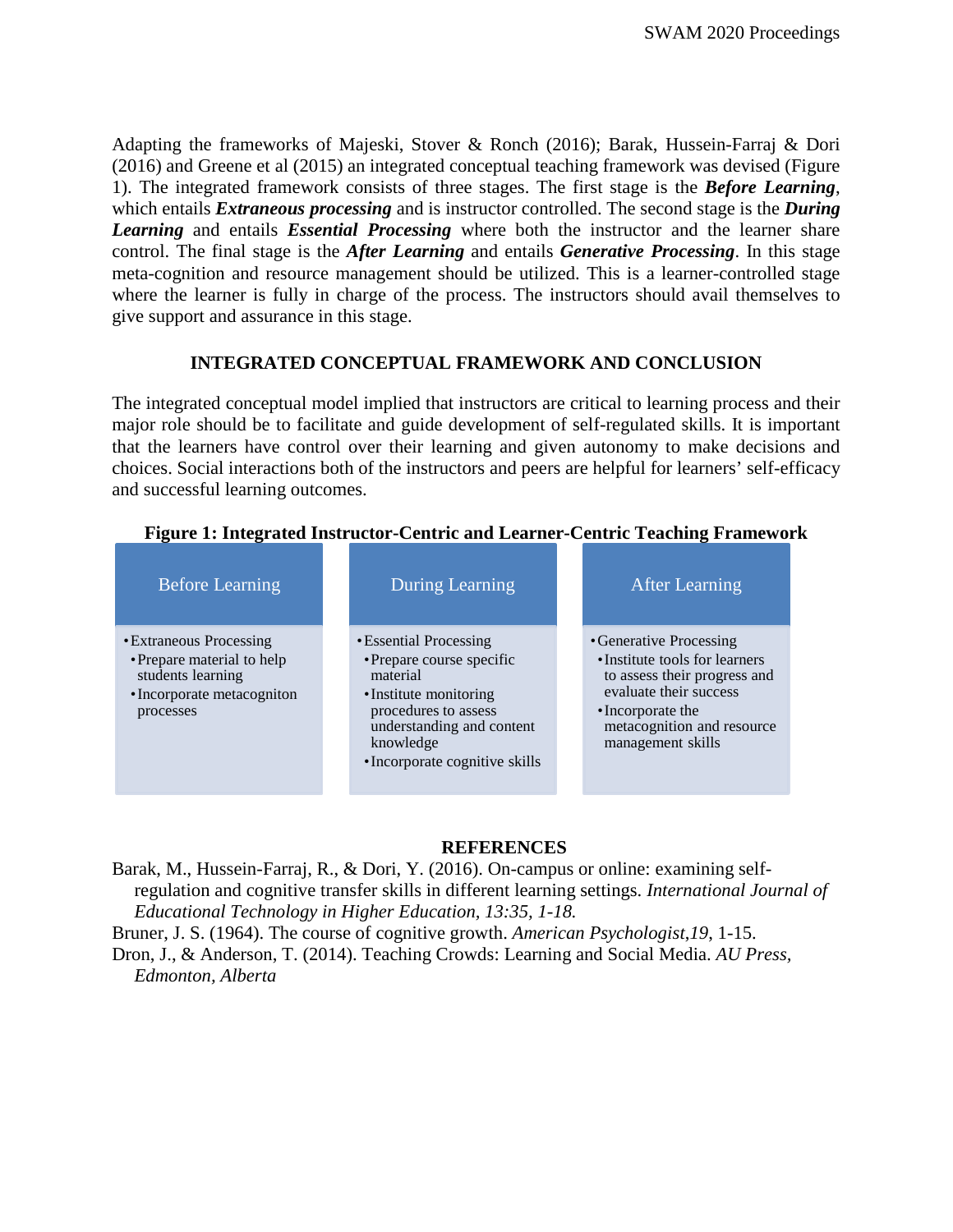# **BEEN THERE, DONE THAT: HOW FACULTY WORK EXPERIENCE IMPACTS STUDENT EVALUATIONS OF TEACHING**

Vance Johnson Lewis, University of Central Arkansas, [vlewis@uca.edu](mailto:vlewis@uca.edu) Kaye McKinzie, University of Central Arkansas, [kmckinzie@uca.edu](mailto:kmckinzie@uca.edu)

#### **KEYWORDS**

management education and careers, classroom management, academic career development, student evaluations of teaching.

### **INTRODUCTION**

Within an ever-changing marketplace, along with the continued evolution of accreditation standards, those chosen to lead the college business classrooms are being expected to be a combination of industry experts and teachers…all in an effort to yield the best educational outcomes possible. While traditional qualifications such as research and teaching accomplishments are still being sought, this increase in industry qualifications raises the question of whether those hired based on industry experience are as effective in the classroom as their more traditionally trained counterparts. Using 355 sets of students' evaluations of business classes from three public southwestern universities with AACSB accreditation, matched with career information about the respective instructors, this study sought to verify if having industry experience positively impacts classroom effectiveness as well as if years of teaching experience, level of one's degree, and whether one is currently in an administrative role with their university impacts the student ratings of the instructor. Results supported some hypotheses and previous research while not supporting others. As industry experience was predominately found to not improve one's effectiveness, the results raise questions for hiring officials and university leadership.

The field of business education has long been a complex and ever evolving area of the college campus: for what is it precisely that we are preparing our students? An even bigger mystery has been who is exactly the best qualified to be teaching business students in the classroom. Through the analysis of student evaluations of teaching, the current study works to confirm if having industry experience positively impacts one's ability to successfully teach in the business college classroom. This study also looks to confirm the impact of teaching in regards to years of teaching, level of degree, and having an administrative role on the campus.

#### **METHODOLOGY**

The data within this study consisted of publicly available student course evaluations from three universities within the southwest United States. Though all are part of the same public university system, these institutions operate independently and as classified represent each of the research tiers: R1, R2, and R3. As each institution utilized slightly varied evaluations, only the five questions which were common to all three institutions were utilized.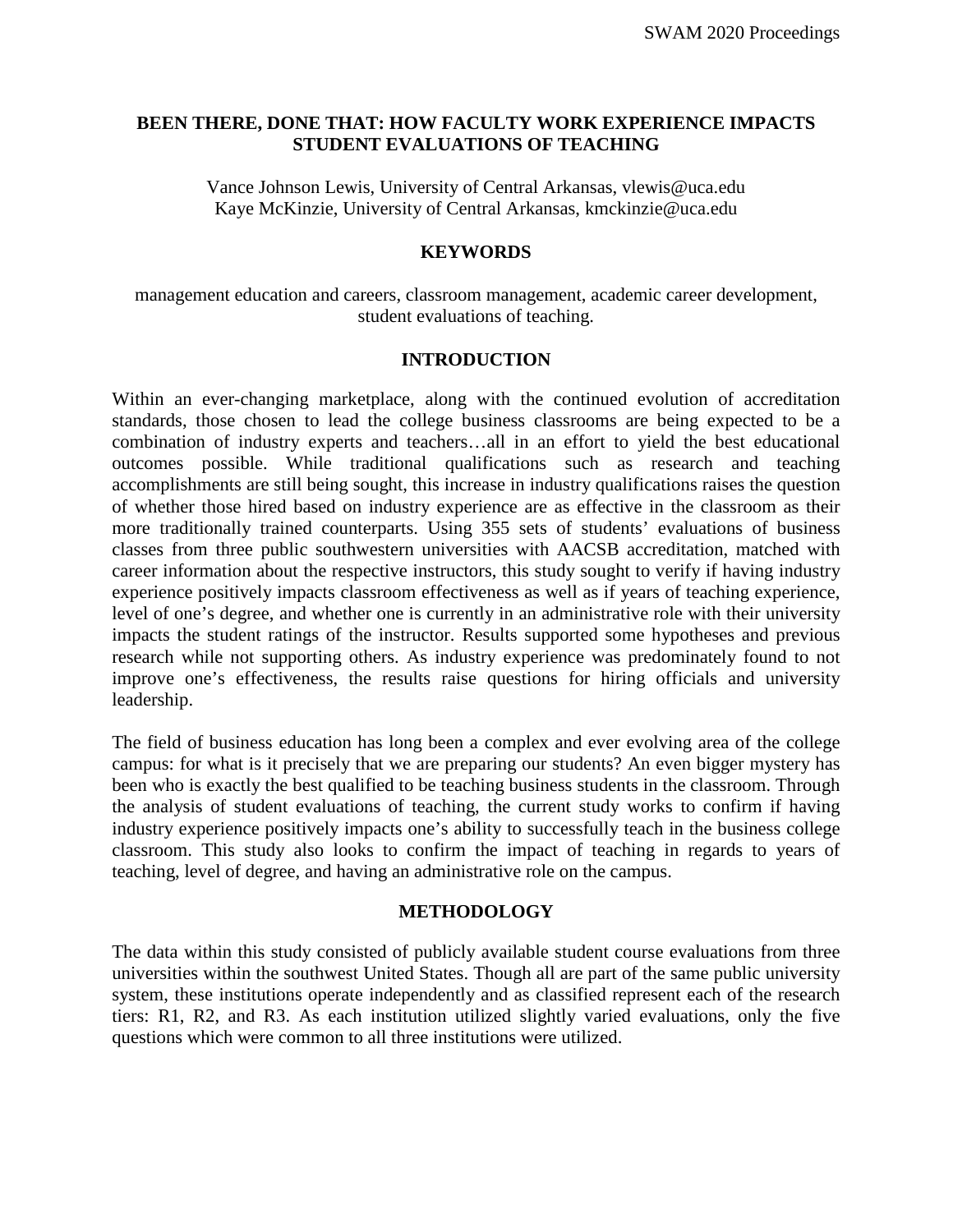We considered the use of hierarchical level modeling (HLM) in this research as the level of degree could be viewed in levels (pre-graduate, masters, and doctoral). We did find significance for the variance of intercepts at level 1, but not at level 2 for any of our SET questions. We also found that our intra class correlations (ICC) were smaller than 10% indicating that such grouping was not working. Thus most of our results are shown with regression modeling.

### **FINDINGS**

Overall we found support for a few of our hypotheses and significantly more non-support for our hypotheses. In general, the more industry experience one has the more the students feel the instructor is available for them. However, we also proved more of the hypotheses opposite from our hypotheses which might be a concern for administration. We found that the longer one teaches, the less the students thought the instructor clearly defined course objectives, communicated effectively or was available to students. We also found that the higher the level of degree, the worse the students thought the professor communicated effectively. Lastly we thought being in an administrative role would have a negative relationship to student evaluations, yet it had the opposite impact in all five of the SET questions asked.

### **CONCLUSION**

The purpose of this study was to investigate the effect of having industry experience, teaching experience, higher level of degrees, and not being in an administrative role on one's teaching success in the business college classroom, as measured by the SET. In only one area does our work confirm previous studies (and thus our hypotheses): length of industry experience. Past this, not only is it the first known study to investigate these specific variables in question but also to address the presumptive solution for placing a stronger emphasis on skill building and solving real world problems by hiring faculty with significant industry experience within the business school. Per the results of this study, academic leaders might want to reconsider their hiring practices.

When the results were significant, it showed that faculty with: longer industry experience, a Master's degree, and serving in an administrative role had a positive impact on the SET (11 hypotheses). It also showed that faculty with: longer teaching experience, those with Doctoral degrees, and those not serving in an administrative role had a negative impact on the SET (10 hypotheses). The others were not statistically significant in support or denial of the hypotheses. Our results also indicate that when controlling for the level of degree (in HLM) there was no impact on the directionality or significance of our results neither adding or eliminating conclusions nor changing the directionality of the regression equations.

Finally, while the results of this study only minimally support the criteria of industry experience in the hiring of professors, it does lend itself to the continued role of Executives in Residence. These instructors generally have longer time in industry, shorter teaching tenures (five years or less), and tend not to hold Doctoral degrees. If they were to also hold an administrative position, they would have all the positive attributes covered.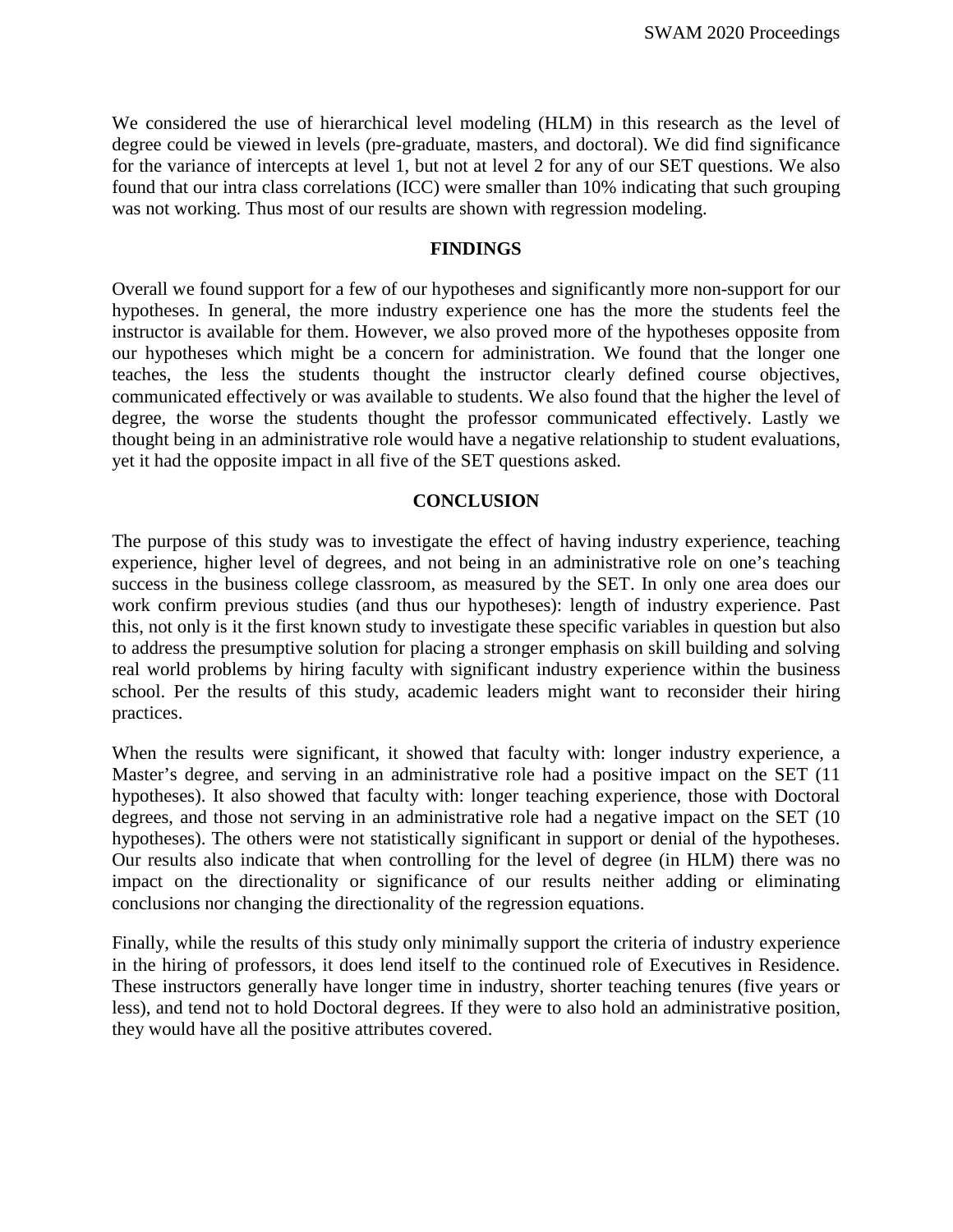# **TRANSFORMING EMPLOYEE RESISTANCE INTO ORGANIZATIONAL LEARNING**

Dr. Grace Khoury, Birzeit University, Palestine, [gkhoury@birzeit.edu](mailto:gkhoury@birzeit.edu) Dr. Devi Akella, Albany State University, GA, [devi.akella@asurams.edu](mailto:devi.akella@asurams.edu)

#### **KEYWORDS**

employee resistance, organizational learning, change agents, auto-ethnography

# **INTRODUCTION**

This paper reconceptualizes resistance as a stimulant of organizational learning. It argues that employee resistance instead of hindering organizational learning, possesses the capacity to trigger individual, group and organizational learning (Jost & Bauer, 2003; Lawrence, 1954). An attempt is made to answer the "how" question—how can employee resistance be transformed into organizational learning? How can change agents use resistance to help employees learn new values and behaviors? What interventions can be adopted to convert resistance into a positive learning experience? are some of the issues which are investigated in this paper.

#### **METHODOLOGY**

This paper incorporates auto-ethnographic narrative accounts of two change agents, internal and external change agents who worked together on a change project, to explore how employee resistance to initiate international business accreditation process within an academic setting can be transformed into employee learning. Autoethnography enables the change agents a chance to self-observe and record the change process events, make sense of the events, reflect on them using their past experiences, knowledge and intuitions (Boyle  $\&$  Parry, 2007). This allows generation of an accurate depiction of the change process from the empirical site.

#### **FINDINGS**

The two autoethnographic narratives of internal and external change illustrate how employee resistance can be deconstructed to transform resistance to a change initiative into a learning experience. The change initiative involved introducing a self- assessment process to determine the readiness of a business school within a Palestinian university for international accreditation of its academic programs. The change agents, especially the dean, who was the internal change agent decides against fighting employee resistance instead prefers to utilize collaboration, communication, participation and awareness creation as effective mechanisms to develop a supportive culture and a learning environment. She is sympathetic to the fears of change recipients and works closely with the external change agent to turn their fears and anxiety into a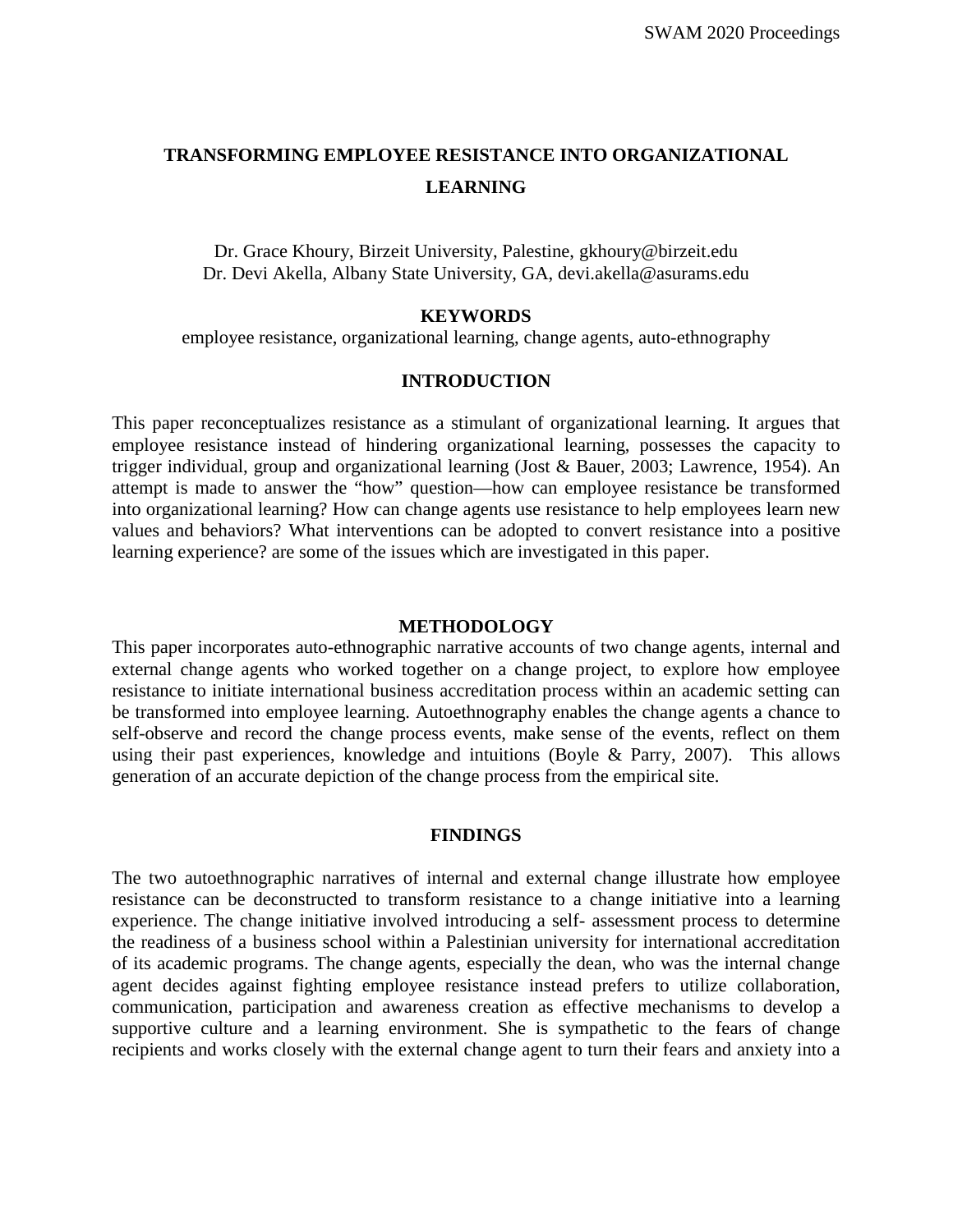learning opportunity so that they gradually embrace the new direction the business school is moving towards.

#### **CONCLUSION**

To conclude, this paper emphasizes the role of change agents; external and internal in the change process and how their understanding of the culture, change recipients, organizational climate and work environment could increase the success of transforming resistance into learning. And how rather than, suppressing resistance as a dysfunctional aspect of the change process, becoming aware and making sense of this "*misconstrued barrier*" to learning and change can transform it into an appropriate feedback mechanism to initiate organizational learning.

#### **REFERENCES**

Boyle, M. and Parry, K. (2007). Telling the whole story: The case for organizational autoethnography. *Culture and Organization*, Vol. 13 No.3, pp. 185-90.

Jost, G., & Bauer, M. W. (2003). *Organizational Learning by Resistance*. Institute of Social Psychology, London School of Economics.

Lawrence, P. R. (1954). How to deal with resistance to change. *Harvard Business Review*, May/June, Vol. 32 No. 3, pp. 49-57.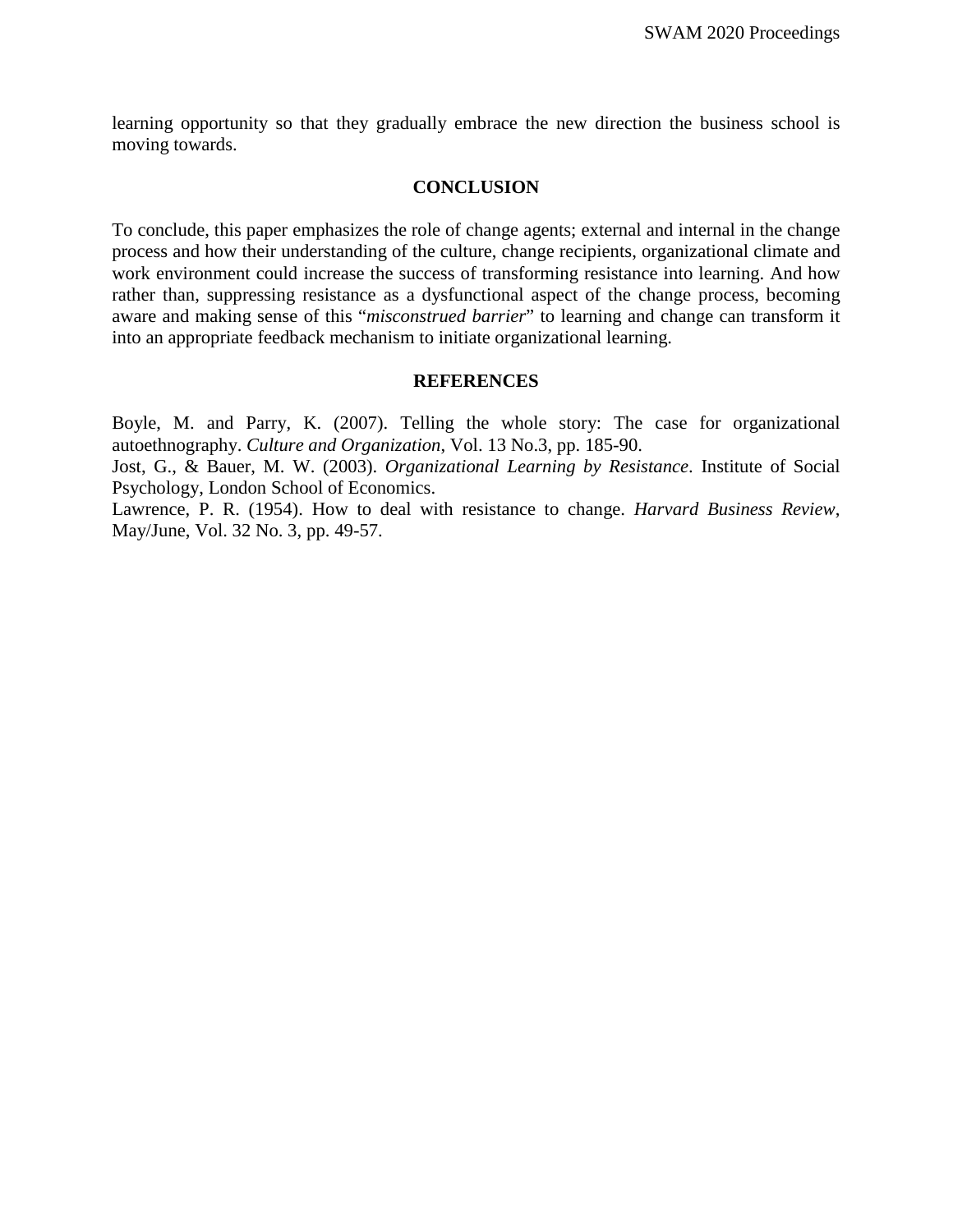#### **PERSON-ORGANIZATION FIT: USING PERSONALITY ASSESSMENTS AS A TOOL TO SELECT AND HIRE SUCCESSFUL SPECIAL AGENTS**

Amy Link, Wayland Baptist University, link2amy@yahoo.com Samantha R. Murray, Wayland Baptist University, murrays@wbu.edu

# **KEYWORDS**

#### Personality, 5 Factor Model, Person-Organization Fit, Hiring

#### **INTRODUCTION**

Studies indicate that stronger levels of person-organization fit are likely to lead to increased performance, motivation, satisfaction, and retention. Research indicates that personality (i.e., five-factor model of personality, including the personality dimensions' agreeableness, openness to experience, extraversion, conscientiousness, and neuroticism) may be a predictor of work performance. A quantitative study surveying 103 special agents resulted in minor support for the research hypotheses. The results were mixed.

Recruiting the talented employees is crucial for organizational success and (Breaugh, 2013). One of the more important determinants of organizational attraction is perceived fit on behalf of the applicants who are more likely to gravitate towards environments that are compatible with their own characteristics. Having a knowledge of the applicant-fit and the person-organization fit constructs may help predict employee performance (Breaugh, 2013; Hogan, Hogan, & Roberts, 1996). Personality is one variable that could help predict fit in both occupations and organizations. Costa and McCrae (2010) suggest that the Big Five/FFM of personality is a good predictor of performance. The five factors of personality include agreeableness, openness to experience, extraversion, neuroticism/emotional stability, and conscientiousness.

However, the appropriate personality for organization fit should be job specific (Hogan et al., 1996). The selection of individuals for the Special Agent position must consider specific competencies and personality for more successful applicant selection (Hogan et al, 1996; Dunn et al., 1995). Therefore, it is important to identify the personality characteristics that would best predict successful Special agents in the Department of Defense. The hypotheses are: H1: Successful Special agents exhibit a moderate degree of agreeableness. H2: Successful Agents exhibit a high degree of openness to experience. H3: Successful special agents exhibit a high degree of extraversion. H4: Successful special agents exhibit a low degree of neuroticism. H5: Successful special agents exhibit a high degree of conscientiousness.

#### **METHODOLOGY**

The population is special agents in the Department of Defense and the sample size is 239. The survey for this study is composed of 120 personality-related questions (i.e., neuroticism, extraversion, openness, agreeableness, and conscientiousness) on the NEO-PI-3 and 15 questions on special agent performance. The survey questions are based on a 5-point Likert scale with answers ranging from 1 (strongly disagree) to 5 (strongly agree). There were 103 respondents with a response rate of 43%.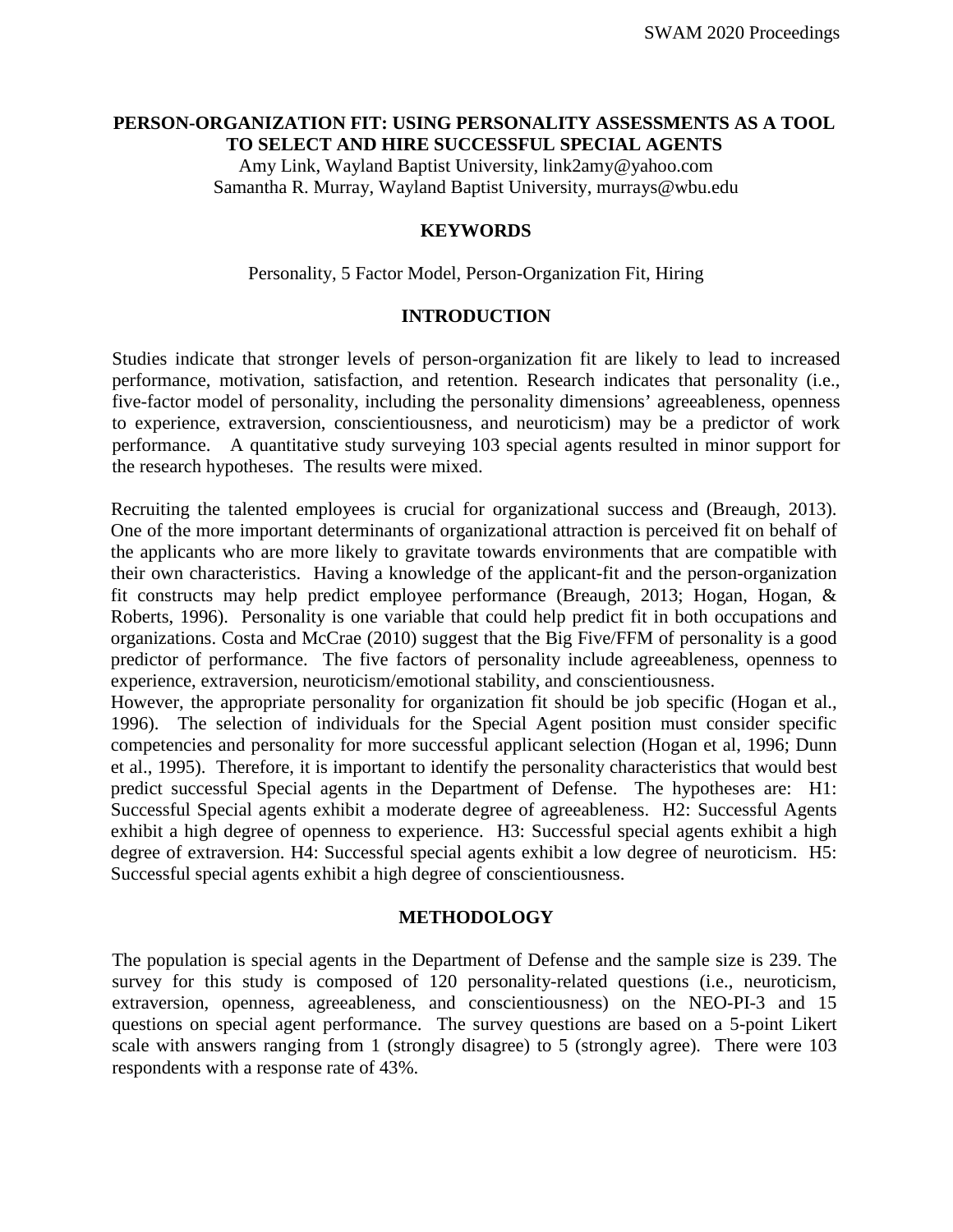#### **FINDINGS**

A regression analysis was performed to determine if a relationship exists between performance (the dependent variable) and the five personality dimensions (i.e., neuroticism, extraversion, openness to experience, conscientiousness, and agreeableness (the independent variables). The results of the regression analysis for each personality dimension and performance did not yield significant results except for the relationship between agreeableness and performance.

### **CONCLUSION**

The person-organization literature suggests that organizations tend to hire individuals who fit the organization. Many organizations have taken an additional step to ensure a candidate's personality is suitable for a particular position by administering personality tests. Empirical research indicates that personality (i.e., Big Five /FFM) testing is useful in predicting the performance of individuals in certain occupations. The results of this study only showed moderate support for the personality trait agreeableness.

One possible reason for the lack of empirical support could be that the data showed little variability in respondents' personalities, performance, and demographic data. Although only one of the five hypotheses received empirical support, this does not negate the plausibility of all the hypotheses. This may merely be an indication that this organization tends to hire individuals with certain personality characteristics and those personality characteristics have a positive relationship to successful performance or perhaps the sample population includes a pool of high performing special agents.

#### **REFERENCES**

Breaugh, J. (2013). Employee recruitment. *Annual Review of Psychology, 64*(1), 389-416.

Costa, P. & McCrae, R. (1992). *Revised NEO personality inventory (NEO-PI-R) and NEO fivefactor (NEO-FFI) inventory professional manual*. Odessa, FL. Psychological Assessment Resources.

Dunn, W., Mount, M., Barrick, M., & Ones, D. (1995). Relative importance of personality and

general mental ability in managers' judgments of applicant qualifications. *The Journal of Applied Psychology, 80*(4), 500-509.

Hogan, L., Hogan, J., & Roberts, B. (1996). Personality measurement and employment decisions: Questions and answers. *American Psychologist, 51*(5), 469-477.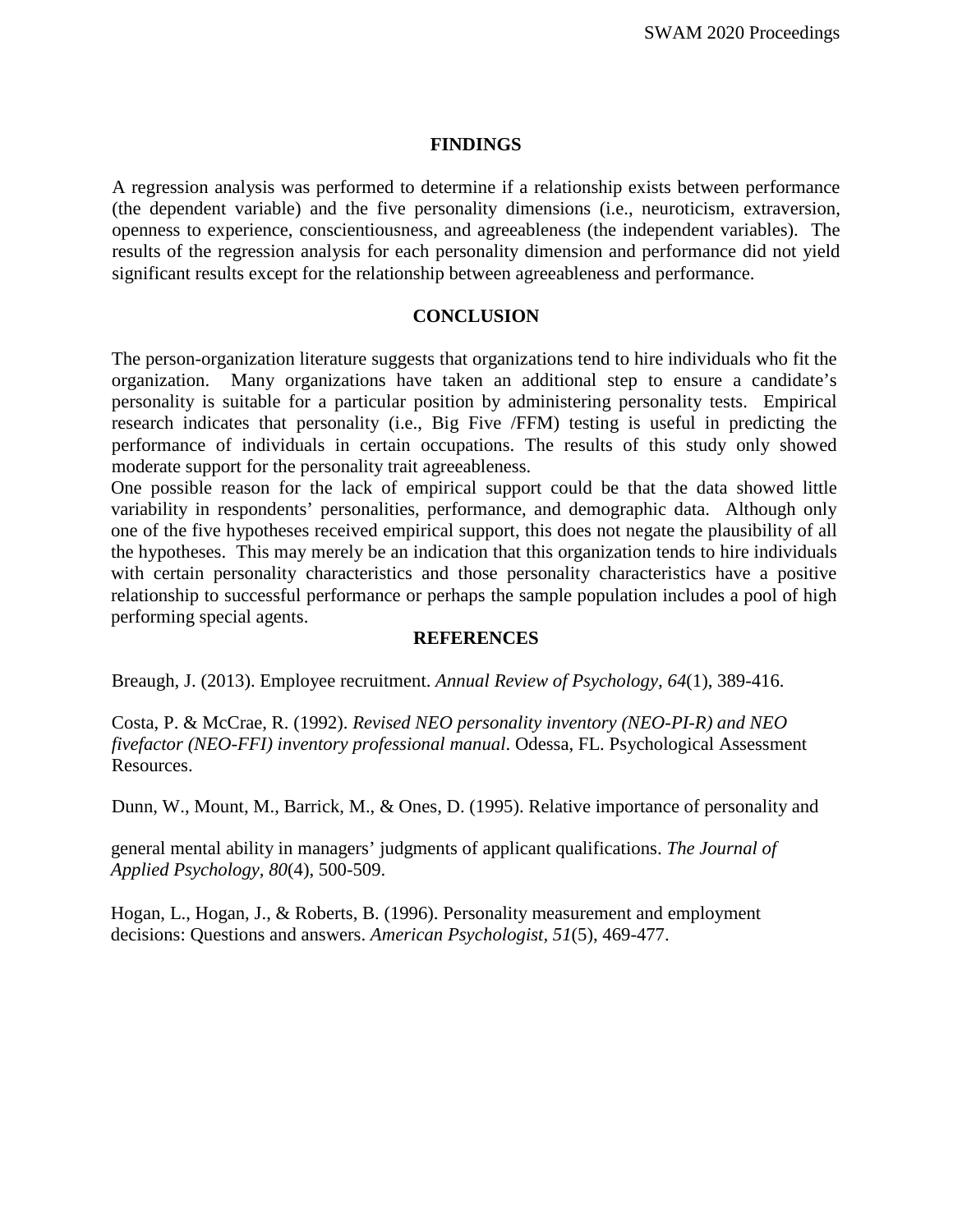#### **AN EXPLORATORY STUDY ON CAREER READINESS**

Elizabeth Muniz, University of North Texas at Dallas, Elizabeth.Muniz@untdallas.edu Eronia King, University of North Texas at Dallas, Eronia.King@untdallas.edu

### **KEYWORDS**

### Career Readiness, College-to-Work Transition, Work Volition

### **INTRODUCTION**

This paper explores the concept of career readiness and the importance of career readiness programming and resources in the college or university setting. The goal for this paper is to outline methods that better prepare students for their careers and equip them to become the quality employees that organizations seek in recent graduates. Specifically, we examined the role of work volition in a student's ability to make career-based choices.

College students often face challenges as they transition into professional workplace settings (Wendlandt & Rochlen, 2008). As a result, administrators from colleges and universities have an influential responsibility in providing resources and opportunities for students entering the workforce (Wendlandt & Rochlen, 2008). Further, it is important that faculty and staff work diligently to implement methods and offer experiences that can ease the process of organizational socialization.

The term career readiness is the combination of the term career, "a sequence of experiences in the world of work with objectives and consequences" (Sears, 1982, p. 137) and readiness, a synonym of preparedness (Camara, 2013). This paper also recognizes the construct career maturity, "a student's readiness for making occupational choices" (Savickas & Porfeli, 2011, p. 355), when describing the term career readiness. For the purposes of this paper, career readiness will be defined as a student's preparedness to successfully make choices for their career.

#### **METHODOLOGY**

We studied how specific dimensions of career readiness are related to work volition. To examine these relations, we sampled 126 freshman students from a southern state in the United States. We examined their responses to the Work Volition Scale ( $\alpha$  = .84, Duffy, Diemer, and Jadidian, 2012) and to the subscales of Career Maturity Inventory (Savickas and Porfeli (2011). These subscales are: Concern ( $\alpha$  =.72), Curiosity ( $\alpha$  = .74), Confidence ( $\alpha$  = .80), and Consultation ( $\alpha$  = .52).

#### **FINDINGS**

A multiple regression analysis was conducted using work volition scores as the dependent variable. With the main effects of the standardized scores for Career Maturity-Concern, Career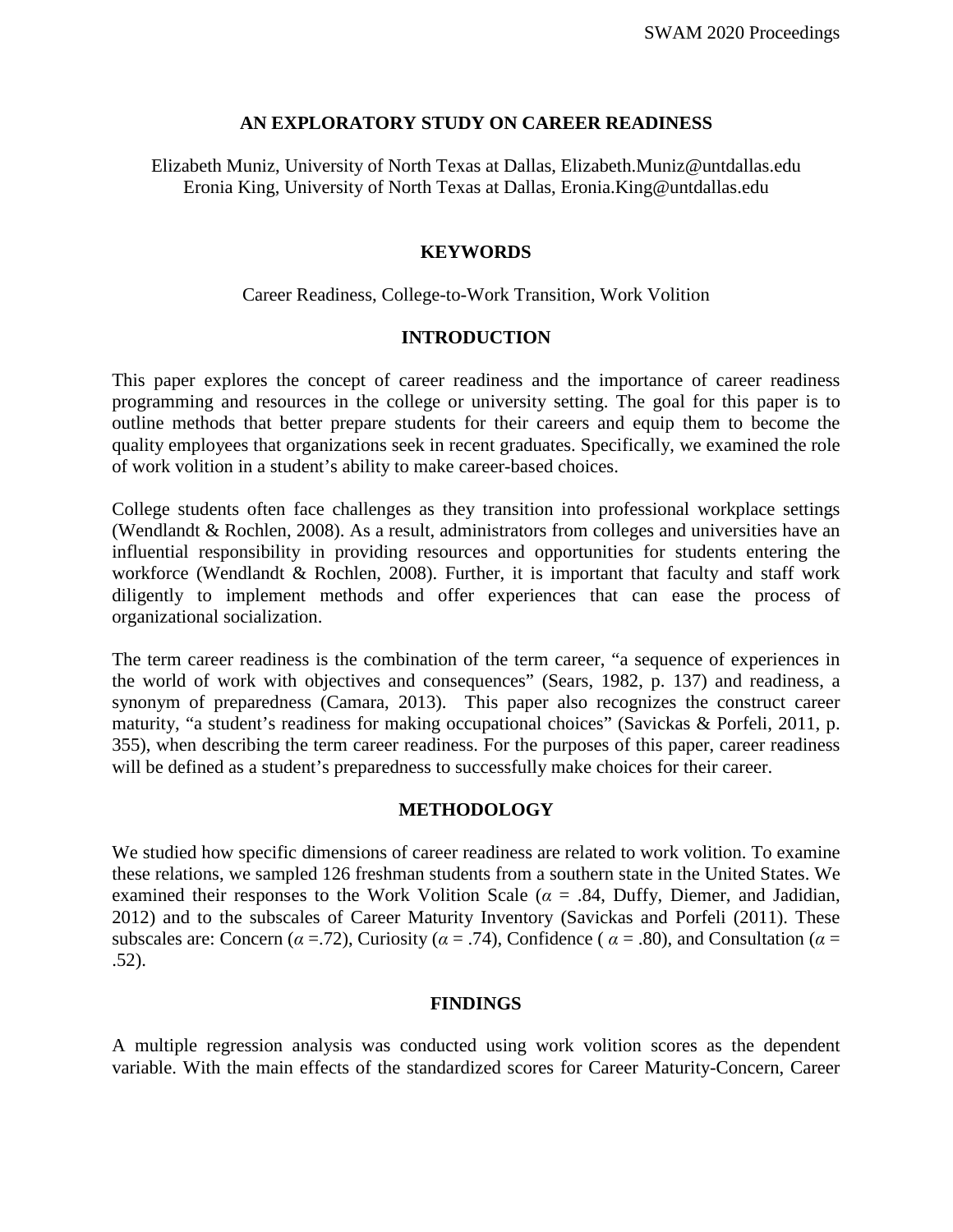Maturity-Curiosity, Career Maturity-Confidence, Career Maturity-Consultation in the multiple regression equation,  $R^2 = .20$ ,  $F(4, 122) = 7.62$ ,  $p < .01$ . Inspection of the regression coefficients indicated there is a main effect for Career Maturity-Curiosity, and *β* = .34, *p* < .01. Individuals who scored high on curiosity reported higher levels of work volition. We also found a main effect for Career Maturity-Consultation,  $\beta$  = -.28,  $p$  < .05. Students who scored high on the consultation subscale reported lower levels of work volition. No significant main effects were found for the Career Maturity-Confidence or Career Maturity Concern.

### **CONCLUSION**

In our presentation, we discuss the implications of our findings and our plans to expand our research efforts on career readiness. Our goal is to develop a model that identifies internal and external influences that facilitate or hinder career readiness in college students. This model will guide an applied research program to help students transition into professionals and understand the importance of being engaged in their career of choice.

### **REFERENCES**

Camara, W. (2013). Defining and Measuring College and Career Readiness: A Validation Framework. Educational Measurement: Issues and Practice, 32(4), 16–27. doi:10.1111/emip.12016

Duffy, Ryan D., Diemer, Matthew A., & Jadidian, Alex. (2011). The development and initial validation of the work volition scale–student version. The Counseling Psychologist, Vol 40(2), 291-319. doi: 10.1177/0011000011417147

Gallup-Purdue Index Report. (2014). Great Jobs Great Lives. Retrieved from https://news.virginia.edu/sites/default/files/photos/Gallup\_report.pdf

Grovetant, H. D., Cooper, C. R. & Kramer, K. (1986). Exploration as a predictor of congruence in adolescents' career choices. Journal of Vocational Behavior, 29, 201-215. doi.org/10.1016/0001-8791(86)90004-7

Polach, J. L. (2004). Understanding the experience of college graduates during their first year of employment. Human Resource Development Quarterly, 15(1), 5-23. doi:10.1002/hrdq.1084

Savickas, M. L. (2005). The theory and practice of career construction. In S. D. Brown & R. W. Lent (Eds.), Career development and counseling: Putting theory and research to work (pp. 42– 70). Hoboken, NJ: John Wiley & Sons.

Savickas, M. L., & Porfeli, E. J. (2011). Revision of the Career Maturity Inventory. Journal of Career Assessment, 19(4), 355–374. doi:10.1177/1069072711409342

Sears, S. (1982). A Definition of Career Guidance Terms: A National Vocational Guidance Association Perspective. Vocational Guidance Quarterly, 31(2), 137–143. doi:10.1002/j.2164- 585x.1982.tb01305.x

Van Maanen, J., & Schein, E. H. (1979). Toward a theory of organizational socialization. In B. M. Staw (Ed.), Research in organizational behavior (Vol. 1, pp. 209-264). Greenwich, CT: JAI Press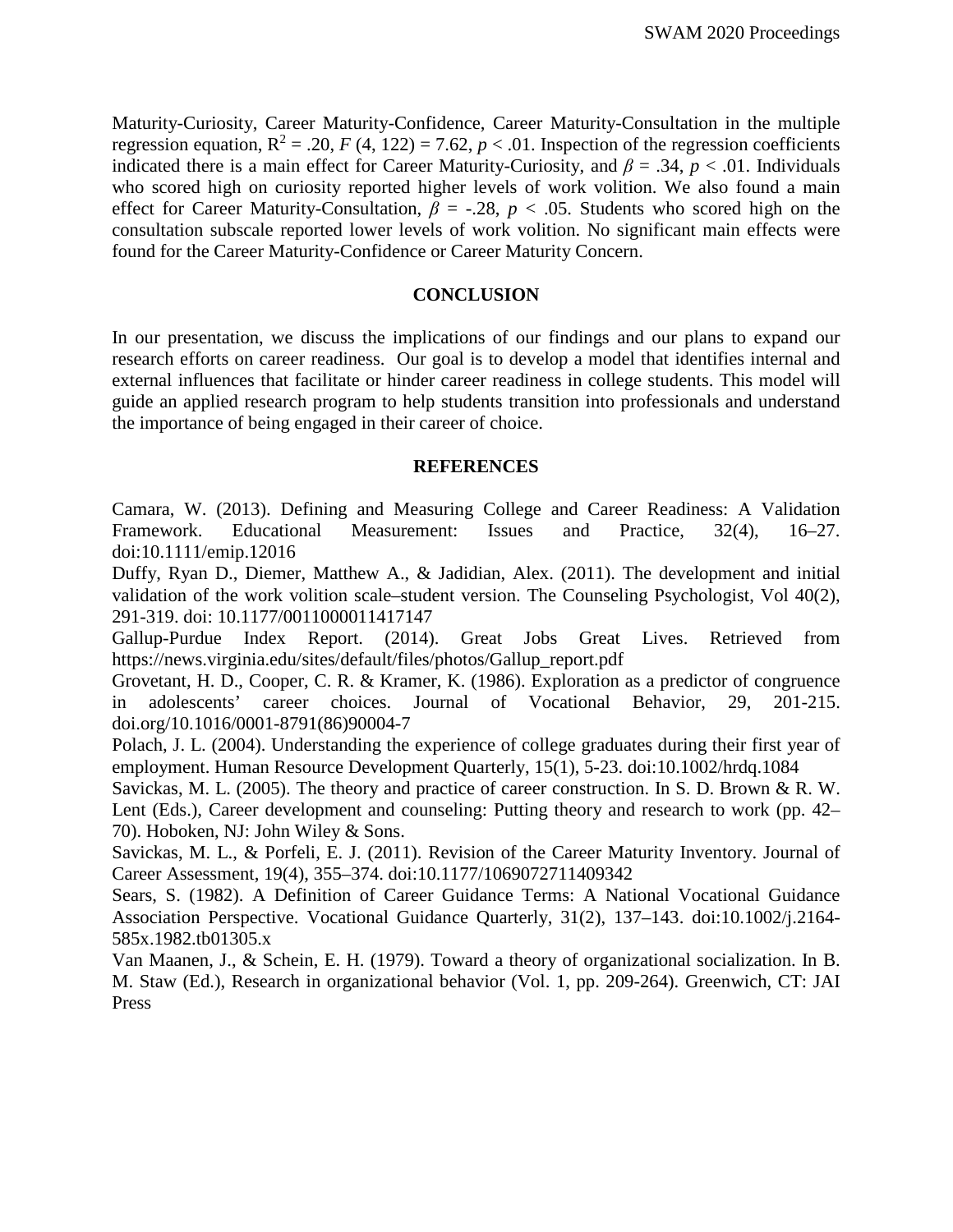# **FINDING STRENGTH IN DIFFERENCES: AN INVESTIGATION OF REGIONAL VARIATIONS IN RESPONSIBLE INVESTING PRACTICES**

Saheli Nath, University of Central Oklahoma, snath@uco.edu

### **KEYWORDS**

Responsible investing, institutional theory, governance and accountability

### **INTRODUCTION**

This study investigates cross-country variation in responsible investing practices using a mixed methods approach. The study finds partial support for the claim that pension funds and mutual funds operating in countries where people have more freedom of expression and greater control of corruption will perform better on environmental, social and governance dimensions compared to countries where people have relatively less freedom of expression and less institutional control of corruption. Surprisingly, this article does not find support for the hypothesis that when asset owners and investment managers perceive high regulatory quality and government effectiveness in their country, they will pay greater attention to responsible investment, as measured by the number of organizational employees dedicated specifically to responsible investment. Through a qualitative analysis of the responses explaining employment decisions, the study uncovered that organizations could undertake either an integrative or specialized or hybrid approach to employment, which affects the number of reported staff dedicated to responsible investment.

Socially responsible investing (SRI) is broadly defined as a set of investment practices that account for extra-financial criteria "in decisions over whether to acquire, hold or dispose of a particular investment" (Cowton, 1999, p. 60). This study empirically tests the impact of national differences in governance on variations in attention to responsible investment and performance on social, environmental and governance (ESG) dimensions. As asset owners and investment managers operate in widely different but often inter-dependent geographies, it is important to understand how they attend to ESG considerations.

#### **METHODOLOGY**

This paper adopts a multilevel framework by investigating how governance factors operating at the institutional level impact organizational attention to SRI and SRI-related outcomes at the meso level. Governance factors are important because they determine how ethical contracts like UN Principles for Responsible Investment (UNPRI) or Morgan Stanley Capital International (MSCI) guidelines that operate at a global level get transplanted at the organizational level when these organizations are embedded in a specific institutional environment. Differences in national governance can affect both attention to SRI despite commitment to uphold global principles, as well as final ESG outcomes of fund portfolios.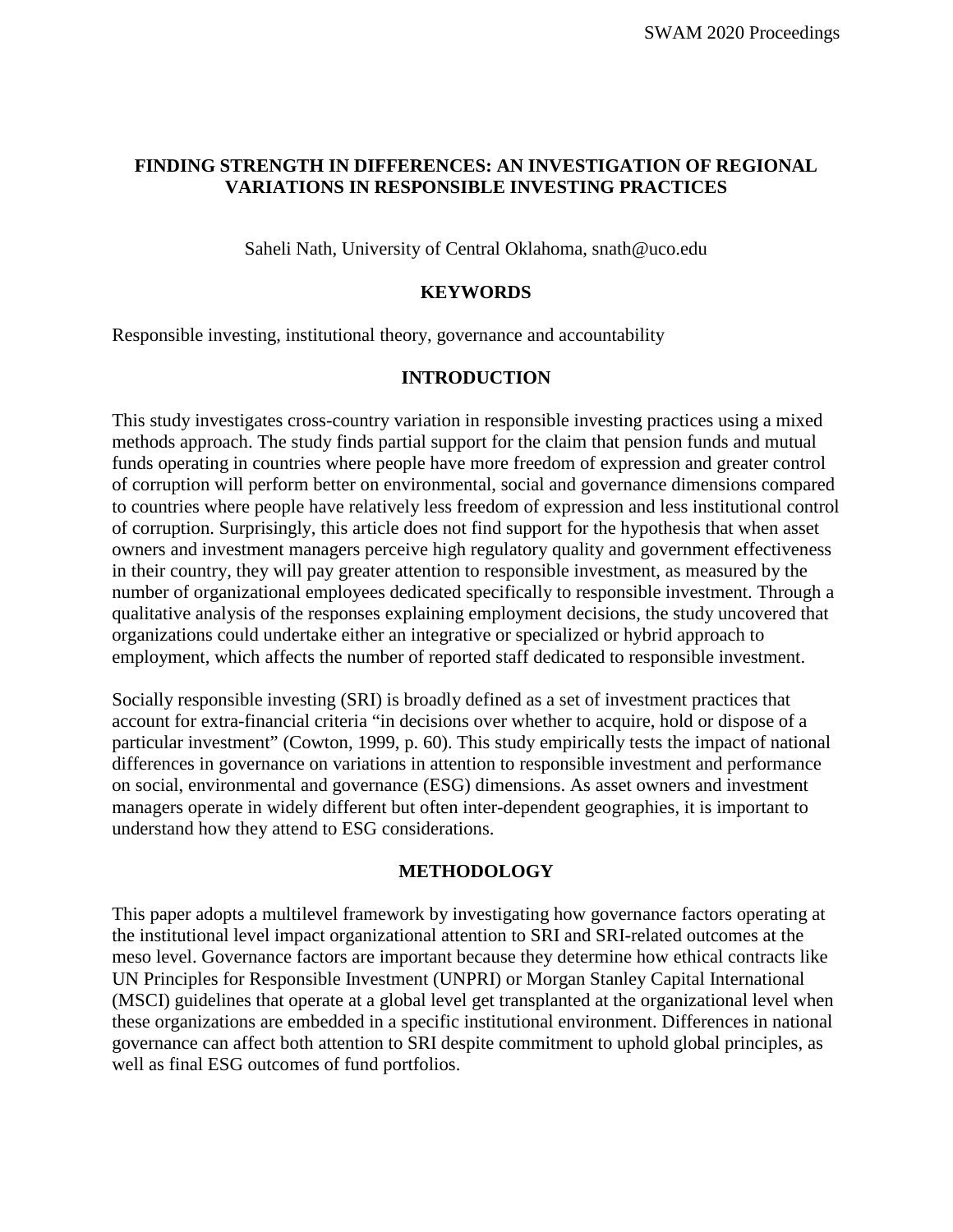SWAM 2020 Proceedings

#### **FINDINGS**

Using quantitative regression analysis, we did not find support for our first hypothesis on whether government effectiveness and political stability affect attention to responsible investing. The results indicated partial support for the second and third hypotheses on whether pension funds and mutual funds operating in countries where people have more freedom of expression and where managers perceive higher corruption control by institutional mechanisms display greater engagement with ESG issues compared to countries where there is relative lack of freedom of expression and corruption control. Although institutional elements do not appear to dictate attention to SRI in terms of the number of employees recruited to oversee responsible investing activities, our qualitative analysis indicated that this may be attributed to the differences in integrative, specialized and hybrid approaches to recruitment pursued by the UN PRI signatories. Notwithstanding UN PRI's status as a standardized ethics initiative that specifies pre-defined norms for organizational behavior on ESG issues at a transnational level (see Rasche & Esser, 2006), investment managers and asset owners do not take the principles as one-size-fits-all and have to consider contextual requirements at the meso-level before employing more tailored strategies for responsible investment. From the organizational responses to UN PRI's question on the number of staff dedicated to responsible investment, we see the variation in discursive interpretation of macro-level contracts at the organizational level.

#### **CONCLUSION**

This study highlights the importance of unpacking cross-level interactions for understanding heterogeneity in responsible investing practices across countries despite the efforts of transnational actors like the United Nations at standardization. The recognition of such linkages allows for cross-level interventions to resolve complex problems like climate change or biodiversity loss where implementation of strategies at any one level may be insufficient. If fund managers fail to account for cross-level mechanisms, we may see a linkage failure due to absence of relevant knowledge transfer and feedback (see Klein & Kozlowski, 2000). From an institutional logics viewpoint, this study can help to build on Yan and Ferraro's (2019) work on competing logics. If we consider the "market logic" and the "social protection and environmental justice logic" as independent, then our results suggest that institutional constraints can govern the extent to which these logics intersect, giving rise to the new blended logic of responsible investing that varies in its prevalence and rate of adoption by the financial communities in different countries.

#### **REFERENCES**

- Cowton, C. (1999). Playing by the rules: ethical criteria at an ethical investment fund. *Business Ethics: A European Review*, *8*(1), 60-69.
- Klein, K. J., & Kozlowski, S. W. (2000). *Multilevel theory, research, and methods in organizations: Foundations, extensions, and new directions*. Jossey-Bass.
- Rasche, A., & Esser, D. E. (2006). From stakeholder management to stakeholder accountability. *Journal of Business Ethics*, *65*(3), 251-267.
- Yan, S., Ferraro, F., & Almandoz, J. (2018). The rise of socially responsible investment funds: The paradoxical role of the financial logic. *Administrative Science Quarterly*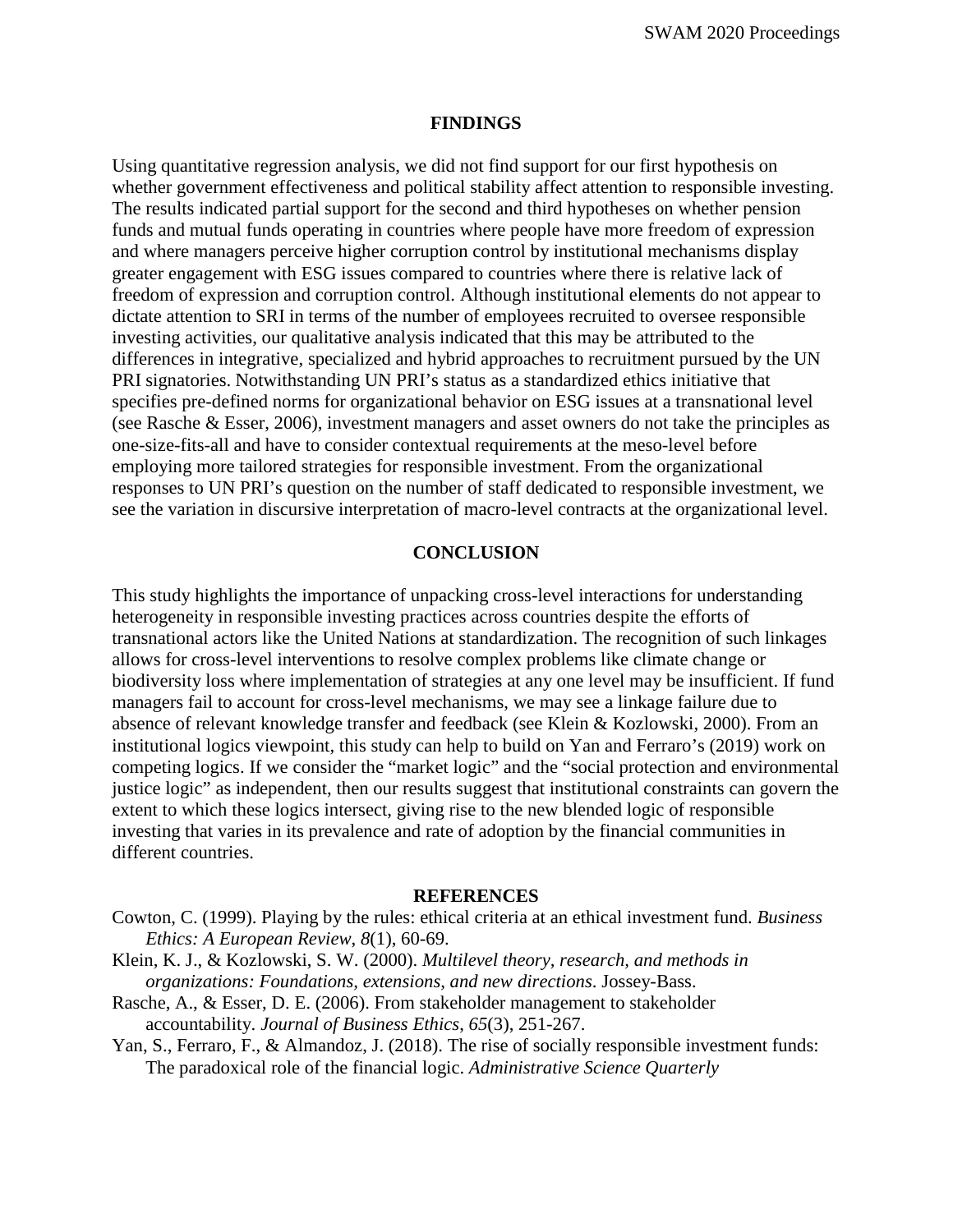# **REFLECTING ON TEACHING BUSINESS ETHICS: NORMATIVE INSTRUCTION SHOULD INCLUDE BEHAVIORAL INSTRUCTION**

N. Lamar Reinsch, Jr., Lubbock Christian University, Lamar.Reinsch@LCU.edu Vanda Pauwels, Lubbock Christian University, Vanda.Pauwels@LCU.edu

# **KEYWORDS**

Ethics, Pedagogy, Model, Decision-making

### **INTRODUCTION**

Professors who adopt a normative or hortatory approach to business ethics should give significant attention to behavioral ethics. We make that claim because ethical missteps tend to result not from an inability to discern right from wrong but, rather, from behavioral issues.

### **METHODOLOGY**

Moore and Gino (2015) surveyed more than twenty-years of behavioral research. Using the Rest (1986) model (awareness, judgment, intention, behavior) of ethical action, Moore and Gino identified seven ways in which the process might be derailed (e.g., diffused attention can preclude awareness). We rely on the work of Moore and Gino and adopt an explicitly pedagogical focus. Our concern, therefore, is how to help students prepare to resist derailment.

#### **FINDINGS**

The results of our work include; (a) identification of seven specific challenges; (b) development of a model—the Revised Rest-Moore-Gino (RRMG) model (see Figure 1)—that can be used both in preparing and delivering course material; and (c) articulation of learning objectives (for a curriculum, not a single course) that can help students to meet the identified challenges.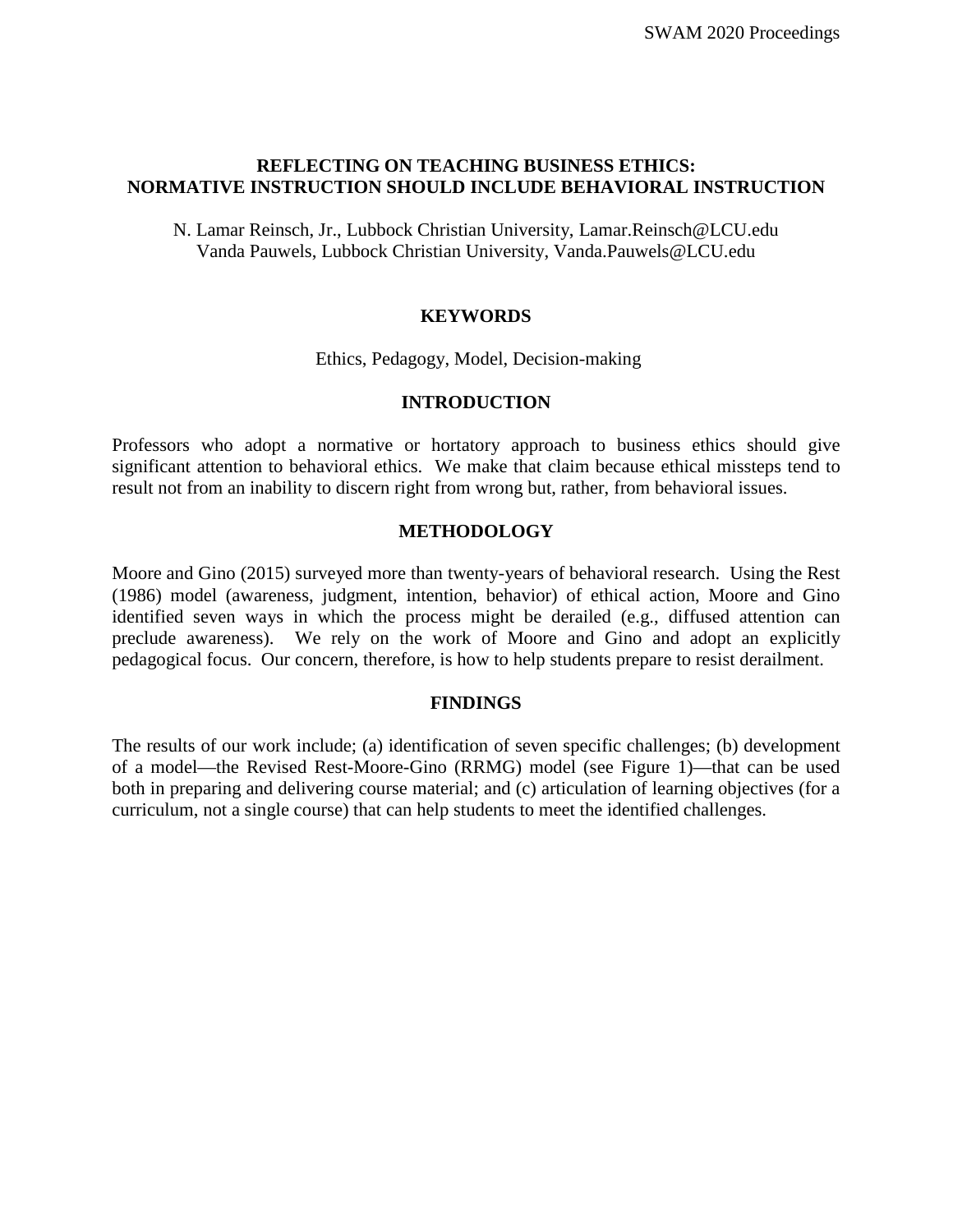#### **FIGURE 1**



With the RRMG model as a framework we then identify a series of learning objectives designed to prepare students to meet the identified challenges. Our learning objectives encompass the three learning domains of knowledge, skills, and attitudes (Anderson, Krathwohl, Airasian, Cruikshank, Mayer, Pintrich, Raths, & Wittrock, 2001).

#### **CONCLUSION**

Professors who adopt a hortatory approach to business ethics instruction, and choose to emphasize the judgment process will not, we think, have the impact they desire. Students who wish to conduct business in ways that are consistent with normative standards (whether learned from professors or other sources) are not likely to succeed unless they also develop a supporting set of behavioral disciplines, habits, or life-style choices. The RRMG model and the associated learning objectives can help professors and students to identify and to implement the needed behaviors.

#### **REFERENCES**

- Anderson, L. W., Krathwohl, D. R., Airasian, P. W., Cruikshank, K. A., Mayer, R. E., Pintrich, P. R. Raths, J., & Wittrock, M. C. (Eds.). (2001). *A taxonomy for learning, teaching, and assessing: A revision of Bloom's taxonomy of educational objectives* (abridged ed.). New York, NY: Longman.
- Moore, C., & Gino, F. (2015). Approach, ability, aftermath: A psychological process framework of unethical behavior at work. *Academy of Management Annals*, *9*, 235-289.
- Rest, J. R. (1986). *Moral development: Advances in research and theory*. New York, NY: Praeger.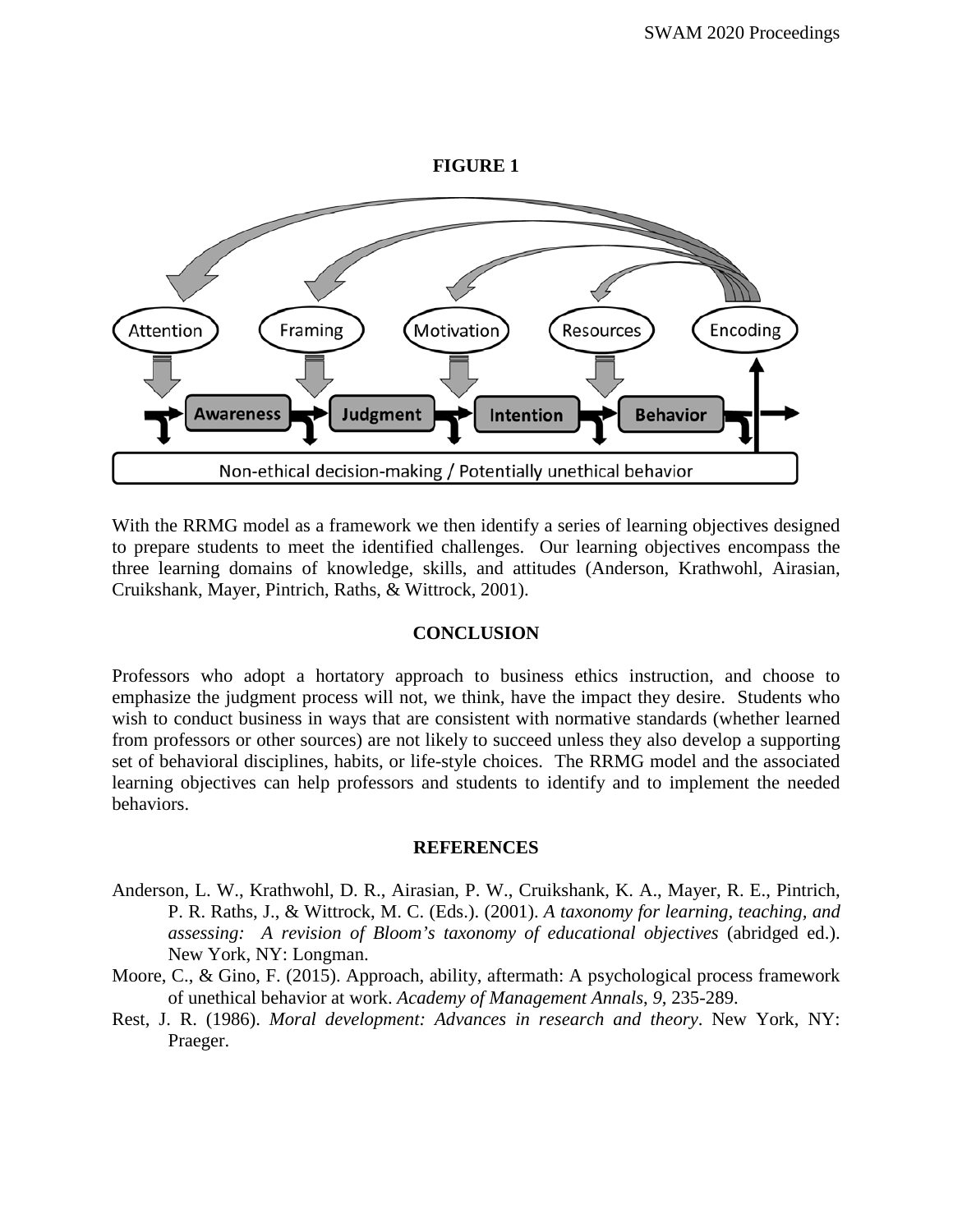# **HURRICANE HARVEY AND SENSEMAKING: THE POWER OF THE NARRATIVE**

W. Scott Sherman, Texas A&M University-Corpus Christi, [scott.sherman@tamucc.edu](mailto:scott.sherman@tamucc.edu) Randall Harris, Texas A&M University-Corpus Christi, [randall.harris@tamucc.edu](mailto:randall.harris@tamucc.edu)

#### **KEYWORDS**

#### Sensemaking, Crisis Management, Hurricane Harvey

### **INTRODUCTION**

This paper investigates sensemaking during crisis management and examines how crisis management and sense-making affected local responses to Hurricane Harvey striking the South Texas Gulf Coast in August 2017 and causing an estimated \$125 billion in damage (Rebuild Texas, 2018). Crises are fast-moving events where those involved do not know how to act because the crisis causes and effects are uncertain (Pearson and Mitroff, 1993). Proper organization crisis management are strategic because crises can endanger firm survival (Preble, 1997). High levels of ambiguity surrounding crisis parallel high levels of ambiguity found in sensemaking, a cognitive process that lets action continue during chaos (Weick, Obstfeld, and Sutcliffe, 2005). Sensemaking guides cognition when reality differs from expectations. Sensemaking provides plausible explanations that allow action amid increasing ambiguous chaos and provides plausible reasons to continue to act -- "what's the story" -- and not isolating accurate causes -- "what happened" so that plausibility becomes more critical than accuracy (Weick, et al., 2005). Sensemaking may fail when chaotic surroundings are so severe that the "flow of action has become unintelligible in some way" (Weick, et al., 2005:409). The result is a "*cosmology episode*" where it is no longer possible to make sense of what is occurring and what actions to take (Weick, 1993).

Both crisis management and sensemaking are based on responses to high levels of ambiguity and on guiding action as ambiguity rises. Different stages of crisis management overlap with different phases of sensemaking and the failure of sensemaking (Sherman & Harris, 2019). They suggested that the crisis intensity over time has an inverted-U relationship and that sensemaking passes through three distinct "acts" as crises evolve over time (Exhibit I).



**FIGURE I**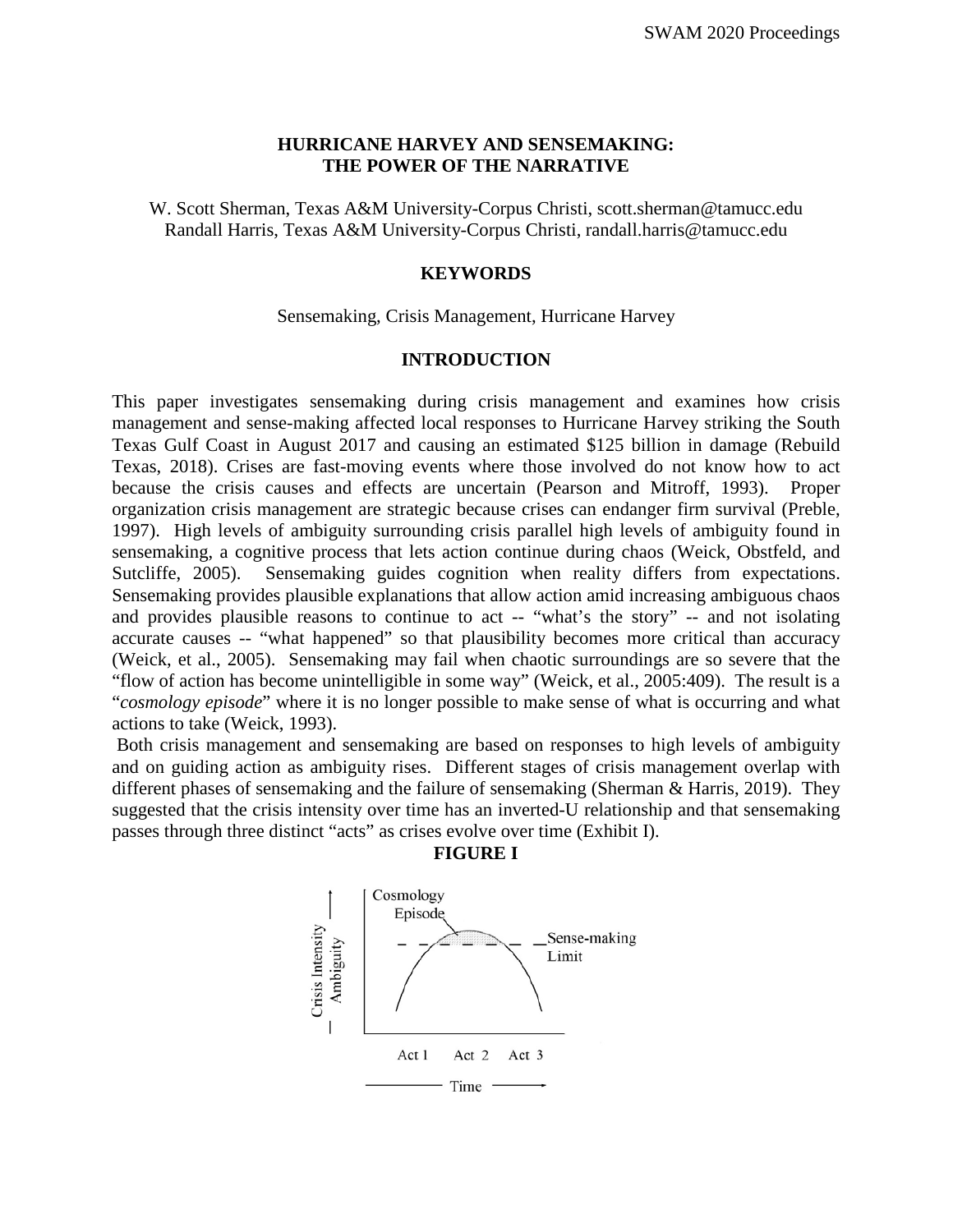The first act includes moderate levels of intensity and ambiguity as an initial story is constructed that is critical to detecting later crisis. Increasing ambiguity may eventually overwhelm crisis manager's ability to maintain a plausible story in Act 2, as sensemaking collapses and a cosmology episode occurs where actions directed at a specific solution stops. The crisis exits the cosmology episode in Act 3 as a new story to guide action and lower ambiguity evolves.

#### **METHODOLOGY**

The study was qualitative in nature and focused on the effects of Hurricane Harvey in the Texas Coastal Bend region. The study relied on three questions to ten managers on duty during the storm's landfall. Five managers were crisis management professionals and five were managers at a gulf-front resort. The interviews were done by telephone and asked ambiguity overwhelm situational comprehension, when was situational comprehension, if lost, re-established, and what were the storm's damages and organization effects. Five of the ten subjects clearly recalled one or more points in time during landfall when the situation exceeded their comprehension – a cosmology episode. Four of the five subjects who reported a cosmology episode reported it as both momentary and distinct. Those with higher responsibility or facing more ambiguity were more likely to experience a cosmology episode, especially if faced with a need to act.

### **DISCUSSION**

The contribution of this study is that crisis management planning might be improved by integrating sensemaking to develop a plausible narrative or story for action to resume. Minimum requirements for such narrative are discussed in the paper. This concept of narrative as crisis management planning tactic is in its infancy and needs further development.

#### **CONCLUSION**

This research was originally intended to answer an academic question regarding sensemaking mechanics and dynamics. The research is evolving into how the sensemaking mechanics may aid crisis management by guiding development of a plausible narrative.

#### **REFERENCES**

Blake, E.S. & D.A. Zelinsky (2018). National Hurricane Center Tropical Cyclone Report: Hurricane Harvey. National Oceanic and Atmospheric Administration: Publication AL 092017. Retrieved March 18, 2019.

Pearson, C. & I. Mitroff, (1993). "Crisis prone to crisis prepared: A framework for crisis management". Academy of Management Executive, 7(1): 48-59.

Preble, J. (1997). "Integrating the Crisis Management Perspective into the Strategic Management Process." Journal of Management Studies, 34(5): 769-791.

Rebuild Texas (2018). *Eye of the Storm: Report of the Governor's Commission to Rebuild Texas. Rebuild Texas:* The Governor's Commission on Rebuild Texas. Retrieved December 16, 2018.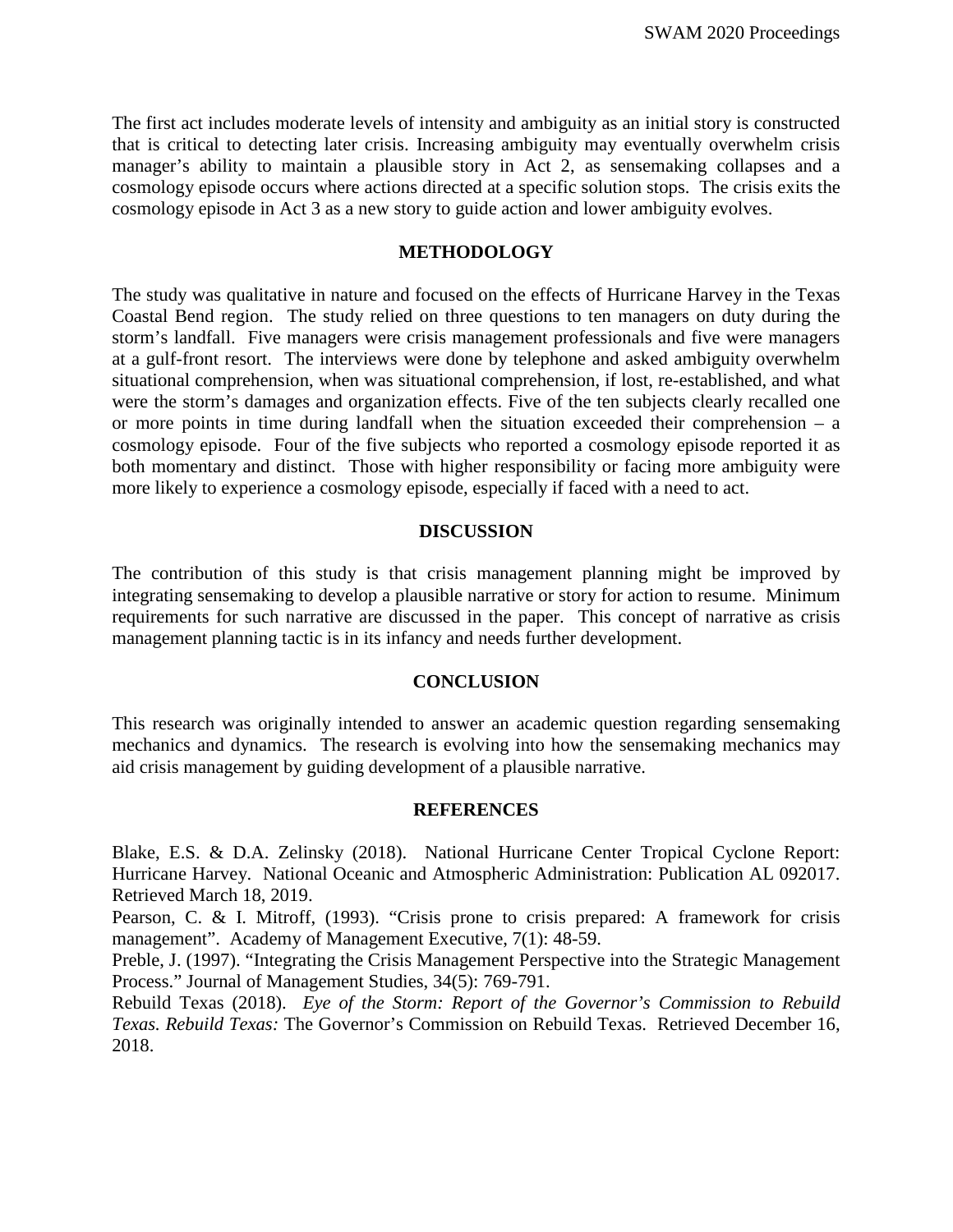# **JOB EMBEDDEDNESS TO CITIZENSHIP BEHAVIOR: ROLE OF OUTCOME ORIENTATION AND RELATIONSHIPS WITH PEERS**

Satvir Singh, Angelo State University, satvir.singh@angelo.edu Yilu Wang, University of Texas at El Paso, ywang14@miners.utep.edu Prajya R. Vidyarthi, University of Texas at El Paso, prvidyarthi@utep.edu

#### **KEYWORDS**

Job embeddedness; team-member exchange; outcome orientation; conservation of resources; social exchange.

#### **INTRODUCTION**

Job embeddedness offers unique perspective to explain why people stay with their current organization (Mitchell, Holtom, Lee, Sablynski, & Erez, 2001), but it also implies that employees who are more embedded in an organization are rooted in a more complex social "web" than other less embedded individuals, and thus are able to access more information and resources, and have more opportunities (Lincoln & Miller, 1979; Zhang & Chen, 2010). While organizations pay enormous efforts to retain employees, the disproportionate resources allocation and asymmetry of membership status between more embedded and less embedded individuals may facilitate unique social consequences. As work grows more relational (Campbell, Liao, Chuang, Zhou, & Dong, 2017; Grant & Parker, 2009; Griffin, Neal, & Parker, 2007), it is important to investigate highly embedded individuals' exchange relationships with, and behaviors towards their peers in a workgroup settings.

Drawing on theories of conservation of resources and social exchange, this study joins and extends research on job embeddedness and helping behavior (OCBI) by introducing teammember exchange (TMX) as the linkage, and expands understanding of the formation of the reciprocal relationships between embedded employees and peers in an outcome orientation workgroup climate. Scholars have laid important foundations for the job embeddedness-OCBs linkage (e.g., Lee, Mitchell, Sablynski, Burton, & Holtom, 2004), but the explanations of OCBs' motives were constrained in the concept of job embeddedness per se, and overlooked the possibility that members, including those outside the "web," would choose to develop high quality relationships with highly embedded employees and become the beneficiary. Also, it would be difficult to identify and theorize why certain forms of citizenship behaviors are linked to job embeddedness without sufficiently considering the underlying mechanism and indirect effect of job embeddedness on OCBs (Holtom & Sekiguchi, 2018; Podsakoff, MacKenzie, Paine, & Bachrach, 2000). Furthermore, Holtom and Sekiguchi (2018) suggested that job embeddedness scholars should explore and assess a broad spectrum of situational factors. As one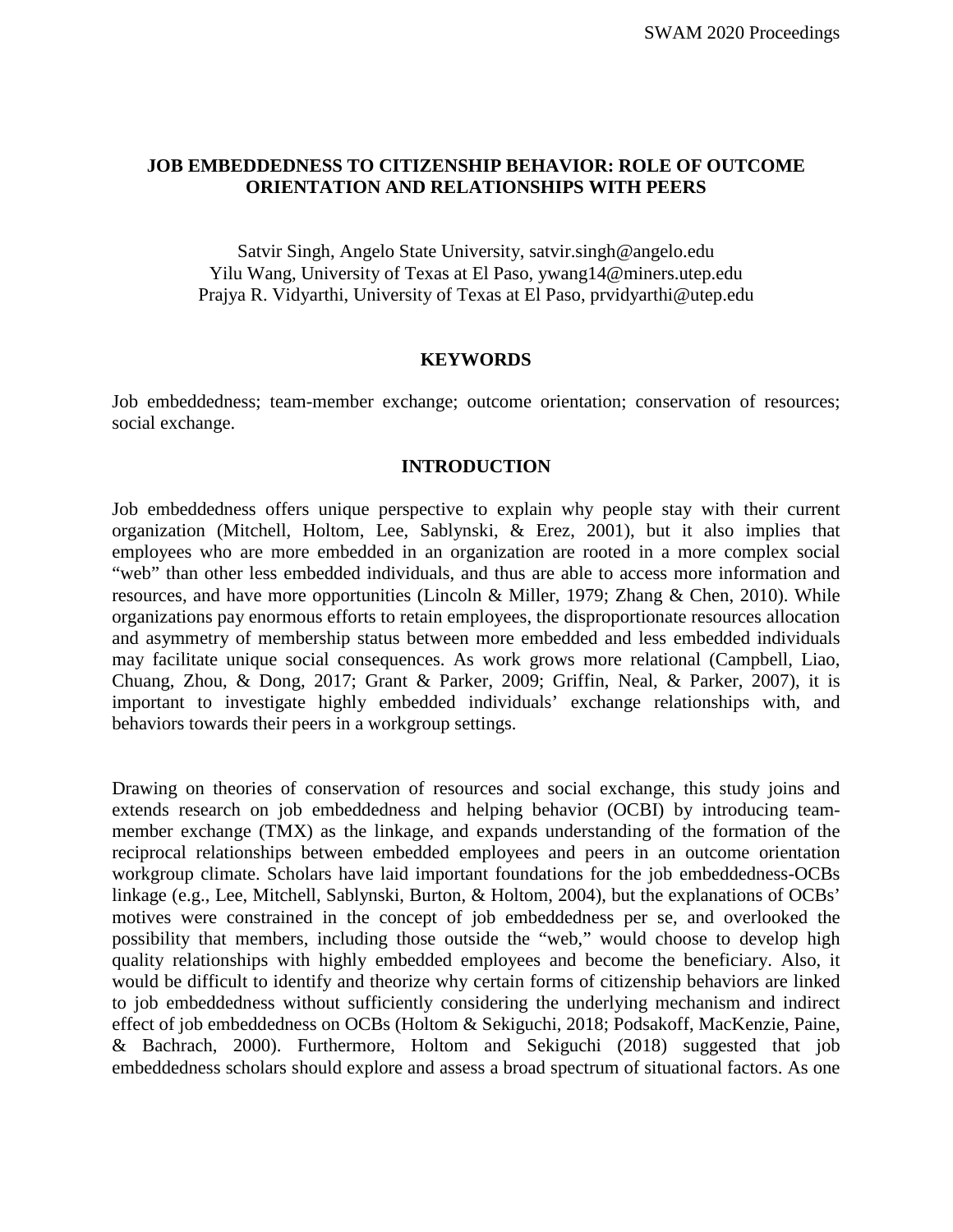of the most prominent team climates, outcome orientation has been theorized as achievement centered, but its effect has been less empirically assessed. Though tagged as "competitiveness" (Baird et al., 2011; O'Reilly et al., 1991), our results show that outcome orientation can actually strengthen highly embedded individuals' social exchange relationships with their peers, because their peers may feel that their relationships with highly embedded individuals are more transactional based, and then will seek more social exchange opportunities.

#### **METHODOLOGY**

Data was gathered from 450 employees and 51 supervisors in a large private university in Asia. Employees responded to the job embeddedness and TMX measures, and their respective managers provided OCBI and outcome orientation for each employee and their workgroups. The final sample consisted of 297 employees and 49 supervisors. The average size of workgroup was about 8 employees. Because our data contains feedbacks from employees nested within groups, we adopted hierarchical linear modeling (Hofmann, Griffin, & Gavin, 2000) for the analysis.

#### **FINDINGS**

We found that TMX mediates the relationship between job embeddedness and OCBI ( $\gamma$  = .14, *p* < .05), and the indirect effect of job embeddedness on OCBI through TMX is more positive when outcome orientation is high (*coeff* = .10,  $SE = .05$ ,  $p < .05$ ). The results supported our hypothesized relationships. These findings suggest that, highly embedded individuals tend to be identified as the foci of resources, especially under high outcome oriented climate, in which goals become harder and require more sources to complete, and thus their peers are motivated to build up high quality relationship with those focal individuals to become the beneficiary of highly embedded employees' resources.

#### **CONCLUSION**

Though subject to a number of limitations (e.g., using cross-sectional design and having limited generalizability due to Asia-based sample), the present study contributes to the research on job embeddedness and OCBs relationship by developing and testing a multilevel moderated mediation model that includes TMX, which mediates the job embeddedness-OCBI relationship at individual level, and outcome orientation, which moderates the job embeddedness-TMX relationship, and the mediating role of TMX, at the group level. Results help to explain highly embedded employees are likely to elicit helping behaviors towards peers because they are able to maintain high quality relationships with workgroup members. Further they see maintaining these relationships more valuable in high outcome-oriented workgroup climates.

#### **REFERENCES**

Baird, K., Jia Hu, K., & Reeve, R. (2011). The relationships between organizational culture, total quality management practices and operational performance. *International Journal of Operations & Production Management, 31*(7), 789-814.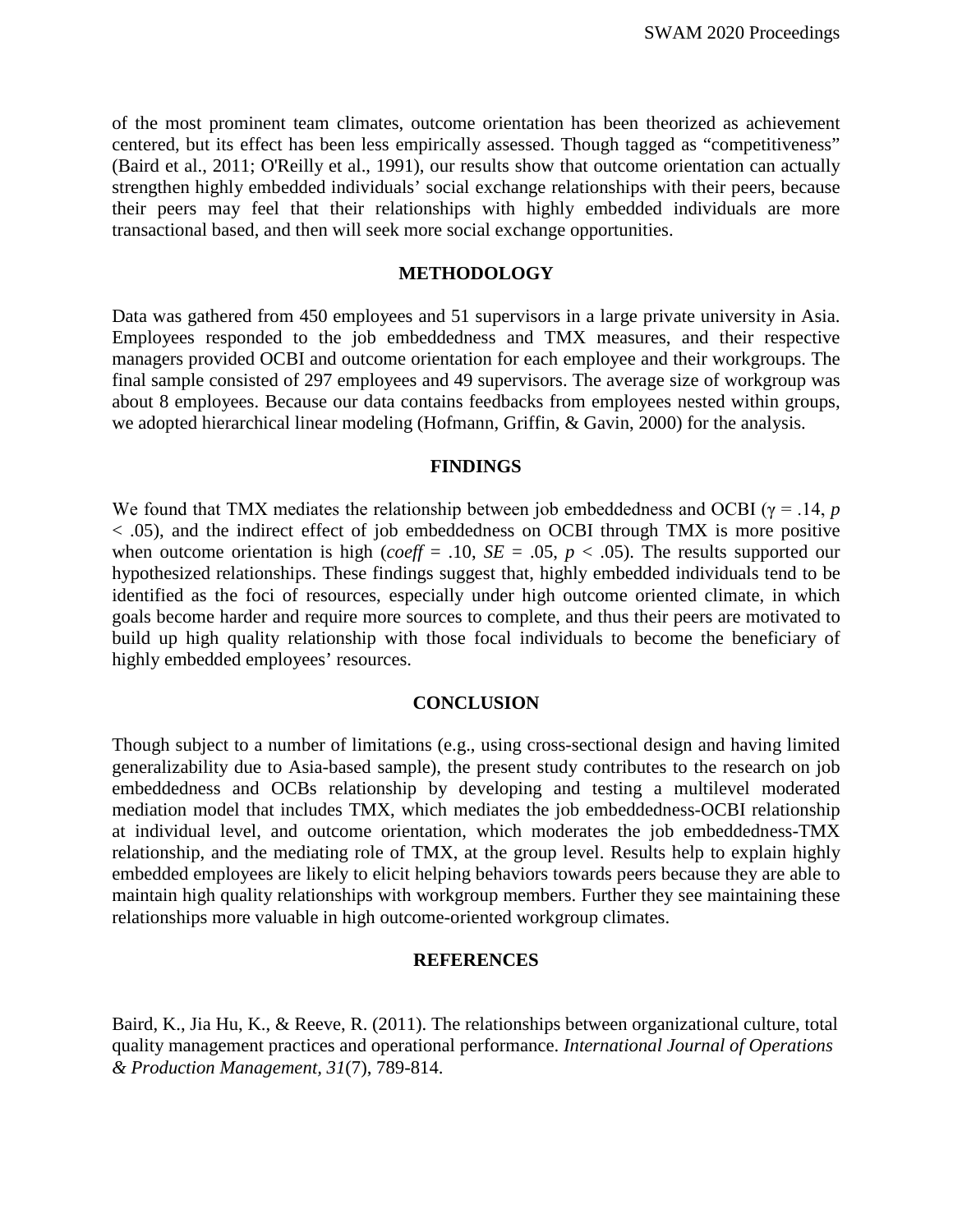# **TRUST, CORRUPTION, AND THE MEDIATING ROLE OF CORPORATE SOCIAL RESPONSIBILITY (CSR)**

Namporn Thanetsunthorn, Pennsylvania State University-Shenango, [nxt92@psu.edu](mailto:nxt92@psu.edu)

# **INTRODUCTION**

Over the decades, the literature collectively argues that corruption is an undesirable condition for trust, both political trust and generalized trust (e.g., Anderson and Tverdova, 2003; Chang and Chu, 2006; Doig and Theobald, 2013; Uslaner, 2004). There have also been significant efforts to eliminate instances of corruption and identify the effective enforceable mechanisms against corruption (e.g., anti-corruption law enforcement and regulations). Nevertheless, little attention has been paid on investigating the role of business corporations (non-enforceable mechanisms) in reducing the trust-eroding effect of corruption and promoting trust in society. This study helps to fill this theoretical void by investigating the potential role of a corporation in reducing the trusteroding effect of corruption and building trust in society through its CSR initiatives.

# **DATA AND METHODOLOGY**

A measure of trust is drawn from the World Values Survey (WVS) which represents the level of trust among people in society, and it has been widely used in various fields of research to identify trust (Banerjee, 2016; Thanetsunthorn and Wuthisatian, 2019a). Then, the WVS trust data is supplemented with corruption risk scores collected from the International Country Risk Guide (ICRG) database. Subsequently, the study combines the data on trust and corruption together with the rating of overall CSR performance obtained from the CSRHub database which has been widely used to measure CSR performance in the extant literature (e.g. Stemler and Fort, 2015; Thanetsunthorn, 2015; Thanetsunthorn and Wuthisatian, 2016, 2018, 2019b).

To ensure unbiased results in the empirical analysis, the study also controls for the effects of other factors that are likely to influence the level of trust in society (i.e., economic risk factor, law and order, and socioeconomic condition), as well as the existence of unobserved heterogeneity across regions using the region-specific dummy variables. In addition, the regression with robust standard errors and the regression with censored data (Tobit model) are performed to ensure the robustness of our findings.

# **RESULTS**

The results suggest the trust-eroding effect of corruption, that is, a higher degree of corruption reduces the overall level of trust in society. However, the study further provides evidence that firms' overall social contributions and corporate social responsibility (CSR) efforts can help lessen the negative impact of corruption on trust as a whole.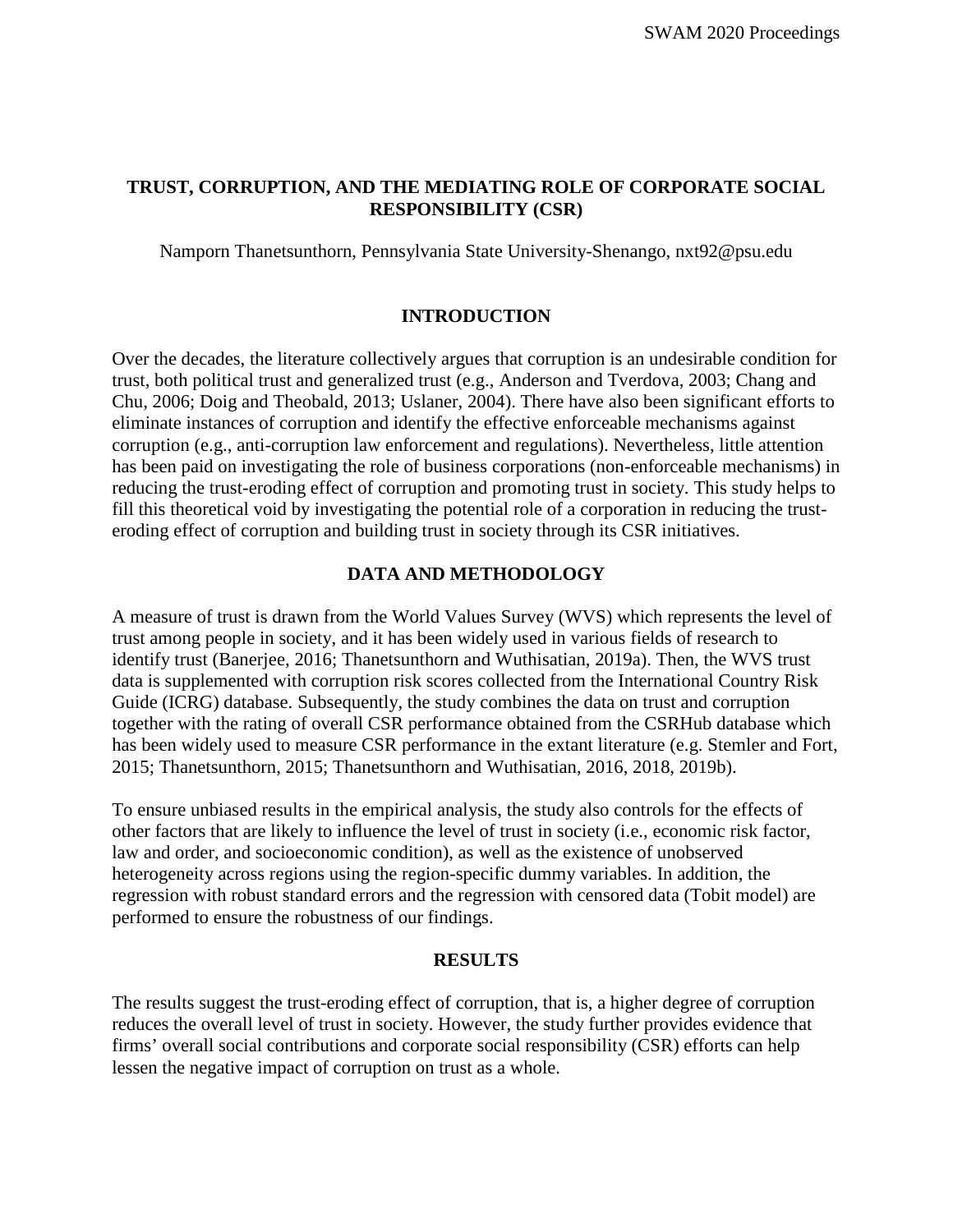### **CONCLUSION**

This study highlights and unfolds the mediation role of a socially responsible corporation in the interplay between corruption and trust. In line with previous research, the study finds that corruption generates a highly detrimental effect on the level of trust demonstrated among people in society. However, the study provides further additional insights into the potential role of a corporation in building trust in society through its corporate social responsibility (CSR) initiatives.

#### **REFERENCES**

- Anderson, C.J., & Tverdova, Y.V. (2003). Corruption, political allegiances, and attitudes toward government in contemporary democracies. *American Journal of Political Science*, 47(1), 91- 109.
- Banerjee, R. (2016). On the interpretation of world values survey trust question: Global expectations vs. local beliefs. IZA discussion papers no. 9872, Institute for Study of Labor  $(IZA).$
- Chang, E.C., & Chu, Y.H. (2006). Corruption and trust: Exceptionalism in Asian democracies? *Journal of Politics*, 68(2), 259-271.
- Doig, A., & Theobald, R. (2013). *Corruption and Democratization*. New York, NY: Routledge.
- Uslaner, E.M. (2004), Trust and corruption. In J.G. Lambsdorff, M. Taube & M. Schramm (Eds.), *The New Institutional Economics of Corruption* (pp. 76-92). London, UK: Routledge.
- Stemler, A., & Fort, T.L. (2015). The Ethical pitfalls and opportunities of initial public offerings. In S. Hoskinson & D.F. Kuratko (Ed.), *The Challenges of Ethics and Entrepreneurship in the Global Environment* (pp. 39-56). Bingley, UK: Emerald Group Publishing Limited.
- Thanetsunthorn N. (2015). The impact of national culture on corporate social responsibility: Evidence from cross-regional comparison. *Asian Journal of Business Ethics*, 4(1), 35-56.
- Thanetsunthorn, N., & Wuthisatian, R. (2016). Current state of corporate governance: Global business and cultural analysis. *Management Research Review*, 39(11), 1431-1446.
- Thanetsunthorn, N., & Wuthisatian, R. (2018). Cultural configuration models: Corporate social responsibility and national culture. *Management Research Review*, 41(10), 1137-1175.
- Thanetsunthorn, N., & Wutthisatian, R. (2019a). Understanding trust across cultures: An empirical investigation. *Review of International Business and Strategy*, 29(4), 286-314.
- Thanetsunthorn, N., & Wuthisatian, R. (2019b). What drives corporate social performance? The role of espoused national cultural values. In S. Boubaker & D.K. Nguyen (Eds.), *Corporate Social Responsibility, Ethics and Sustainable Prosperity* (pp. 3-45). Singapore: World Scientific Publishing.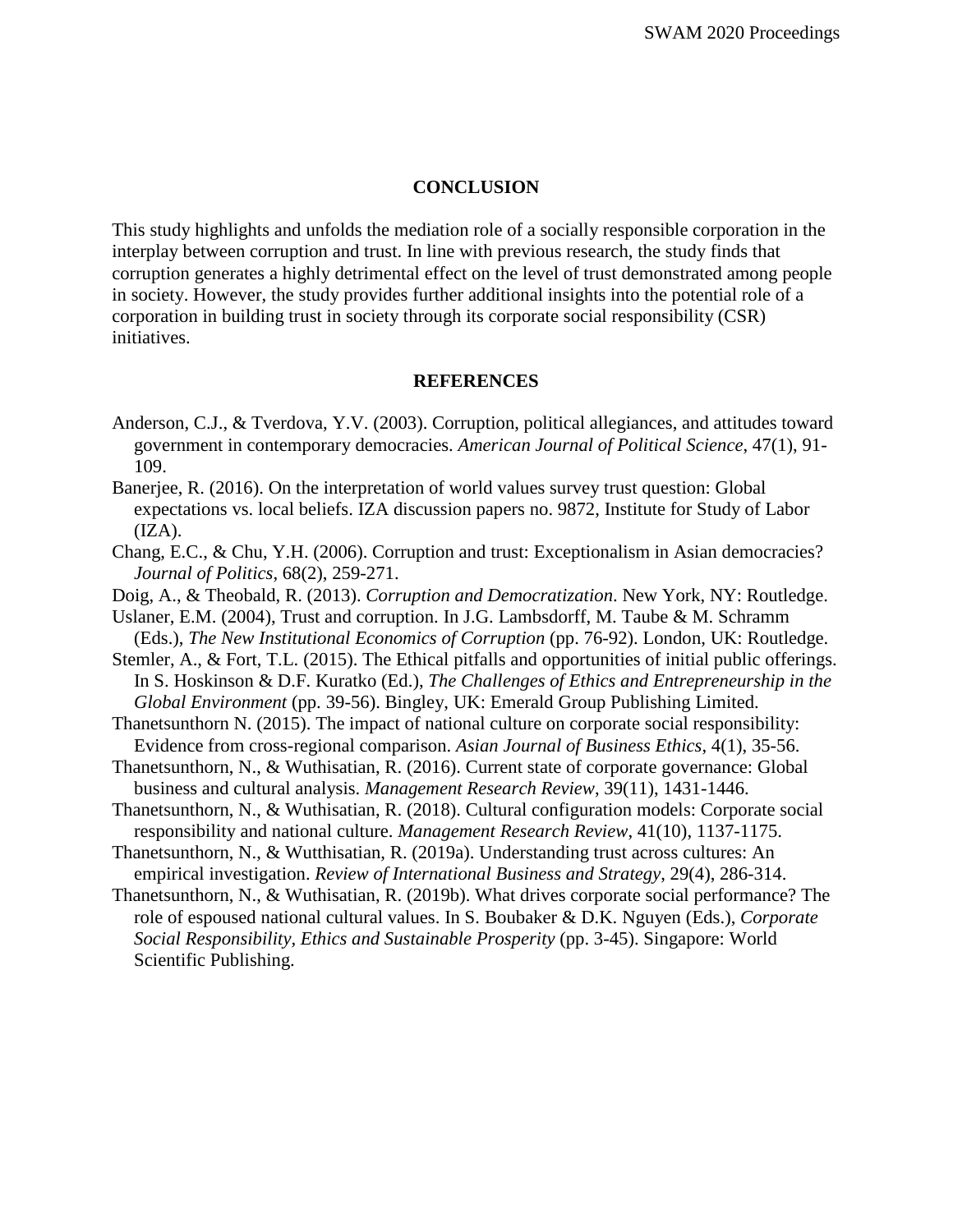# **INDUSTRY COMPETITION AND TRAINING INVESTMENT: EVIDENCE FROM THE U.S. AND CHINA**

Yingchun Wang, University of Houston Downtown, [wangy@uhd.edu](mailto:wangy@uhd.edu)

# **KEYWORDS**

training investment, industry competition

### **INTRODUCTION**

Standard economic theory predicts that firms will not invest in general training and will underinvest in specific training. Empirical evidences, however, indicate that firms do invest in general training. Also, evidences from laboratory experiments point to less underinvestment in specific training than the level that theory predicts. Drawing upon the structure-conduct and performance paradigm, we argue that specific industry competition environments influence firms' decision in training investment. In addition, firm size and firm financial status should be positively correlated with training investment because larger firms with more financial resources can afford the risk of losses in training investment. Empirical evidence from both the U.S. and China mostly supports the hypotheses.

Drawing upon the structure-conduct and performance paradigm to examine when firms invest in training, we argue that industry environments are important factors that decide the optimal level of training investment. Specifically, when industry competition level is low, firms investing in training are less likely to lose their training investment, because trained employees have fewer outside opportunities. Thus, firms in such environment tend to invest more in training. Furthermore, I argue that industry environments affect less on training investment of core employees than on that of other employees because the marginal benefit from training core employees is important across industries while the marginal benefit from training other employees could be very different across industries. Thus, the variation of training investment in core employees across industries is less than the variation of training investment in other employees. Finally, we argue that because of the fixed costs of the training investment, the larger a company is the less costly for a firm to invest in training. Hence larger firms tend to invest more in training.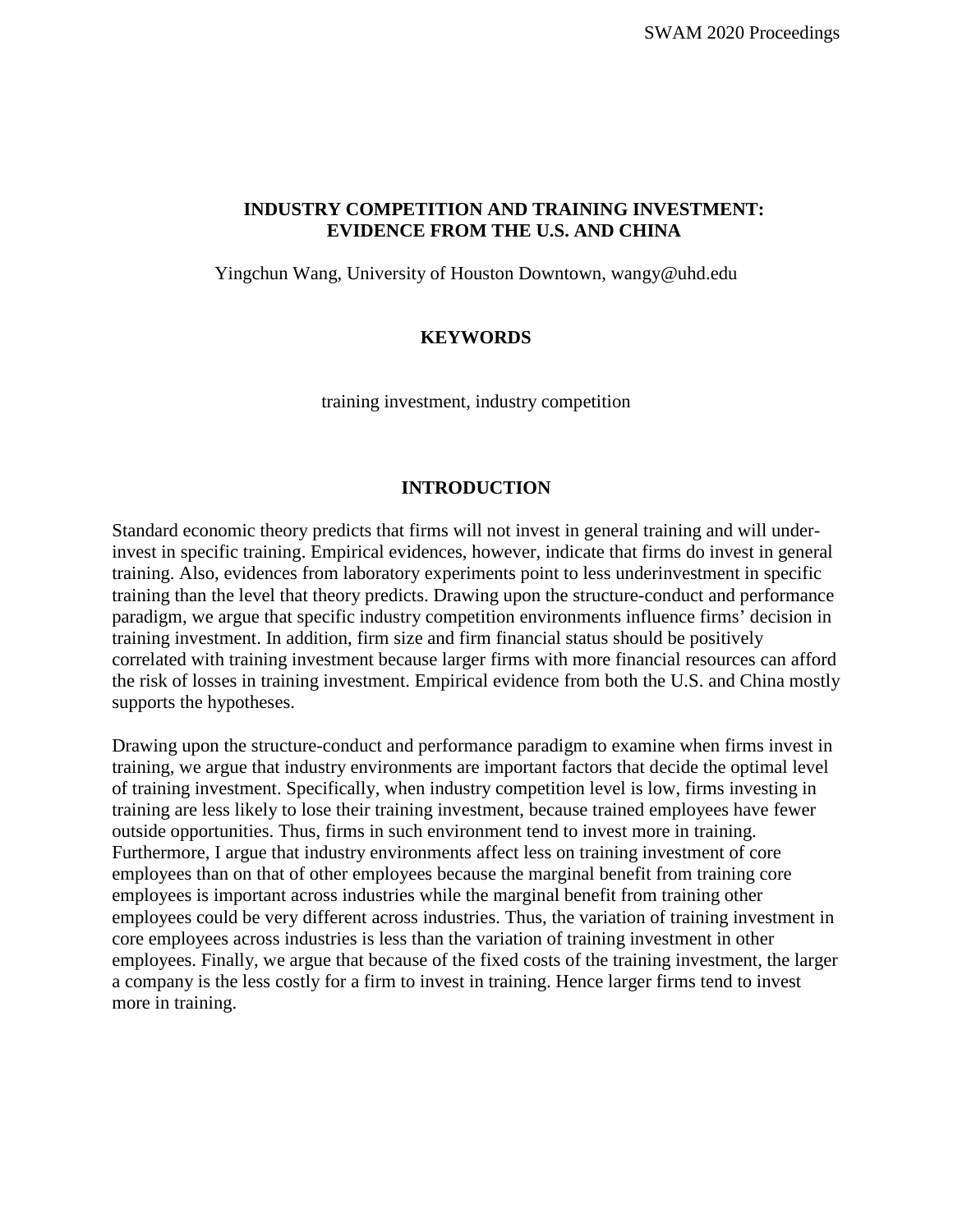### **METHODOLOGY**

In Study 1, data were gathered on 819 firms in the State of Minnesota consisting of information derived from a survey of human resource managers of each firm on various human resource/management practices (e.g., decision-making, communication emphases, TQM, etc.), and organizational programs (e.g., physical work environment, psychological, social, and financial programs, etc.). It is a cross-sectional dataset. The population of the sample represents is the industrial organizations in the state of Minnesota. Unless the source of the data is specially mentioned, the data of the variables used were gathered around 1999 by the survey, the response rate of which is 45%.

In study 2, we employ a sample collected from China. Besides the fact that Study 2 can complement Study 1 in terms of the generalizability of empirical results in another country, Study 2 has the strength of using a continuous variable of estimating training investment. In addition, training investment in Study 2 will be based on employee responses and other variables based on HR managers' responses, and thereby it has the strength of being multi-source. However, because of the lack of data on non-core employees and firm-specific training, we will only test Hypothesis 1-3 in Study 2.

#### **FINDINGS**

Study 1: Hypothesis 1a which states that firm training investments differ across industries is supported for core employee job rotation, core employee training in statistical analysis, other employee general training. Hypothesis 1b which states that industry competition level is positively correlated to firm average training investment is partially supported, models excluding industry competition level are all significantly different from models including it and industry competition level is positively correlated with all of the training investment variables although not all of them are significant. As for Hypothesis 2, firm size is found to be positively correlated with general training investment but not specific training investment. Hypothesis 3 which states that specific training percentage is positively related to cost leadership strategy is not supported. Hypothesis 4 states that industry differences of training investment are smaller for core employees than for other employees. It is supported for general training but not for job rotation. Job rotation is actually more different across industries for core employees than for other employees.

Study 2: Hypothesis *1a* is mostly supported. The odds ratios of being in a higher category of the time length of training mostly differ significantly across various industries.

However, Hypothesis *1b* is not supported. The perceived competition level is not correlated with employees' training time length ( $b = .06$ ,  $p = .39$ ).

Hypothesis 2 which states that firm size is positively related to training investment is supported, albeit with a very small effect  $(b = .00, p = .001)$ .

#### **CONCLUSION**

The hypotheses of impacts of economies of scale and industry structure, and competition on training investment mostly have shown empirical support.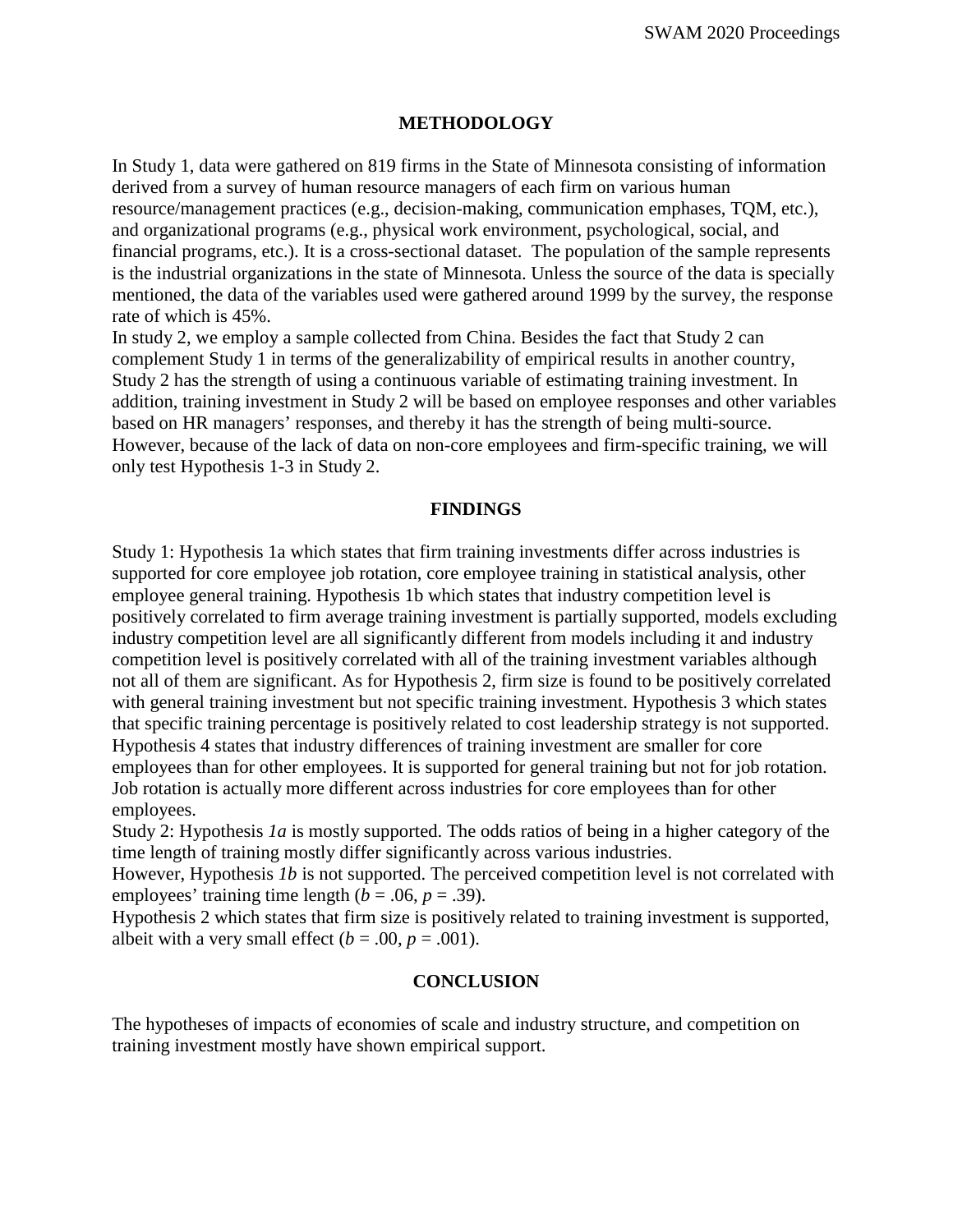### **TWITTER AND YOUTUBE AND FACEBOOK, OH MY! HOW CEOS STREAMING ON NEW MEDIA CAN IMPACT PERCEPTIONS**

Nicolina Weaver, University of Texas at Arlington, nicolina.weaver@mavs.uta.edu

#### **KEYWORDS**

Upper echelon theory, CEO characteristics, voice, new media, streaming

#### **INTRODUCTION**

Over the last twenty years, the boom of new media generated a multitude of new avenues for researchers across all disciplines to explore. "New media" is the term for all types of communications that occur digitally, mostly through the internet. New media sits in contrast to older, traditional media, because companies and governments utilized media offline—like newspaper and press releases. One topic yet to be explored is the impact of many types of new media (e.g. video/audio availability) on stakeholder perceptions. Since these are now so heavily used by society and organizations alike, there is a need for exploration. Using upper echelon theory as a driving force, this paper proposes that CEO announcements of strategic change may be an initiating source of stakeholder perception. Further, this paper argues that a CEO's vocal pitch specifically impacts such stakeholder perception. Lastly, this paper posits that stakeholder perception can be studied as a mediator in the relationship between strategic decisions and performance in the upper echelon model.

American executives are of societal and research interest alike. As such, upper echelon theory (Hambrick & Mason, 1984) receives an overwhelming amount of attention in strategic management literature. This theory posits that CEO's life experiences, demographics, and fixed characteristics lead to the implementation of certain organizational strategic decisions, which then impact firm performance. Since the establishment of this theory, there has been discussion that, although CEOs may make decisions based on their characteristics, their characteristics may also be *perceived by others* in certain ways that impact decisions and outcomes (Hambrick, 2007). For parties such as the board of directors or shareholders, access to CEOs and their characteristics is seemingly easier than it is for the average person. Instead, the average person may only get CEO exposure through media. One avenue of media that is overwhelmingly unexplored in this regard is new media. New media, defined by Lexico (a collaboration between Dictionary.com and Oxford University Press) as "means of mass communication using digital technologies such as the internet (www.lexico.com)" has over three billion people users, according to Statista, a statistics portal for market data and research (www.statista.com). Some examples of new media include Instagram, Facebook, Twitter, and YouTube. Increasingly, CEOs are swarming to social media and live streams.These live streams provide multiple opportunities for researchers interested in CEOs. Outside of management literature, other disciplines such as political science have looked at how characteristics of an individual can shape subsequent perceptions and outcomes (Klofstad, 2016; Klofstad, Nowicki, & Anderson, 2016; Klofstad, 2017). These findings indicate that lower vocal pitch lead people to believe an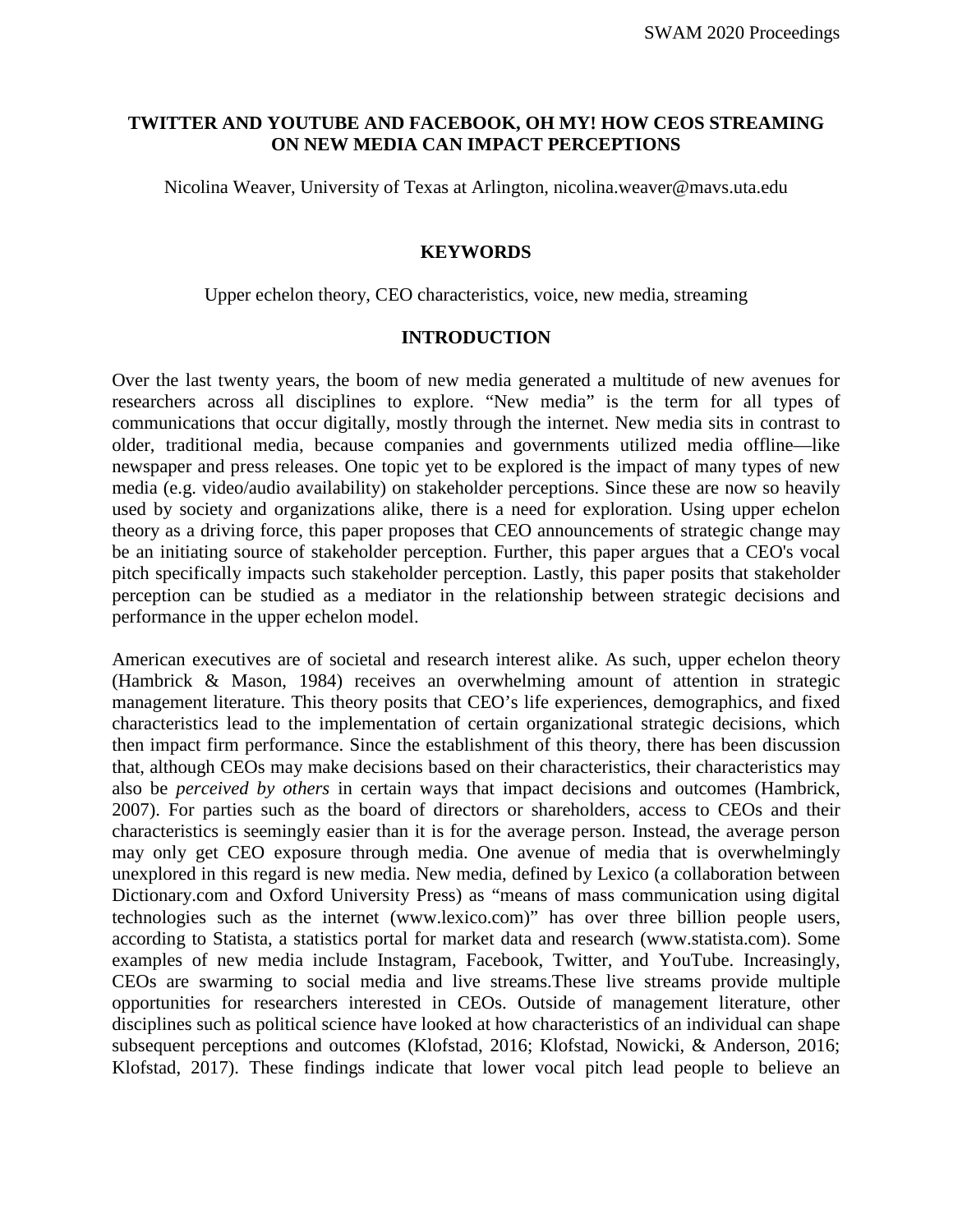individual has more dominance, power, is a better leader, etc. The purpose of this conceptual paper is to outline how these previous findings can speak to the current state of CEOs and new media. Further, this paper seeks to extend the current thinking of upper echelon theory to include market and stakeholder perceptions and reactions as a mediating mechanism in the relationship between upper echelon characteristics and organizational performance.

#### **FINDINGS**

Through combining findings and theories from political science and psychology, a model is proposed that encompasses four propositions.

*P1: CEO vocal pitch via new media mediums will have an impact on intermediate organizational outcomes through the perceptions of others.*

*P2: CEO's with lower voices will be viewed as more trustworthy when making announcements on new media video streaming apps*

*P3: CEOs with lower voices will be perceived to have more power when making announcements on new media apps*

*P4: Market perceptions serve as a mediator between strategic choice and firm performance when the choice is voiced by the CEO via a new media outlet.*

#### **CONCLUSION**

The current paper brings together theories from management, political science, and evolutionary psychology to extend current management theory and research. Further, this investigation extends upon what Hambrick previously proposed regarding upper echelon theory (Hambrick, 2007) – Upper echelon characteristics may impact more than decisions. Finally, this paper begins to tend to Hambrick's previous suggestion of using a more diligent effort when discussing psychology within the realm of upper echelon literature.

# **REFERENCES**

- Hambrick, D. C., & Mason, P. A. (1984). Upper echelons: The organization as a reflection of its top managers. The Academy of Management Review, 9(2): 193-206. doi:10.2307/258434
- Hambrick, D. C. (2007). Upper echelons theory: An update. The Academy of Management Review, 32(2): 334-343. doi:10.5465/AMR.2007.24345254
- Klofstad, C. A. (2016). Candidate voice pitch influences election outcomes. Political Psychology, 37(5): 725-738. doi:10.1111/pops/122980
- Klofstad, C. A., Nowicki, S., & Anderson, R. C. (2016). How voice pitch influences our choice of leaders. American Scientist, 104(5): 282-287.
- Klofstad, C. A. (2017). Looks and sounds like a winner: Perceptions of competence in candidates' faces and voices influences vote choice. Journal of Experimental Political Science, 4(3): 229- 240. doi:10.1017/XPS.2017.19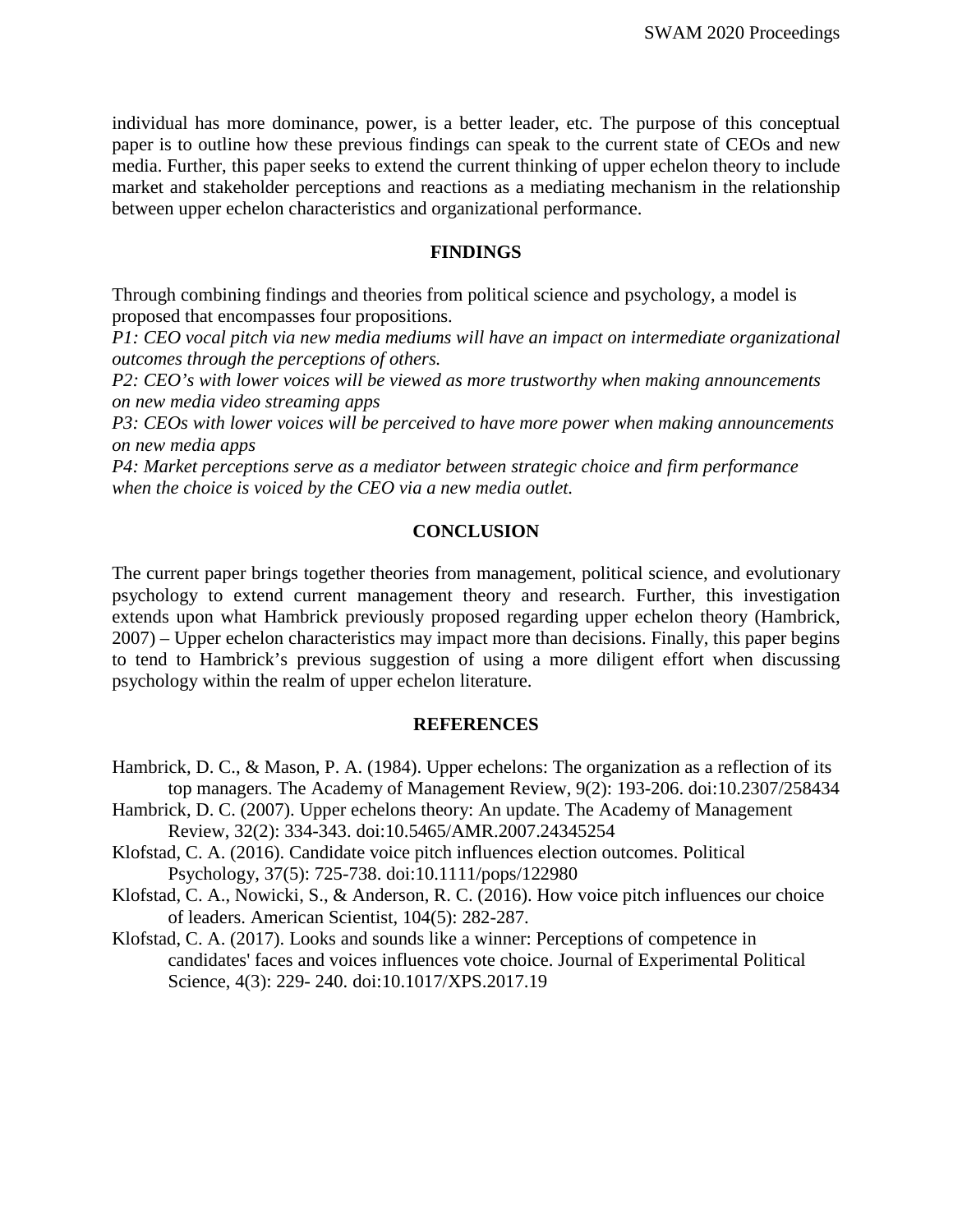### **ALL IT TAKES IS FAITH AND TRUST: BUILDING EFFECTIVE LEADERS WITH EMOTIONAL INTELLIGENCE**

Bradley Winton, University of Dallas, bwinton@udallas.edu

### **KEYWORDS**

emotional intelligence, leadership effectiveness, team trust, upper echelons theory, TMT

#### **INTRODUCTION**

Many companies struggle with inclusion, diversity, and how these factors influence the effectiveness of leadership. One diversity question that has gone unanswered to date revolves around the challenge of emotions. Emotions in organizations create difficulty because they are ever-changing and multi-faceted. People also express multiple emotions at any given moment and those emotions can result in a variety of different outcomes. With that said, do leaders need to have a better understanding of emotions to be effective? Research has yet to investigate the role of EI in TMT members. Therefore, this paper answers the call for greater attention to the behavioral processes in the upper echelons of firms (Carpenter, Geletkanycz, & Sanders, 2004) and will insert emotional intelligence theory into a larger upper echelons model to examine its role on team trust and leadership effectiveness. Specifically, we will look at the effects of TMT EI diversity on leadership effectiveness through the mediation of team trust.

### **LITERATURE REVIEW**

In order to discuss these practical questions surrounding EI within the TMT, we need to understand what is meant by emotional intelligence. The earliest conversation of EI utilizes strictly abilities as the foundation for defining a model. Salovey & Mayer (1990) define EI as "the ability to monitor one's own and others' feelings and emotions, to discriminate among them and to use this information to guide one's thinking and actions" (p.189). In this, EI is a narrowly defined set of theoretical constructs relating to the ability to recognize and control emotion.

Trust represents a fundamental social construct, highlighted as the state of an individual as vulnerable in response to a belief that others' future behaviors will be positive and beneficial. A range of leadership theories indicate the need for this positive interpersonal capital and for leaders to foster the social health of their organizations (Van Knippenberg, De Cremer, & Hogg, 2004). To achieve this goal, relationally attentive leaders cultivate connections, convey openness, and portray their emotional accessibility (Dutton, 2003). These trust building actions highlight the connection between emotional intelligence and trust. *Proposition 1*: TMT EI diversity will have a direct and positive influence on the top management team's experience of trust.

TMT trust promotes team efficacy, an essential ingredient to successful firm initiatives (Carmeli, Tishler, & Edmondson, 2012). Further, the trust among TMT members grows out of positive emotions, including hope and optimism, to engender follower effort and job performance (Avolio, Gardner, Walumbwa, Luthans, & May, 2004). Through enhanced TMT learning, confidence in decision-making, and exhaustive exploration of potential outcomes, team trust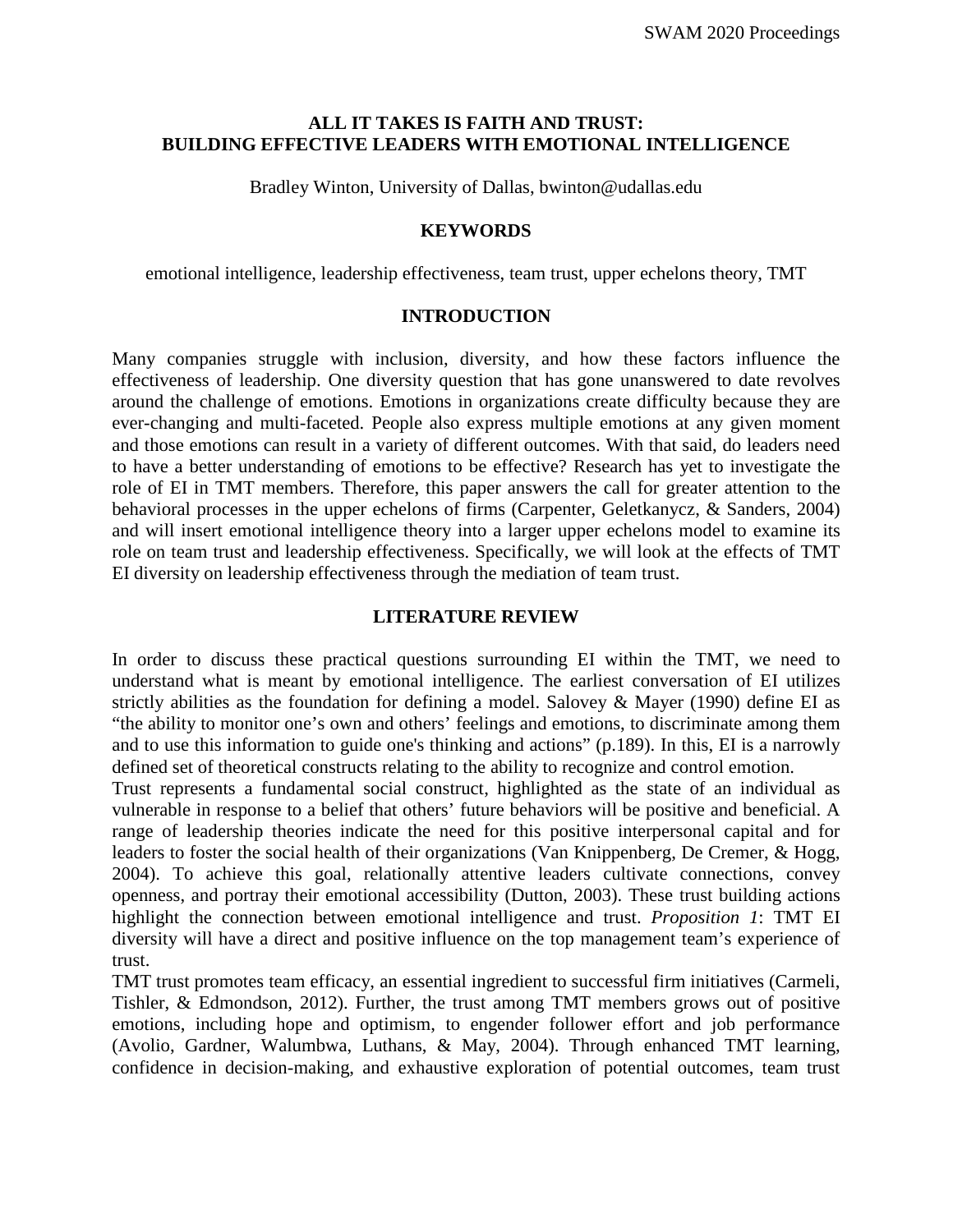plays a significant role in the effectiveness of TMT leadership. With the importance of team trust on effective leaders, it is important to understand the characteristics of an effective leader. The theory of leadership effectiveness speaks to how group effectiveness depends on the relationship between leadership styles and the degree to which situations allow leaders to exert influence (Fiedler, 1967). These theoretical foundations hint at the need for leader EI. Based on the current understanding of EI, the style, motivation, personality, and influence of a leader may significantly change with the introduction of EI. Further, the diversity of TMT members appraisal, management, and expression of emotions, may enhance leadership effectiveness by increasing social integration and driving consensus within the TMT (Finkelstein, Hambrick, & Cannella Jr., 2009). *Proposition 2*: The impact of TMT EI diversity on follower's perceptions of leadership effectiveness will be mediated by TMT trust.

### **DISCUSSION**

Organizations either grow or die. In turn, TMTs either effectively lead their companies or soon find themselves looking for a new job. We propose that for leaders to effectively lead their organizations they need to build trust through the use of emotional intelligence. We further contend that a diversity of emotional intelligence abilities further enhances trust and effectiveness. The role emotional intelligence plays in upper echelons theory and within the TMT is not fully understood at this point. We attempt to add to the upper echelons literature by including emotional intelligence into this widely-used theory. The result of this addition is new guidance for TMT members to more successfully lead their organizations.

### **REFERENCES**

Avolio, B., Gardner, W., Walumbwa, F., Luthans, F., & May, D. (2004). Unlocking the mask: A look at the process by which authentic leaders impact follower attitudes and behaviors. *The Leadership Quarterly*, *15*(6), 801−823.

Carmeli, A., Edmondson, A. C., & Tishler, A. (2012). CEO relational leadership and strategic decision quality in top management teams: The role of team trust and learning from failures. *Strategic Organization*, *10*(1), 31-54.

Carpenter, M.A., Geletkanycz, M. A., & Sanders, W.G. (2004). Upper echelons research revisited: Antecedents, elements, and consequences of top management team composition. *Journal of Management*, *30*(6), 749-778.

Dutton, J. E. (2003). *Energize your workplace: How to create and sustain high quality relationships at work.* San Francisco, CA: Jossey-Bass.

Fiedler, F.E. (1967). *A theory of leadership effectiveness*. New York, NY: McGraw Hill. Finkelstein, S., Hambrick, D. C., & Cannella, A. A. (2008). *Strategic leadership: Theory and research on executives, top management teams, and boards*. New York: Oxford University Press.

Salovey, P., & Mayer, J.D. (1990). Emotional intelligence. *Imagination, Cognition, and Personality*, *9*(3), 185-211.

Van Knippenberg, D., Van Knippenberg, B., De Cremer, D., & Hogg, M. A. (2004). Leadership, self, and identity: A review and research agenda. *The Leadership Quarterly*, 15(6), 825-856.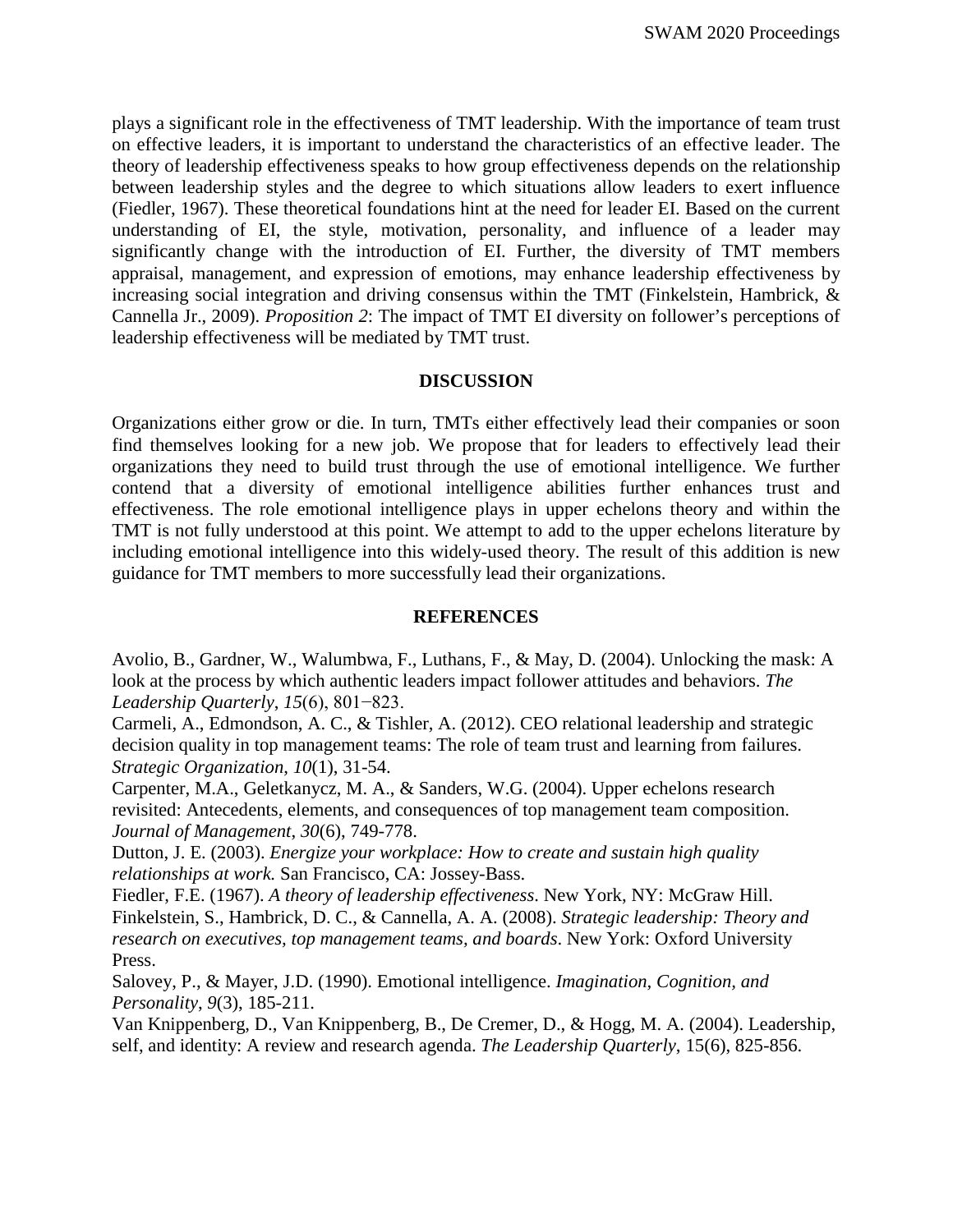# **AUTHENTIC LEADERSHIP AND ITS ROLE IN BUILDING MEANINGFULNESS AND ENGAGEMENT**

Bradley Winton, University of Dallas, bwinton@udallas.edu

### **KEYWORDS**

authentic leadership, meaningfulness, engagement, transformational leadership

# **INTRODUCTION**

Leaders play a crucial role in transforming their companies and employees. To bring about transformation, leaders need to be inspirational, encourage new ideas, empower others, and have a vision for growth (Bass & Riggio, 2014). But, do leaders need more than these transformational qualities? Can an organization achieve its goals without hiring leaders that are transparent, positive, and honest? Further, the importance of leaders to develop meaningfulness and engagement in order to transform a company is highlighted by Mann and Harter's (2016) proclamation that "the world has an employee engagement crisis, with serious and potentially lasting repercussions for the global economy." Just how serious is the engagement problem? Gallup (2013) reports that across 142 countries throughout the world, only 13% of employees are engaged in their work. With the costs of disengagement so high, I warn that leaders must understand its antecedents and how their leadership style affects this relationship.

### **LITERATURE REVIEW**

This paper concentrates on the relationship among authentic leadership, meaningfulness, and engagement. Authentic leadership and transformational leadership theories share many similarities, but also employ notably different characteristics. Avolio and Gardner (2005) and George (2003) note that authentic leadership contrasts with transformational leadership in that charismatic traits may not be essential. Furthermore, Avolio and Gardner (2005) outline that authentic leaders do not set out to mentor and transform followers into leaders. These two examples provide specific instances of how authentic leaders differ from transformational leaders. It is also useful to break down the differences between authentic and transformational leadership through an elaboration of the themes they discuss versus the focal points of each. First, transformational leadership theory does not discuss emotional contagion, follower development, strength-based organizational context, and veritable performance (Avolio & Gardner, 2005). However, transformational leadership theory discusses but does not focus on, positive physiological capital, authentic behavior in leader self-regulation, relational transparency, and authentic behavior in follower self-regulation (Avolio & Gardner, 2005). Therefore, transformational leaders need to be authentic; however, authentic leaders are not always transformational.

Meaningfulness, or meaningful work, is the amount of purpose or significance work holds for each individual worker (Pratt & Ashforth, 2003). Leaders primarily influence meaningfulness at work by imbuing their organizations with values, purpose, meaning, and identity (Cameron, 2012). The question becomes, what kinds of leaders work with integrity, build trust, provide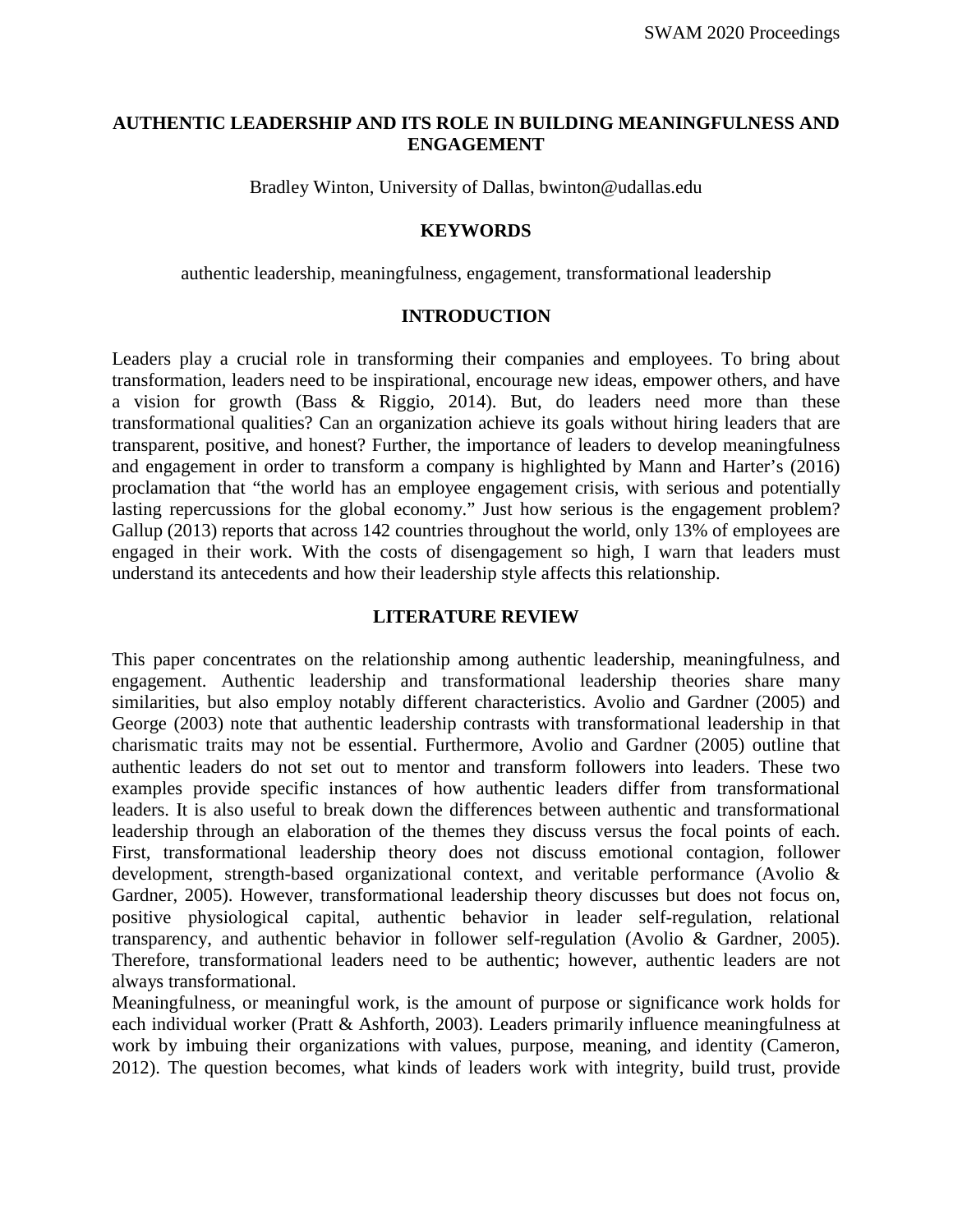psychological safety, and exemplify the cosmology of their organizations? What kinds of leaders enhance meaningfulness at work? Followers, by experiencing perceived authentic behaviors from their leaders such as honesty, integrity, and transparency, develop goodwill, shared commitment, and a cumulative trust. Therefore, if an employee experiences authentic leadership, they will be able to find meaningfulness at work, and this leads to increased engagement. If authentic leadership influences meaningfulness and engagement in the ways that transformational leadership has been shown to (Whittington, Meskelis, Asare, & Beldona, 2017), then authentic leadership may be a more worthwhile avenue to transform a company through enhanced engagement than the transformational leadership paradigm. Based on all this, I postulate the following propositions:

*Proposition 1*: Authentic leadership will have a direct and positive influence on an employee's experience of meaningfulness. *Proposition 2*: The impact of authentic leadership on employee engagement will be mediated by their experience of meaningfulness. *Proposition 3*: The impact of authentic leadership on employee engagement will be greater than that of transformational leadership on employee engagement.

### **DISCUSSION**

I propose that for leaders to enhance the engagement of their employees they need to build meaningfulness. I also propose that the more effective way to do this is through authentic instead of transformational leadership. The role authentic behavior plays in engagement theory is not fully laid out at this point. I attempt to add to the engagement and positive leadership literature by including authentic leadership into this widely-used theory. The result of this addition is new guidance for leaders to more effectively transform their organizations.

#### **REFERENCES**

Avolio, B. J., & Gardner, W. L. (2005). Authentic leadership development: Getting to the root of positive forms of leadership. *Leadership Quarterly*, *16*(3), 315-338.

Bass, B. M., & Riggio, R. E. (2014). *Transformational leadership* (2nd ed.). New York, NY: Routledge.

Cameron, K. S. (2012). *Positive leadership: Strategies for extraordinary performance*. San Francisco, CA: Berrett-Koehler Publishers.

Gallup. (2013). *State of the global market place: Employee engagement insights for business*

*leaders worldwide*. Retrieved from http://www.gallup.com/services/176735/stateglobalworkplace.aspx

George, B. (2003). *Authentic leadership: rediscovering the secrets to creating lasting value*. San Francisco: Jossey-Bass.

Mann, A., & Harter, J. (2016). *The worldwide employee engagement crisis*. Retrieved from http://www.gallup.com/businessjournal/188033/worldwide-employee-engagementcrisis. aspx

Pratt, M. G., & Ashforth, B. E. (2003). Fostering meaningfulness in working and at work. In Cameron, K., & Dutton, J. & Quinn (Eds.), *Positive organizational scholarship: Foundations of a new discipline* (309-327). San Francisco, CA: Berrett-Koehler Publishers.

Whittington, J. L., Meskelis, S., Asare, E., & Beldona, S. (2017). *Enhancing employee engagement: An evidence-based approach*. New York, NY: Palgrave Macmillan.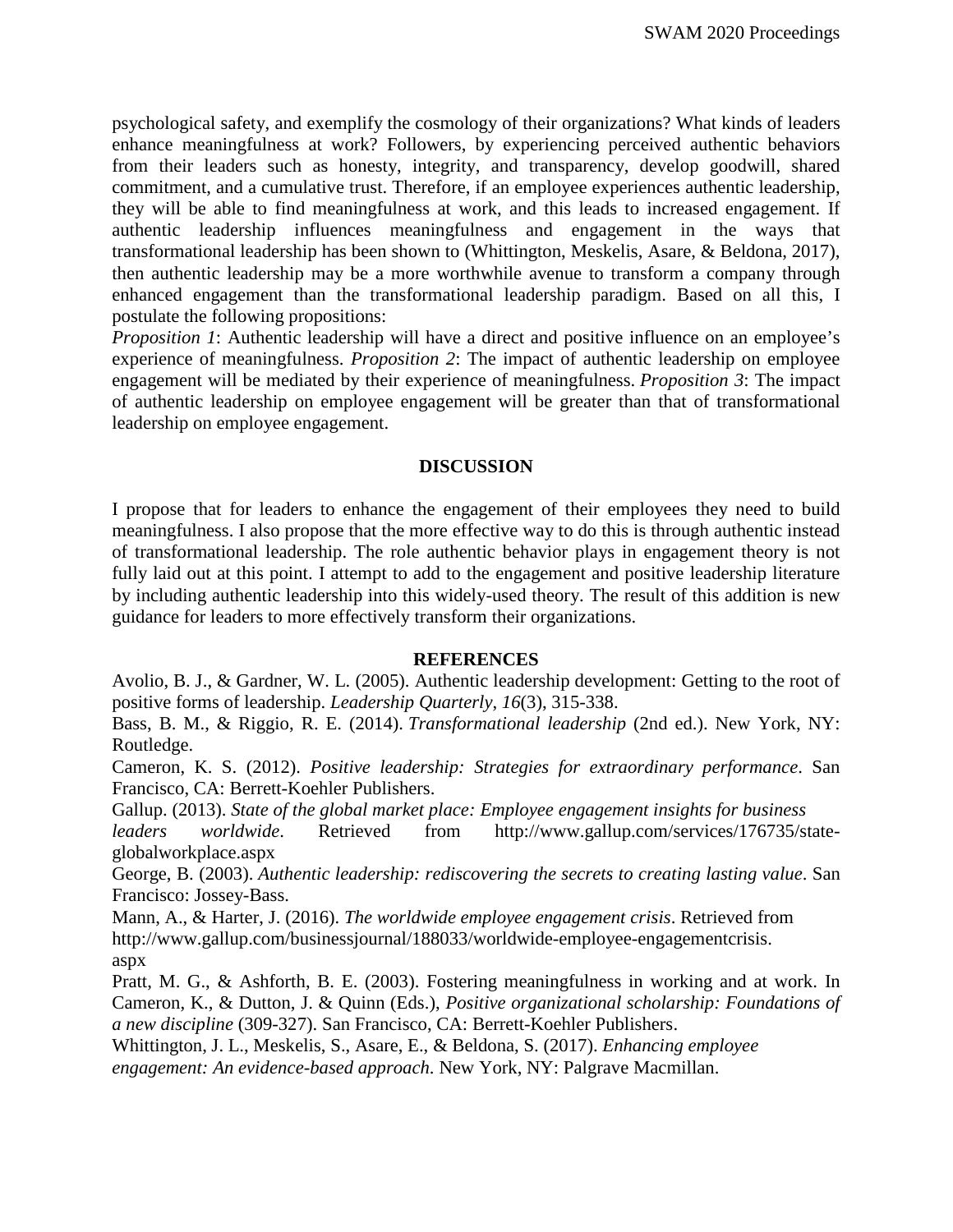### **EMOTIONAL INTELLIGENCE IN EFFECTIVE LEADERS: IS IT THE MISSING FACTOR?**

Bradley Winton, University of Dallas, bwinton@udallas.edu

### **KEYWORDS**

emotional intelligence, effective leadership

#### **INTRODUCTION**

Leaders face many day-to-day challenges, especially when they attempt to create an effective organization. These challenges amplify with the introduction of emotions. Emotions in organizations create difficulty because they are ever-changing and multi-faceted. With that said, do leaders need to have a better understanding of emotions to be effective? Can leaders without emotional intelligence (EI) successfully guide their followers and organizations? Whether in human resources, marketing, or strategy, the judgement of how effectively companies take action relies on an assessment of organizational leadership effectiveness. Researchers utilize several perspectives on the measurement of leadership effectiveness (e.g., theoretical vs. practical, external environment vs. internal environment, leader vs. follower behavior). This study will explore leadership effectiveness through a combination of these perspectives but with a focus on performance management (e.g., strategic thinking, result achievement, cultivates working relationships, influential communication, personal drive and integrity) (Rosete & Ciarrochi, 2005). Through these measurements, we hope to better understand the impact of leadership EI and the individual dimensions of EI on an organization.

### **LITERATURE REVIEW**

Two models, the ability-based EI model and the mixed method EI model, provide two different ways for leaders to generate perceptions of leadership effectiveness. Monitoring one's and others emotions, discriminating among these feelings, and using this information as a guide for one's emotions underpins the ability-based EI (Salovey & Mayer, 1990). Mixed methods EI builds on ability-based EI by adding skills to the tool box of an EI leader (Goleman, 1995). While these two models appear to share more commonality than current research would like to concede, the debate surrounding these two models creates a need to explore both models in this study. With that said, we ask ourselves if EI may be a vital antecedent to followers' perceptions of leadership effectiveness.

Empirical tests attempt to answer these questions through a range of posited relationships between EI and leadership. Despite evidence of the link between EI and leadership, skeptics abound and question these links to leadership outcomes (Antonakis, Ashkanasy, & Dasborough, 2009). Some EI researchers go as far as pointedly ask, "To manage the emotions of others does one need to have an inordinately well-tuned EI?", and just as pointedly answer that question in the same breath with a succinct, "I vote no. Smarts will do" (Antonakis et al., 2009, p. 250). These varied findings portray an accurate picture of the lack of direction and turbulence with the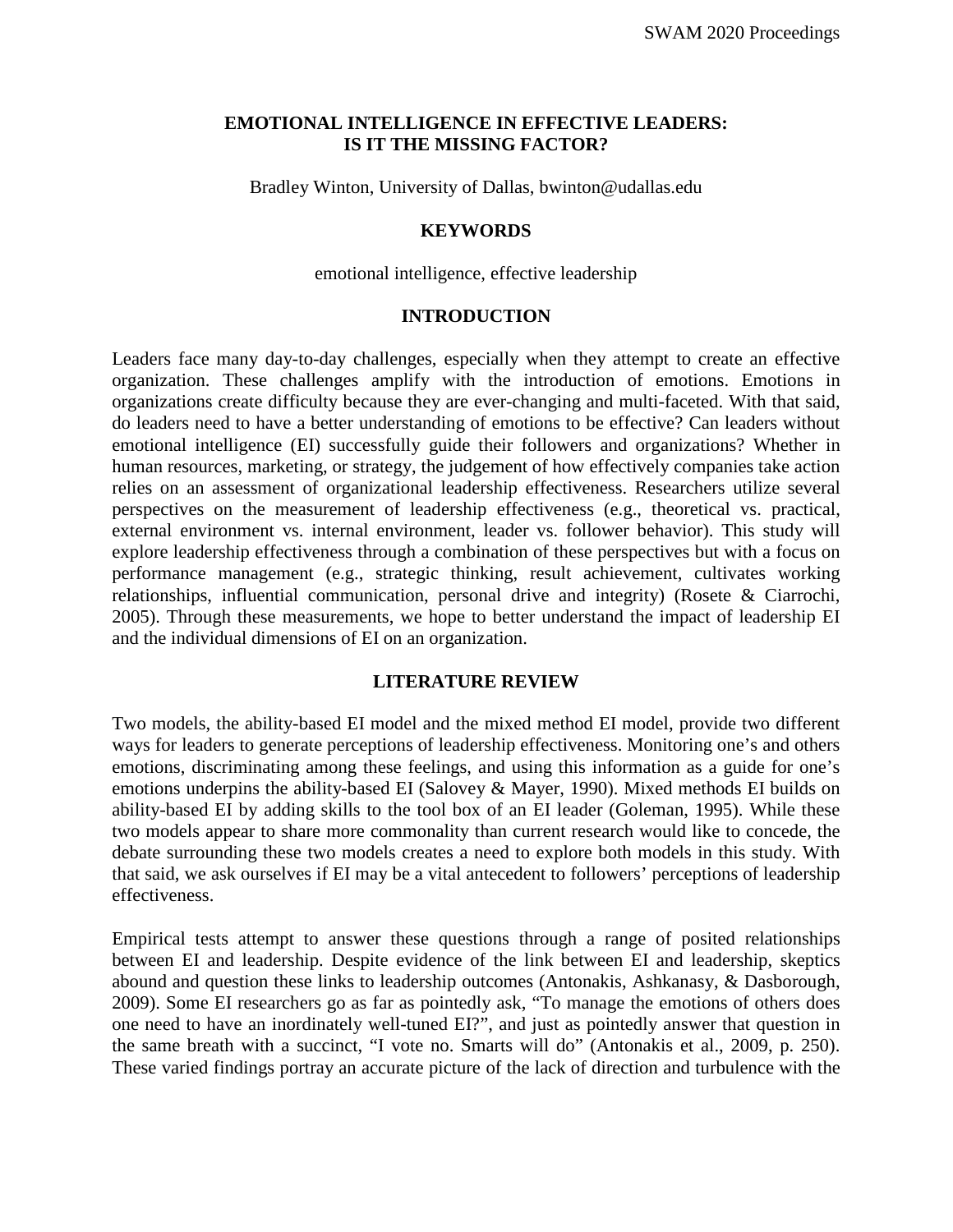EI research stream. Whether because of problems defining EI, issues with what makes an effective leader, or the inability to measure either of these constructs, an answer to why the best and brightest leaders do not always make effective leaders still remains uncertain (Higgs, 2003; Rosete & Ciarrochi, 2005). This raises the question, is EI the missing factor beyond intelligence and personality that allows a better understanding of leaders and their success?

In order to find insight into this question, we must find a deeper understanding of EI dimensions, perceptions of leadership effectiveness, and the positive outcomes that follow. Several authors suggest a range of EI qualities that result in effective leadership. First, leaders who generate enthusiasm, cooperation, trust, and confidence in their followers may allow leaders to be effective. Second, effective leaders employ goal-setting and monitoring behavior to enhance achievement. Third, reaching these goals includes the need to make strategic choices and tough decisions. The final building block relates to how followers can perceive EI and connect these perceptions to leadership effectiveness as EI leaders create an organizational culture. Through an investigation of these EI qualities, we attempt to answer three research questions:

RQ1: What are employees' definitions of leaders' emotional intelligence?

RQ2: How do employees react to different characteristics of emotional intelligence?

RQ3: What do employees perceive to be the influence of leader emotional intelligence on leadership effectiveness?

#### **DISCUSSION**

This study will insert emotional intelligence theory into a larger conversation about leadership and leadership effectiveness. We will look at the effects of EI on leadership effectiveness by understanding the thoughts, feelings, and responses of followers in a series of focus groups. We also contemplate how this study sets a foundation for a less controversial view of EI that integrates both ability-based and mixed-method models. The state of EI research is still up in the air within the field of leadership, and there are many future studies that can help integrate EI and leadership theories. When we understand if EI plays a role in leadership effectiveness, we can also reassess the EI construct and provide future utility in the model and measures moving forward.

#### **REFERENCES**

Antonakis, J., Ashkanasy, N. M., & Dasborough, M. (2009). Does leadership need emotional intelligence? *The Leadership Quarterly*, *20*(2), 247−261.

Fiedler, F.E. (1967). *A theory of leadership effectiveness*. New York, NY: McGraw Hill.

Goleman, D. (1995). *Emotional intelligence*. New York, NY: Bantam Books.

Higgs, M. (2003). How can we make sense of leadership in the 21st century? *Leadership & Organization Development Journal, 24*(5), 273-84.

Rosete, D., & Ciarrochi, J. (2005). Emotional intelligence and its relationship to workplace performance outcomes of leadership effectiveness. *Leadership & Organization Development Journal*, *26*(5/6), 388–399.

Salovey, P., & Mayer, J.D. (1990). Emotional intelligence. *Imagination, Cognition, and Personality*, *9*(3), 185-211